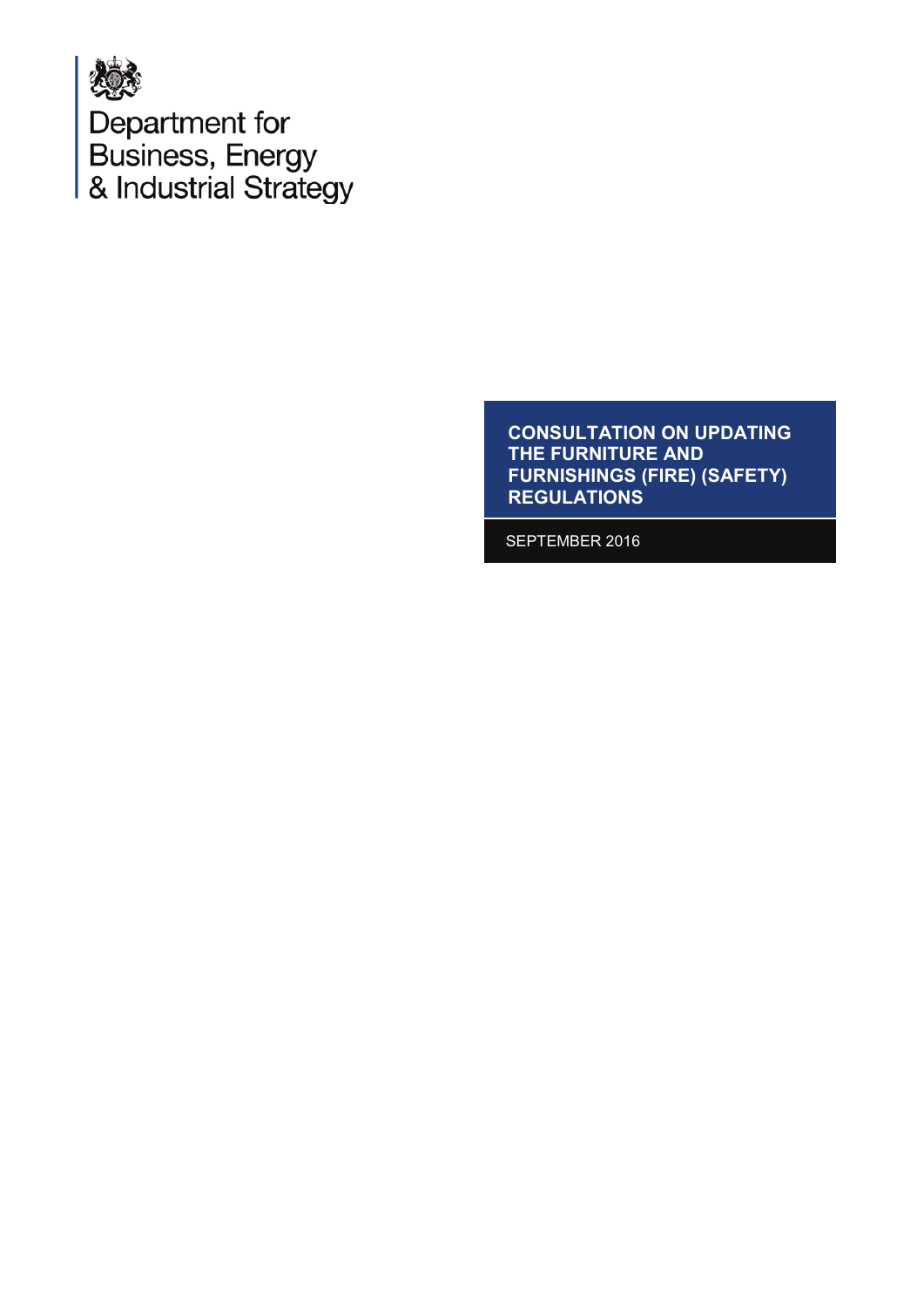# **Contents**

| Review of the Furniture and Furnishings (Fire)(Safety) Regulations (FFRs) 3                   |  |
|-----------------------------------------------------------------------------------------------|--|
|                                                                                               |  |
|                                                                                               |  |
|                                                                                               |  |
|                                                                                               |  |
|                                                                                               |  |
|                                                                                               |  |
|                                                                                               |  |
|                                                                                               |  |
|                                                                                               |  |
|                                                                                               |  |
|                                                                                               |  |
|                                                                                               |  |
|                                                                                               |  |
|                                                                                               |  |
|                                                                                               |  |
|                                                                                               |  |
|                                                                                               |  |
|                                                                                               |  |
|                                                                                               |  |
|                                                                                               |  |
|                                                                                               |  |
|                                                                                               |  |
|                                                                                               |  |
|                                                                                               |  |
| Annex 7: Draft Regulations - The Furniture and Furnishings (Fire Safety) Regulations 2016  56 |  |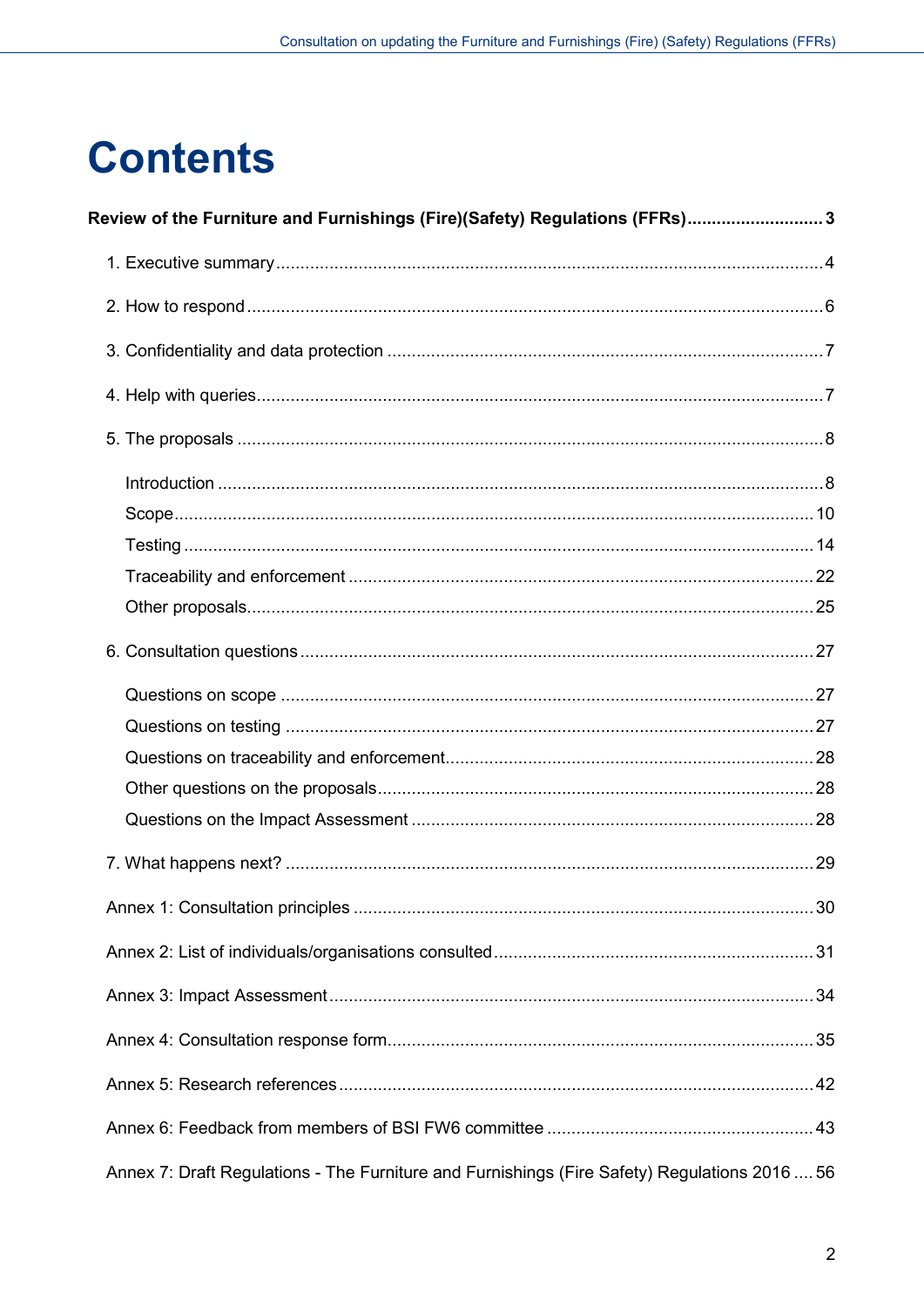# <span id="page-2-0"></span>**Review of the Furniture and Furnishings (Fire)(Safety) Regulations (FFRs)**

The Furniture and Furnishings (Fire) (Safety) Regulations set fire safety requirements for upholstered furniture sold in the UK. A review of the Regulations has been ongoing for some time and a consultation was held in 2014 on proposals relating to the FFRs testing regime. In light of the feedback from that consultation, the Government published a formal response in March 2015 which explained that we would undertake further work on some of the technical aspects of the proposals, and consider these as part of the wider review which also covered scope and traceability. This consultation therefore builds on that work and sets out some revised proposals which include changes to testing requirements, the scope of the regulations and the traceability of products.

To implement the changes, we propose to make the Furniture and Furnishings (Fire Safety) Regulations 2016, revoking and replacing the existing 1988 Regulations. A draft of the 2016 Regulations is at Annex 7. In the consultation we are asking for comments on the contents of both the proposals and the draft regulations. In addition, we are seeking input on the impacts of these Regulations to ensure our Impact Assessment correctly reflects the likely costs and benefits.

**Issued**: 14 September 2016

**Respond by**: 11 November 2016

**Enquiries to**:

Christine Knox Regulatory Delivery Department for Business, Energy and Industrial Strategy Second Floor 1 Victoria Street London SW1H 0ET

Tel: 020 7215 3465 Email: [furniture.consultation2016@bis.gsi.gov.uk](mailto:furniture.consultation2016@bis.gsi.gov.uk) 

This consultation is relevant to manufacturers, importers and retailers of upholstered furniture as well as test houses, enforcement authorities, and others (see a full list at paragraph 7 below).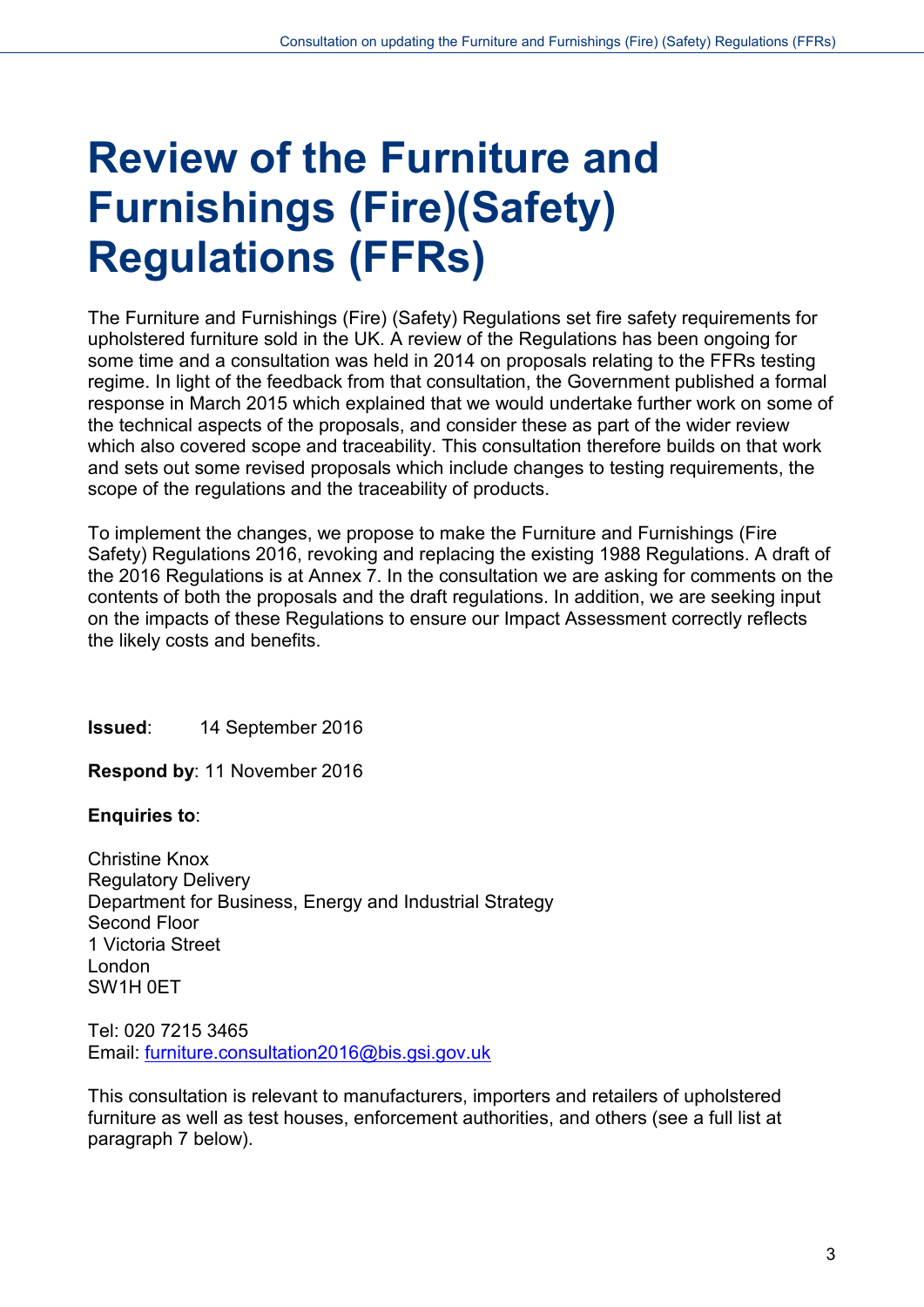# <span id="page-3-0"></span>**1. Executive summary**

- 1. This consultation seeks your views on proposed changes to the Furniture and Furnishings (Fire) (Safety) Regulations 1988. The Regulations cover the whole of the UK and set fire safety requirements for a range of upholstered furniture items intended for use in the home, including (but not limited to) sofas, armchairs, beds, divans, sofa-beds, children's furniture, pushchairs, prams, cots, mattresses, pillows and cushions.
- 2. We are proposing these changes because stakeholders have asked us to revise the regulations as they no longer reflect changing consumer expectations and modern furniture manufacturing practices. We particularly want to make changes to the testing methods in the regulations so that they better reflect the way current furniture is made and also to allow manufacturers to reduce flame retardant use.
- 3. Whilst the current FFRs do not stipulate the use of flame retardants, their use is widespread as the primary means of meeting the requirements of the Regulations. There are some concerns over the health and environmental impacts of certain FRs: evidence suggests that flame retardant chemicals, particularly brominated flame retardants, when broken down into individual constituents, can be harmful to human and animal health, and the environment. Regulatory change therefore has the potential to reduce the use of flame retardants in the production of furniture and bring associated benefits to industry and to consumers.
- 4. The FFRs are national legislation and unlike most other product safety legislation, they are specific to the UK, and not based on EU harmonised standards." In respect of the UK's withdrawal from the EU, the Government will be engaging with businesses and key stakeholders up and down the country. We will listen to their concerns, aim to limit uncertainty in the transition and ensure our new relationship with the EU works for business.
- 5. The proposals in this consultation stem from an extensive review process involving a wide range of stakeholders, and also build on a previous consultation on certain aspects of the Regulations in 2014.
- 6. The proposals include:
	- **Scope** A revised definition of furniture and specific list of exclusions; various clarifications on what is in scope of the Regulations; the removal of certain childcare products from scope;
	- **Testing** A revised match test for covers (building on previous proposals); anew match test for components to be used in certain circumstances; removal of the cigarette test for most covers;
	- **Traceability and enforcement** A new requirement for manufacturers to hold a technical file; a revised approach to the permanent label including the introduction of information on the use of flame retardants; the removal of the requirement for temporary display labels; more time for Trading Standards to bring a prosecution.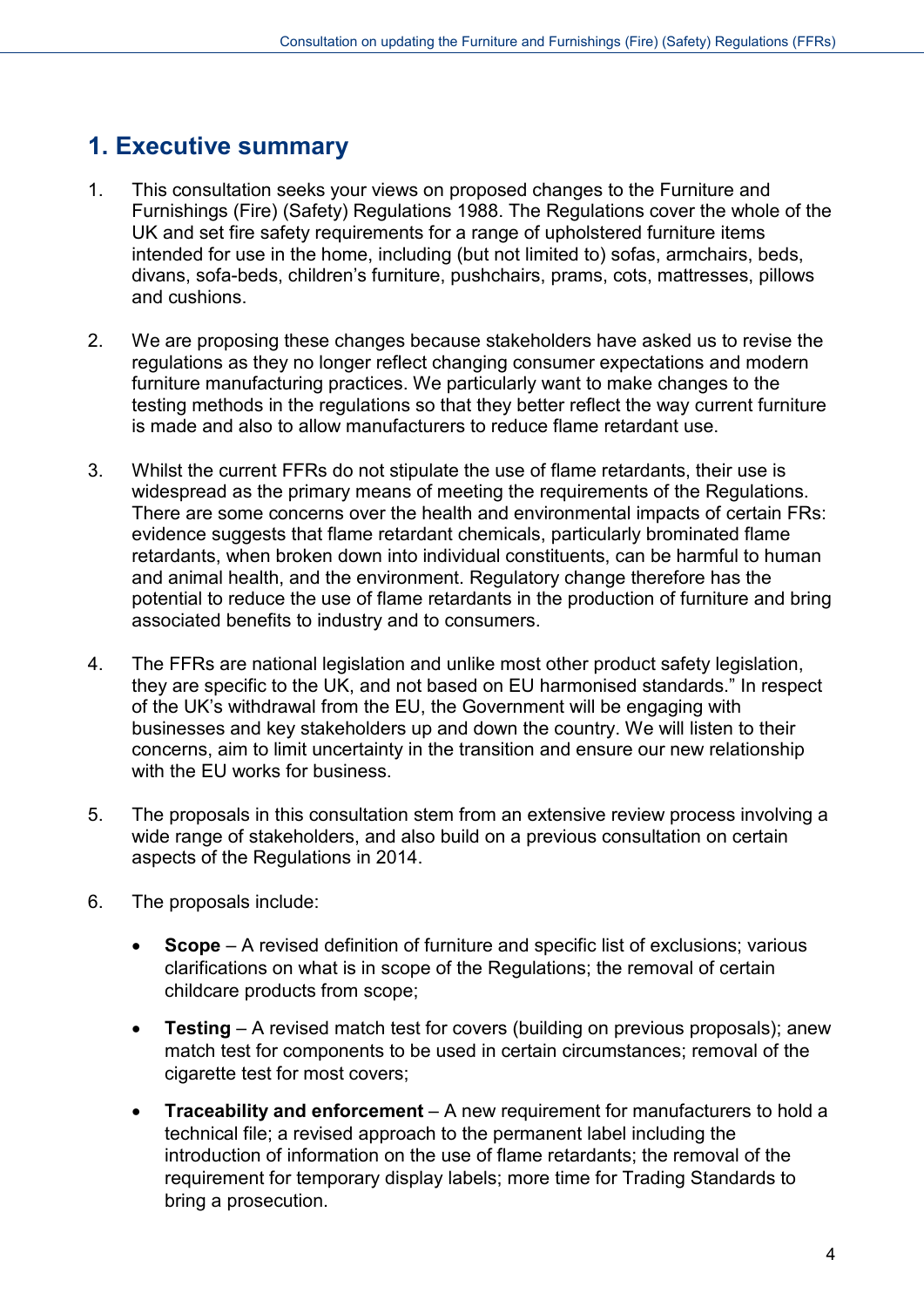- 7. We expect this consultation to be of particular interest to:
	- Manufacturers, importers, distributors and retailers of products covered by the Regulations;
	- The re-upholstery industry;
	- The chemical industry (including chemical producers and the fabric treatment industry);
	- Test Houses
	- The insurance industry;
	- Fire and Rescue services;
	- Trading Standards;
	- Consumer groups.
- 8. The consultation will last for 8 weeks and the responses will be used to inform the decision on what, if any, changes will be made to the Regulations. We also intend to publish all responses in due course.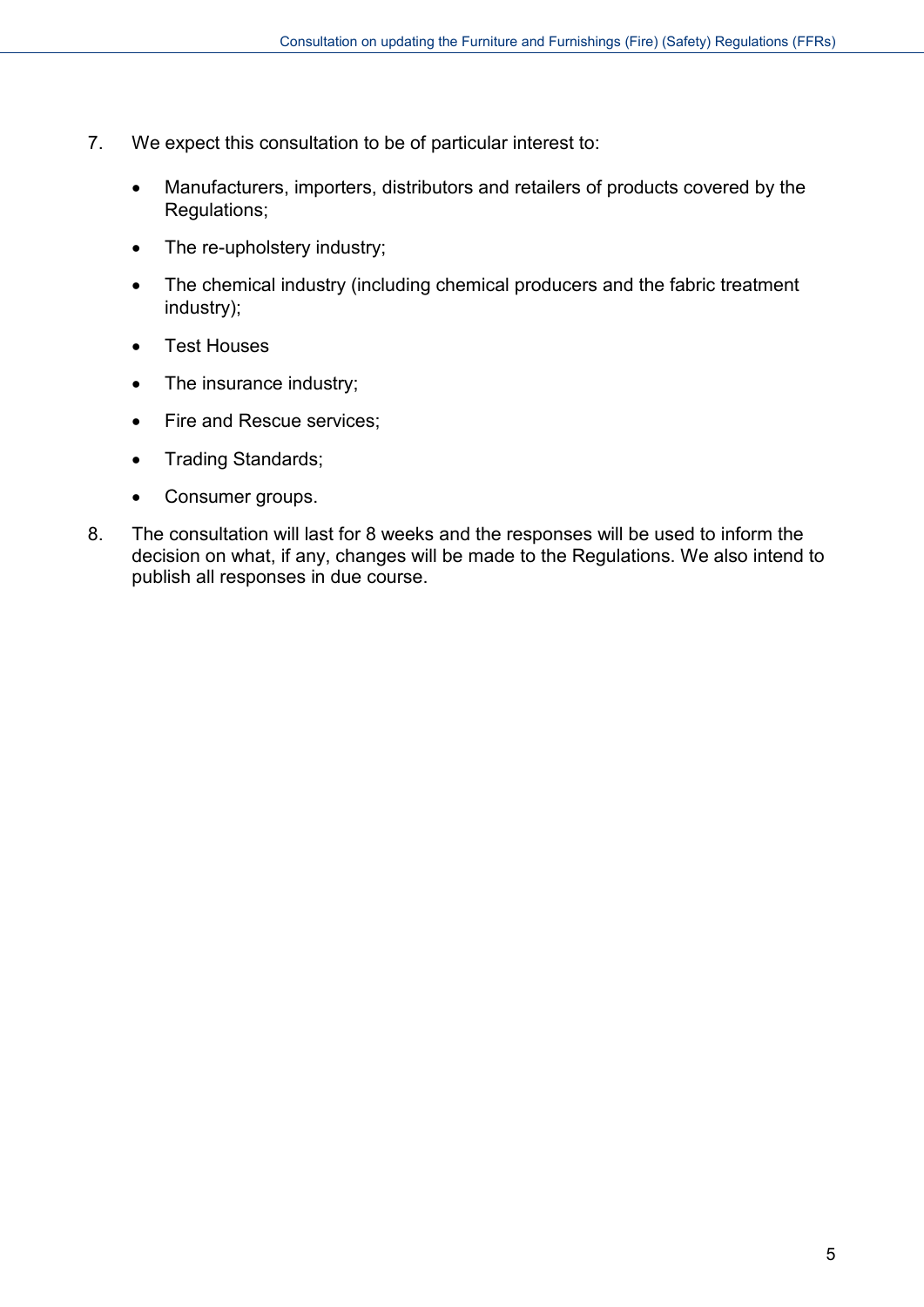# <span id="page-5-0"></span>**2. How to respond**

# **Online, email, letter**

- 9. When responding please state whether you are responding as an individual or representing the views of an organisation. If you are responding on behalf of an organisation, please make it clear who the organisation represents by selecting the appropriate interest group and, where applicable, how the views of members were assembled.
- 10. You can reply to this consultation online at: [https://beisgovuk.citizenspace.com/er/proposal-to-revise-1988-furniture](https://beisgovuk.citizenspace.com/er/proposal-to-revise-1988-furniture-and-furnishings)[and-furnishings](https://beisgovuk.citizenspace.com/er/proposal-to-revise-1988-furniture-and-furnishings)
- 11. Alternatively, you can reply to this consultation using the response form on the consultation page: [www.gov.uk/government/consultations/furniture-and-furnishing](https://www.gov.uk/government/consultations/furniture-and-furnishing-fire-safety-regulations-proposed-changes-2016)[fire-safety-regulations-proposed-changes-2016](https://www.gov.uk/government/consultations/furniture-and-furnishing-fire-safety-regulations-proposed-changes-2016) (until the consultation closes).

The form can be submitted by email to: [furniture.consultation2016@bis.gsi.gov.uk](mailto:furniture.consultation2016@bis.gsi.gov.uk)

OR

by letter to:

Christine Knox Regulatory Delivery Department for Business, Energy and Industrial Strategy Second Floor 1 Victoria Street London SW1H 0ET

12. A list of those organisations and individuals consulted is in [Annex 2.](#page-30-0) We would welcome suggestions of others who may wish to be involved in this consultation process.

# **Closing date**

- 13. The consultation will open on: 14 September 2016
- 14. The closing date for responses is midnight on: 11 November 2016

# **Printed Copies**

You may make printed copies of this document without seeking permission. BEIS consultations are digital by default but if required, printed copies of the consultation document can be obtained from Christine Knox (see above).

Other versions of the document in Braille, other languages or audio-cassette are available on request.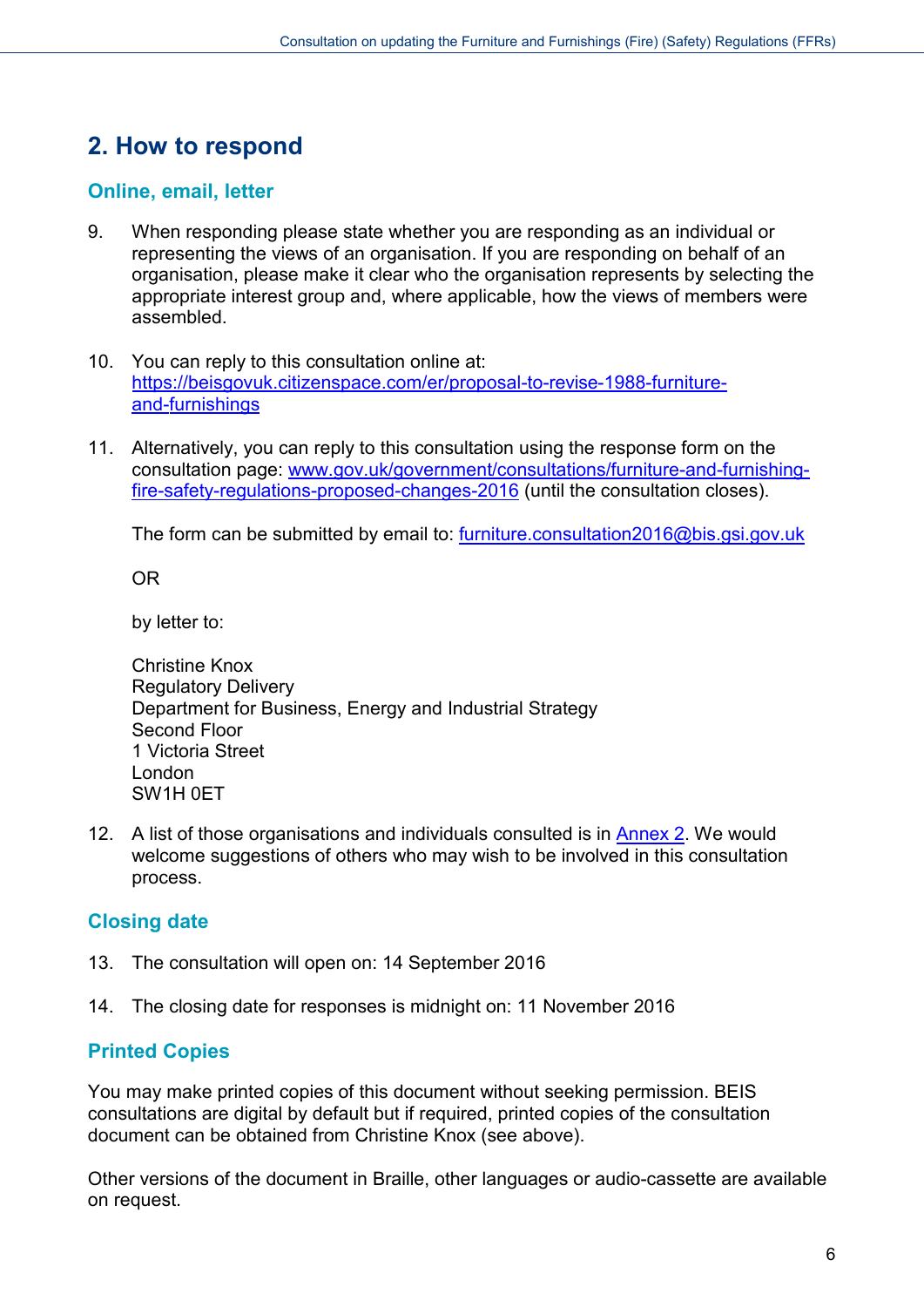# <span id="page-6-0"></span>**3. Confidentiality and data protection**

- 15. Information provided in response to this consultation, including personal information, may be subject to publication or release to other parties or to disclosure in accordance with the access to information regimes (these are primarily the Freedom of Information Act 2000 (FOIA), the Data Protection Act 1998 (DPA) and the Environmental Information Regulations 2004). There is also a statutory Code of Practice issued under section 45 of the FOIA with which public authorities must comply and which deals, amongst other things, with obligations of confidence.
- 16. If you want information, including personal data, that you provide to be treated in confidence, please explain to us what information you would like to be treated as confidential and why you regard the information as confidential. If we receive a request for disclosure of the information we will take full account of your explanation, but we cannot give an assurance that confidentiality can be maintained in all circumstances. An automatic confidentiality disclaimer generated by your IT system will not, of itself, be regarded as binding on the department.

# <span id="page-6-1"></span>**4. Help with queries**

17. Questions about the policy issues raised in the document can be addressed to:

Christine Knox Regulatory Delivery Department for Business, Energy and Industrial Strategy Second Floor 1 Victoria Street London SW1H 0ET

Tel: 020 7215 3465 Email: [furniture.consultation2016@bis.gsi.gov.uk](mailto:furniture.consultation2016@bis.gsi.gov.uk) 

18. The consultation principles are at [Annex 1.](#page-29-0)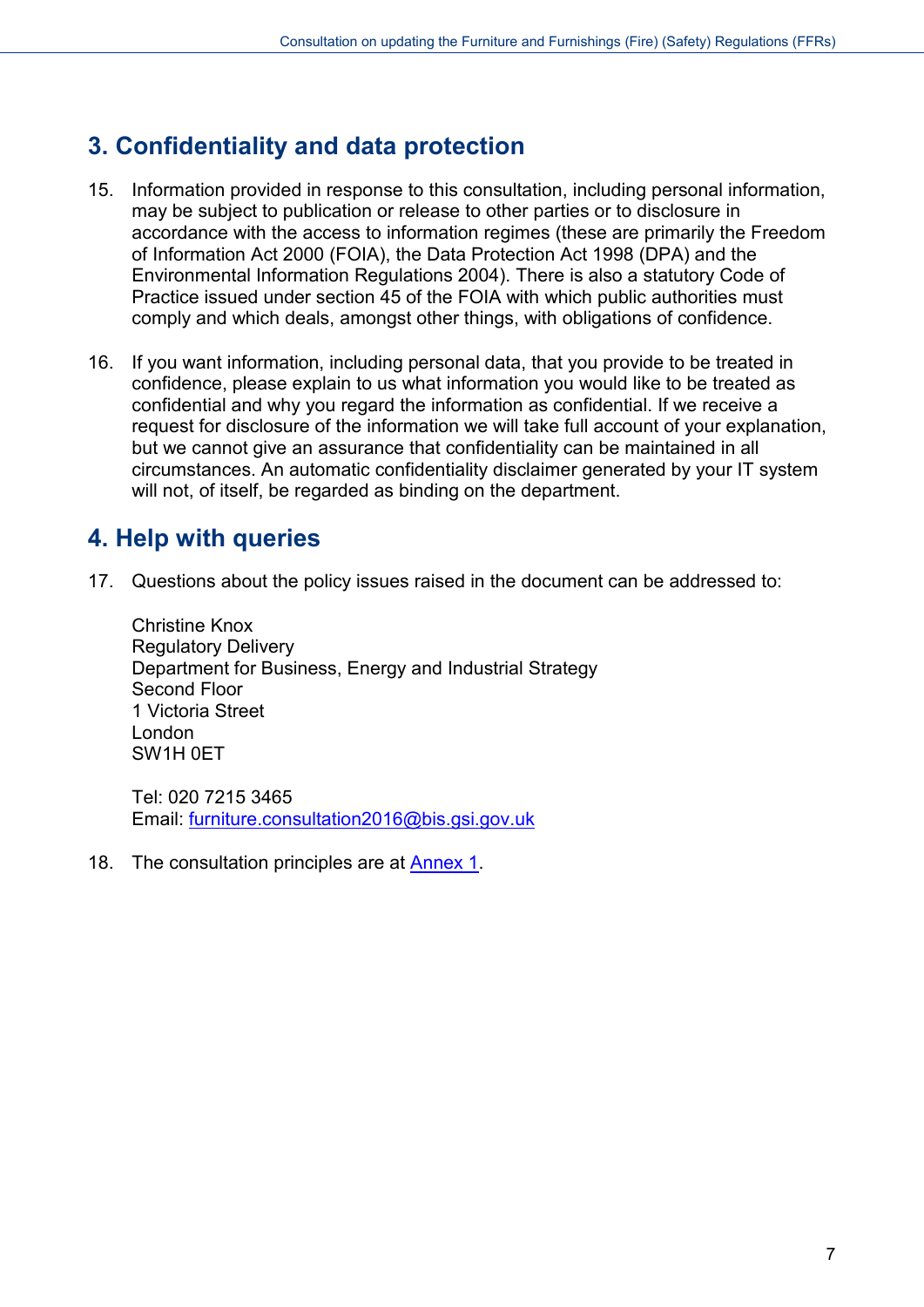# <span id="page-7-0"></span>**5. The proposals**

# <span id="page-7-1"></span>**Introduction**

# **The existing Regulations**

- 19. The Furniture and Furnishings (Fire) (Safety) Regulations 1988 (FFRs) have now been in existence for nearly 30 years. At the time they were introduced, domestic upholstered furniture presented a very significant threat to safety in the home. The natural, fire-resistant materials used in furniture making for centuries, such as wool, cotton and horsehair, had been replaced during the second half of the twentieth century with cheaper foam fillings, making new furniture affordable for all. Unfortunately, these new man-made materials were extremely flammable and the result was a sharp increase in fatalities resulting from house fires. The Regulations strengthened existing requirements for cover fabrics to be resistant to ignition and introduced a new flammability requirement for foam fillings. As a result, the number of house fires and fatalities due to combustible furniture began to fall rapidly.
- 20. Research commissioned by BIS, and carried out by Greenstreet Berman<sup>[1](#page-7-2)</sup>, shows that fires involving furniture and furnishings increased by about 8% between 1981and 1987. The introduction of the FFRs in 1988 saw this increase level off, and by 2007 the number of fires had fallen by about 38% from the 1987 level. Whilst the statistics since 2009 are not directly comparable due to a change in the way information was recorded by the fire services, these have also shown a fall (of around 45% between 2009/10 and 2013/14).
- 21. The report suggested that, even when community fire safety initiatives (such as the Home Fire Risk Check system introduced in 2004) are taken into the consideration, the FFRs have played an important role in the prevention of house fires and concomitant injury and death. However the review undertaken with stakeholders over the past few years has indicated that the Regulations are no longer entirely appropriate to changing consumer expectations, and furniture manufacturing practices. Areas of concern include the scope of the Regulations, their enforceability, and the effectiveness of the testing regime. In addition, it was felt that the testing regime, most particularly the match test prescribed in the FFRs, could be updated so that it reflects more closely the way modern furniture is constructed.

# **Flame retardants**

-

22. Evidence suggests that flame retardant chemicals, particularly brominated flame retardants, when broken down into individual constituents, can be harmful to human and animal health, and the environment. (Research references at Annex 5). For this reason, REACH $2$  the EU's chemical legislation, is proposing to restrict the use of decaBDE, a Brominated Flame Retardant (BFR) widely used in furniture production. If adopted the restriction would come into force in 2018. A substitute has been found for decaBDE but the possibility of it also being restricted at some point in the future cannot be ruled out. The necessity of changing chemicals to comply with REACH

<span id="page-7-2"></span> $1$  Greenstreet Berman (2009): A statistical report to investigate the effectiveness of the Furniture and Furnishings (Fire) (Safety) Regulations 1988

<span id="page-7-3"></span><sup>&</sup>lt;sup>2</sup> Registration, Evaluation, Authorisation and restriction of Chemicals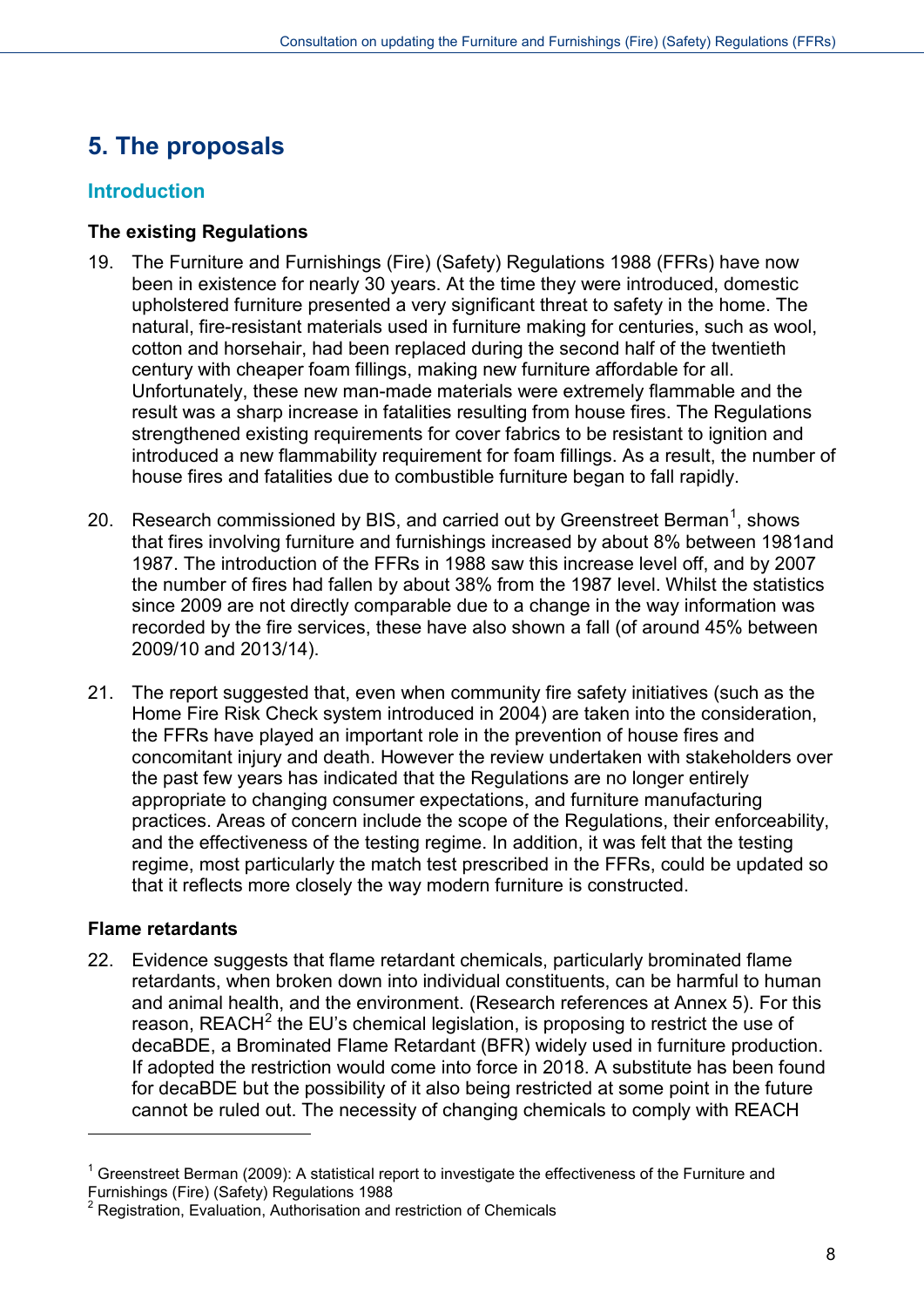puts a financial burden on the furniture industry which could be avoided if chemical use were reduced. The requirements of the Stockholm Convention are also significant. The Convention, ratified by 179 countries including the UK, obliges these countries to reduce and eliminate the production, use and release into the environment of persistent organic pollutants (POPs) in order to protect human health and the environment.

- 23. Whilst the current FFRs do not stipulate the use of flame retardants, their use is widespread as the primary means of meeting the requirements of the Regulations. Regulatory change therefore has the potential to reduce the use of flame retardants, and reduce the burden on industry.
- 24. All of this also needs to be considered in a wider global context. Safety standards for UK furniture are acknowledged as being the highest in Europe. Unlike most other product safety legislation, they are specific to the UK, and not based on EU harmonised standards. Some European Member States object strongly to the use of flame retardant chemicals in furniture because of the growing evidence of their deleterious effect on health and the environment, and EU consumers are deterred from purchasing UK products.
- 25. Concerns about the safety of flame retardant chemicals are not confined to Europe. Lobbying by environmental bodies, combined with consumer concern, has resulted in a change in the furniture flammability standard in California to exclude the use of flame retardants<sup>[3](#page-8-0)</sup>, and Washington banning five flame retardants used in furniture and children's products. Reducing UK manufacturers' use of flame retardants should therefore also make it easier for them to export to Europe and beyond.

# **This consultation**

- 26. In this context, and building on the review mentioned previously, BIS consulted in 2014 on a number of proposed changes to the FFRs testing regime (specifically the match and cigarette tests). However, the match test is only part of the story: clear feedback was received from stakeholders participating in the 2014 consultation that it would be preferable to see all possible changes set out together and in its formal response to the consultation in March 2015, the Government set out its intention to bring all the changes together as part of the wider review. This message was also reflected in subsequent discussions in two stakeholder workshops held in the summer of 2015, where these potential wider changes were discussed in more detail.
- 27. Building on stakeholder feedback, therefore, this consultation brings together proposals on three main elements of the Regulations:
	- Scope
	- **Testing**

-

• Traceability and enforcement

<span id="page-8-0"></span> $3$  California Bureau of Home Furnishings Technical Bulletin (TB) 117 - 2013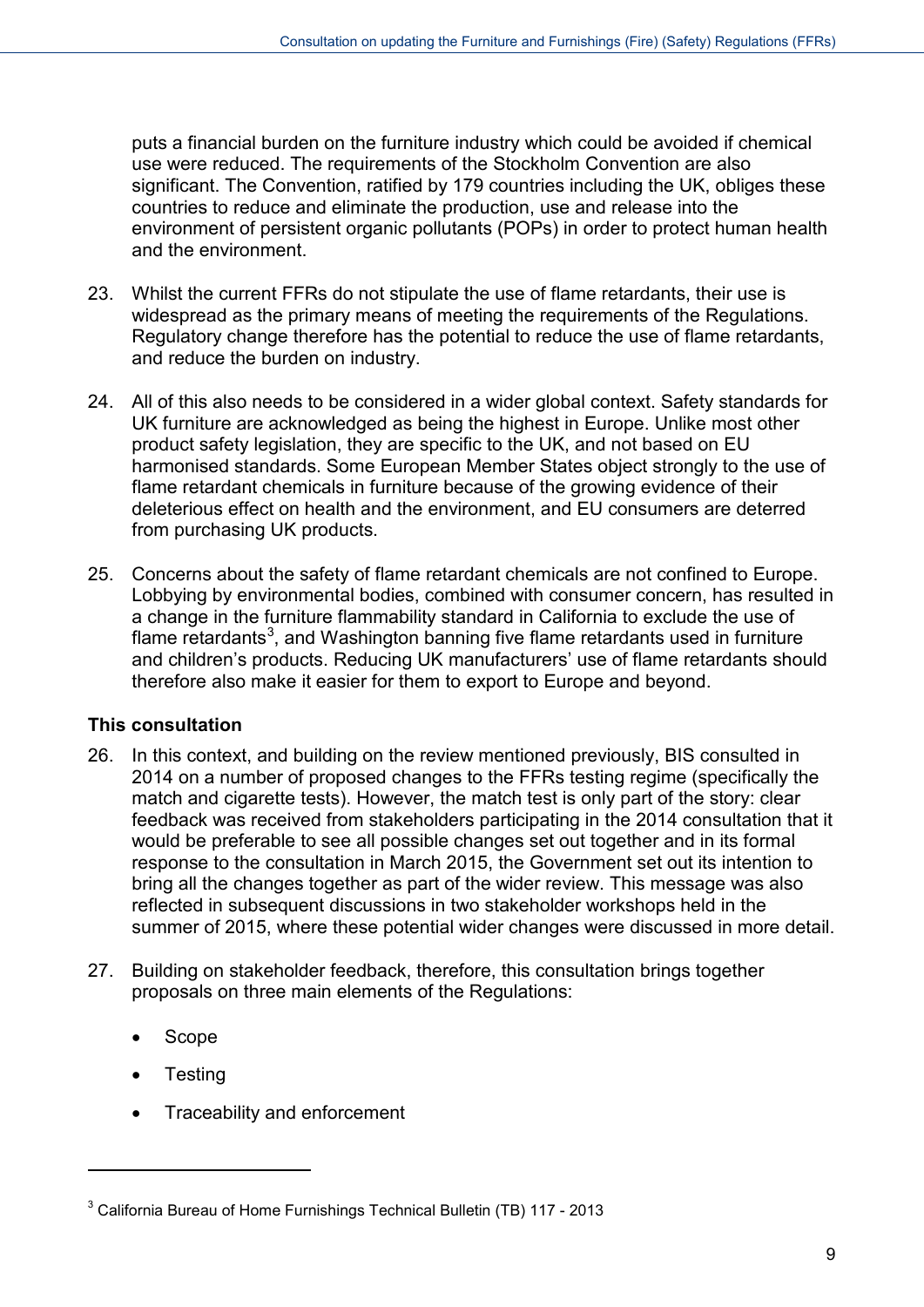- 28. BEIS is asking stakeholders to consider the overall effect of the proposed changes and to respond with opinions on their possible individual and collective impacts. We believe this will result in a more balanced assessment of the potential effects of the revised regulations than was possible with the previous consultation and also reflect ideas put forward at the 2015 workshops.
- 29. This consultation includes an Impact Assessment along with the draft regulations and accompanying commentary. We welcome your comments on both the overarching policy questions set out below and the detail of the draft Regulations.

# <span id="page-9-0"></span>**Scope**

## **Definition**

- 30. The scope of the 1988 Regulations is presently defined by:
	- A list of what is included
	- A list of exclusions
- 31. However, tastes and fashions in furniture have changed over the past 30 years. There is now a lack of clarity as to what now falls within the scope of the Regulations. Following discussions at the stakeholder workshops organised by BIS in July and August 2015, it was generally agreed that a more holistic, 'everything is included unless it's specifically excluded' approach, which would require a much reduced supplementary list of exclusions, would be simpler and more easily understood by those in the production chain, retailers and enforcement agencies.
- 32. Based on discussions at the workshops, we therefore propose the following wording which we believe to be comprehensive and to fulfil the criteria outlined above:

*These regulations cover any item of domestic furniture which is ordinarily intended for private use in a dwelling and comprises a cover fabric and a filling.*

33. Our intention is that unless a product which meets this definition is specifically excluded, it will be within scope of the revised Regulations.

#### **Proposal: A single definition to cover all items in scope, supplemented by a list of exclusions.**

#### **Clarifications and exclusions**

34. The 1988 Regulations have a number of 'grey areas' including scatter cushions, seat pads, sleeping bags and washable mattress protectors. We want to set out a definitive exclusions list to clarify the Regulations whilst generally seeking to maintain the current status quo. The definitive removal from the Regulations' scope of ambiguous products should reduce the number of products which need to be tested, with a consequent reduction in the amount of flame retardant chemicals in the home. These products would of course continue to be covered by the General Product Safety Regulations (GPSR) and any relevant British or European Standards.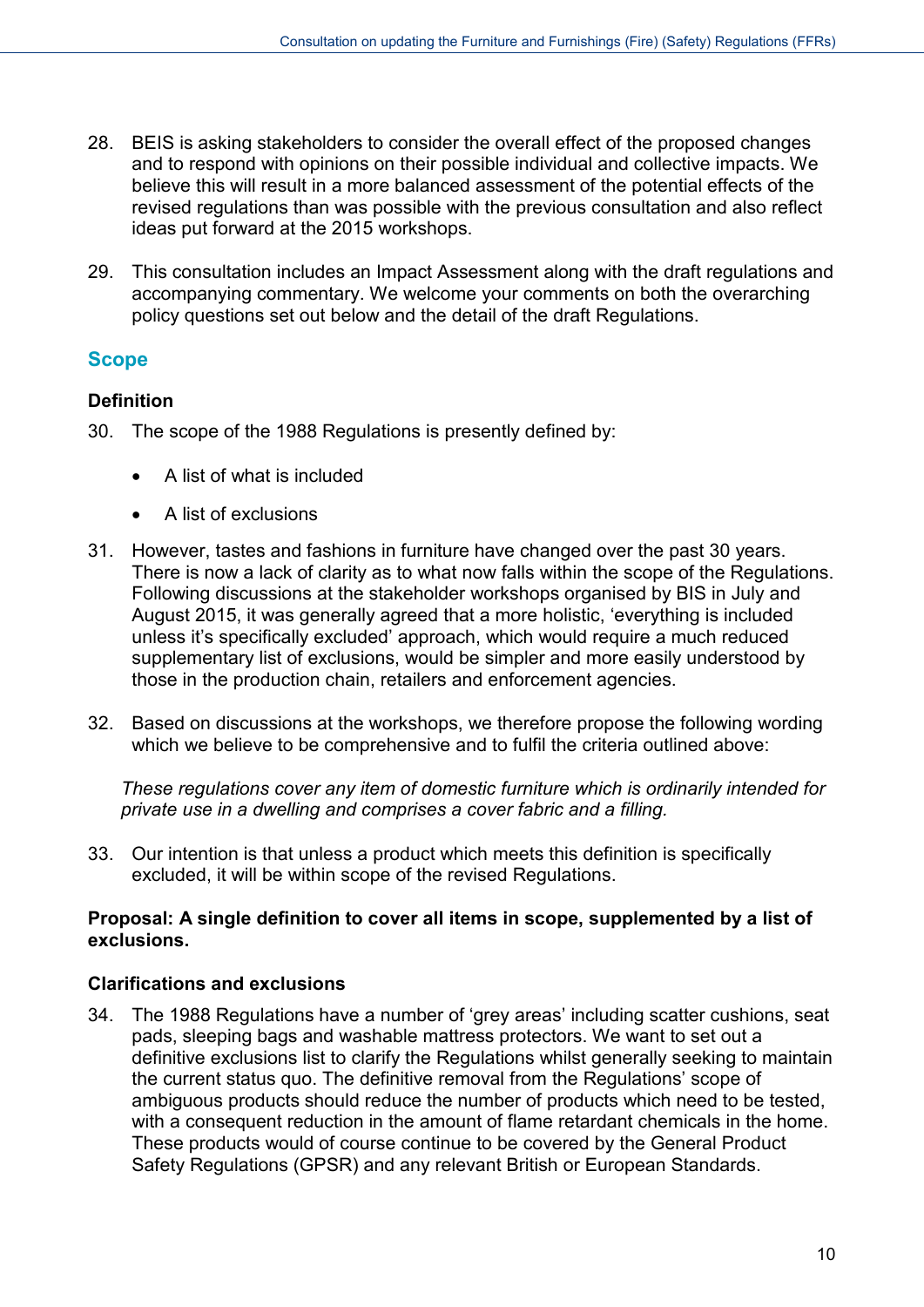35. Products for possible exclusion were discussed at the 2015 workshops. In particular, some stakeholders argued strongly for the exclusion of certain baby products predominantly used outside the home and this is discussed further below. We also set out our proposals for the application of the Regulations to second-hand furniture, together with consideration of other 'grey areas' including outdoor furniture.

#### *Sleeping bags and mattress protectors*

36. Our proposal is that sleeping bags and washable mattress protectors which can be put in a washing machine should be excluded because, in the course of the product's lifetime, any flame retardant chemicals are soon washed off, rendering flame retardant treatment pointless. This is the same rationale currently used for duvets.

#### **Proposal: Sleeping bags and mattress protectors which can be put in a washing machine to be excluded.**

#### *Cushions and seat pads*

- 37. A scatter cushion is usually defined as a small cushion which can be moved to any position in a room and is supplied separately; that is, it does not comprise an integral part of an item of furniture. In the same way, a seat pad is generally accepted as being a small cushion intended to be used with, for example, a wooden kitchen or dining chair.
- 38. The 1988 Regulations require that only the filling materials for such items must satisfy the relevant ignition test and this will continue to be the case in the revised Regulations. The 1988 Regulations do not offer a definition of either item, but it is commonly accepted that a scatter cushion has dimensions of less than 60cm x 60cmx normal product thickness. A seat pad is accepted as having dimensions no bigger than 30cm x 30cm x 1cm thick. Our proposal is that the revised Regulations will formalise these definitions.

#### **Proposal: Scatter cushions and seat pads to remain excluded from cover tests but the definition of these products to be specified more clearly.**

#### *Outdoor furniture*

- 39. Currently, the Regulations apply to outdoor furniture which is suitable for use in dwellings, but do not apply to garden furniture if it is (a) not suitable for use in dwellings (e.g., if it could not physically be brought indoors), (b) is non-upholstered (e.g., deck chairs), or (c) consists only of cover fabric (e.g., sunshades or canopies).
- 40. However, in practice the treatment of outdoor furniture varies geographically and between manufacturers, leading to inconsistency and confusion. In an effort to resolve this, and following discussions at the 2015 stakeholder workshops, BEIS is proposing that outdoor furniture be excluded from the Regulations if (a) it is not suitable for use inside the home; and (b) it is clearly labelled to demonstrate that it is for outdoor use only as it does not comply with the Regulations. The Regulations themselves would remain high level, but we would expect the finer details of this proposal to be agreed between industry and Trading Standards to ensure consistency.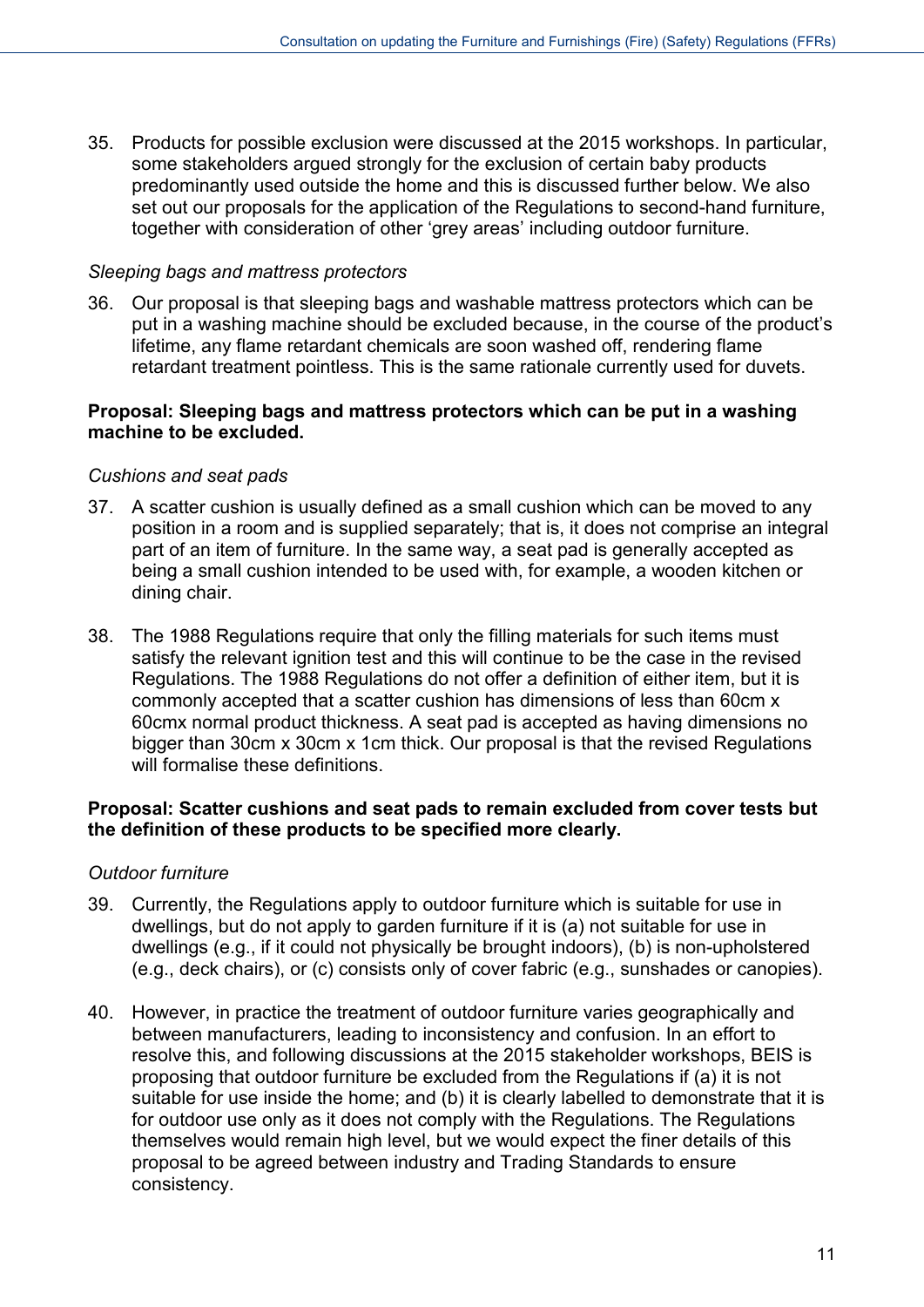#### **Proposal: Outdoor furniture unsuitable for use inside the home, and clearly labelled as not complying with the Regulations, to be out of scope.**

#### *Baby and child products*

- 41. Currently, the Regulations apply to a range of baby products, including pushchairs, prams and carry cots. However, there is a good argument that inclusion of these products does not actually contribute to the wider objectives of the Regulations – namely reduction in the risk of serious injuries or loss of life due to house fires – for two reasons.
- 42. Firstly, many of the products in question do not pose the same risks as upholstered furniture because of the way they are used. For example, prams and pushchairs are predominantly used (and intended to be used) outside the home, and are only brought inside on an exceptional basis. Moreover, even when inside the home, they would not be exposed to the same risks of accidental ignition (for example from smoking materials).
- 43. Secondly, even if ignited, the products contain a much lower fuel load than other upholstered items, and therefore any fire would be less likely to spread.
- 44. As well as the risk of house fires being low from these items, the risk of fire-related injury to the child themselves would also be low since many of the products in question are not intended to be used with the child left unattended. Moreover, these products are already covered by the UK's General Product Safety Regulations and robust standards for childcare products, which include a requirement for fire resistance.
- 45. We are therefore proposing to remove from the scope of the Regulations those childcare items covered by standards BS EN1888 (wheeled child conveyances – pushchairs, prams, etc.) and BS EN1466 (carry cots and stands). Childcare articles which have more in common with mattresses (for example padded playpens) would be subject to the same requirements as mattresses (i.e. filling test only), while other children's furniture such as highchairs would continue to be within scope of the Regulations as a whole, subject to any other relevant exclusions.
- 46. As shown in the Impact Assessment, this could bring significant savings by reducing testing costs and administrative burdens for manufacturers of these items, without undermining the objective of the legislation. Moreover, this could help to address particular concerns raised about the use of flame retardants in children's products.

#### **Proposal: Childcare articles covered by BS EN1888 (wheeled child conveyances) and BS EN1466 (carry cots and stands) to be removed from scope. Padded playpens to be treated in the same way as mattresses.**

#### *Second-hand furniture*

47. Second-hand furniture produced after 1950 is currently within scope of the 1988 Regulations and subject to the same requirements as new furniture. However, in practical terms, this is enforced by ensuring that furniture offered for sale as second-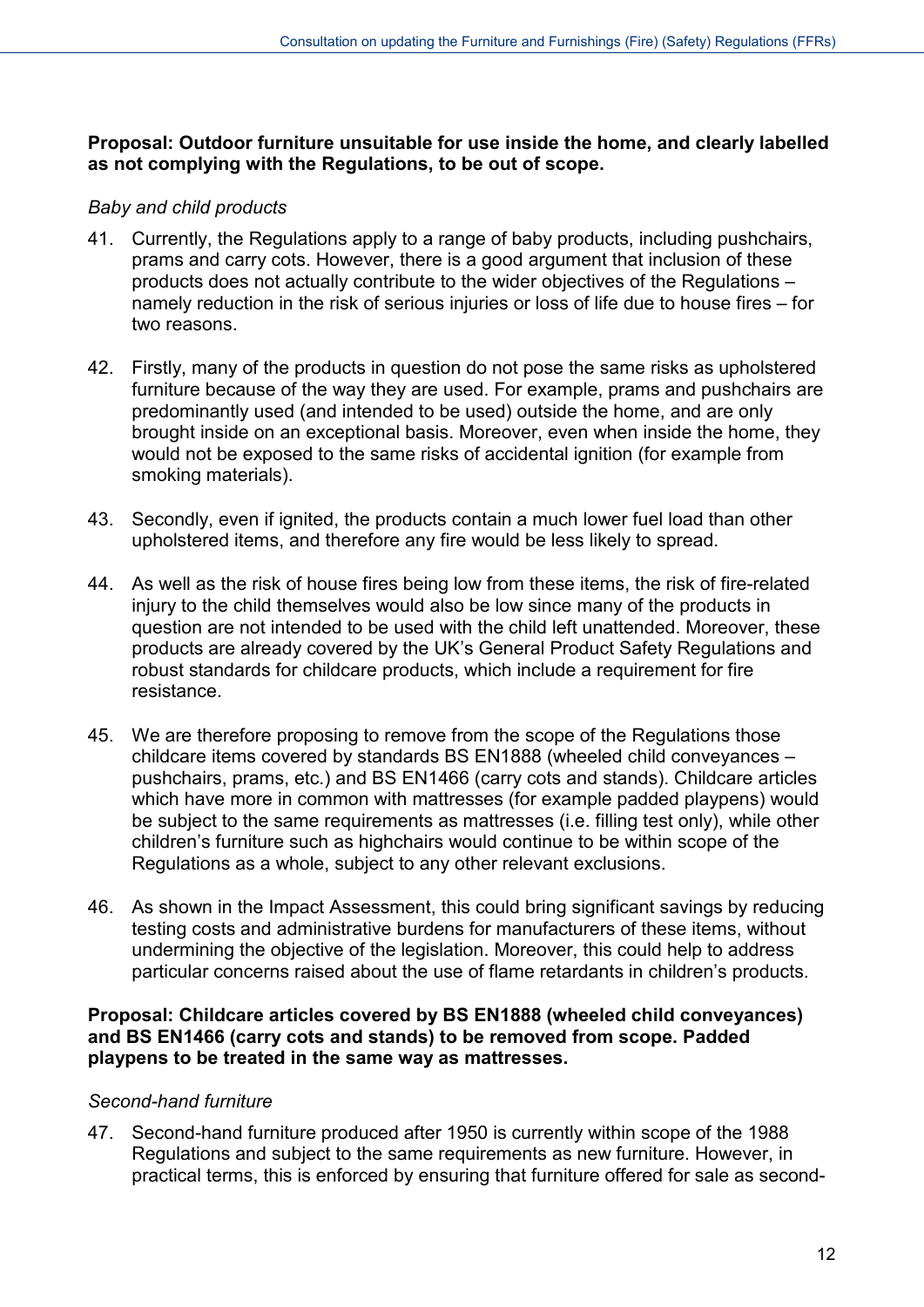hand, or second-hand furniture donated to charity, bears the original permanent label.

48. We propose that the revised Regulations reaffirm this existing practice by making it a requirement for second-hand furniture to bear the relevant permanent label which would have been applicable at the time when the product was first supplied (i.e. the 'current' label for furniture originally supplied prior to the new Regulations coming into force, or the 'new' label for furniture originally supplied after that date). In addition, second hand products would continue to be subject to the requirements of the General Product Safety Regulations. Pre-1950 furniture would continue to be exempt from the Regulations.

#### **Proposal: Second-hand furniture offered for sale, or donated to charity, should bear the original permanent label.**

#### **Summary of scope changes**

49. The following table shows the summary of proposed changes to scope. Treatment of all other items will remain as stated in the 1988 Regulations.

| <b>Item</b>                                     | <b>1988 Regulations</b>                             | <b>This consultation</b>                                                                                         |
|-------------------------------------------------|-----------------------------------------------------|------------------------------------------------------------------------------------------------------------------|
| <b>Sleeping bags and</b><br>mattress protectors | Unclear, but generally<br>accepted to be excluded   | Excluded if suitable for<br>washing in a washing<br>machine                                                      |
| <b>Cushions and seat pads</b>                   | In scope (filling only), but not<br>clearly defined | In scope (filling only),<br>definition clarified based on<br>product dimensions                                  |
| <b>Outdoor furniture</b>                        | Excluded if not suitable for<br>use in a dwelling   | Excluded if not suitable for<br>use in a dwelling and clearly<br>marked as non-compliant<br>with the Regulations |
| Pushchairs, prams and<br>carry cots             | In scope (cover and filling)                        | Excluded                                                                                                         |
| <b>Padded playpens</b>                          | In scope, but definition<br>unclear                 | In scope, filling only                                                                                           |
| Other children's furniture                      | In scope                                            | In scope                                                                                                         |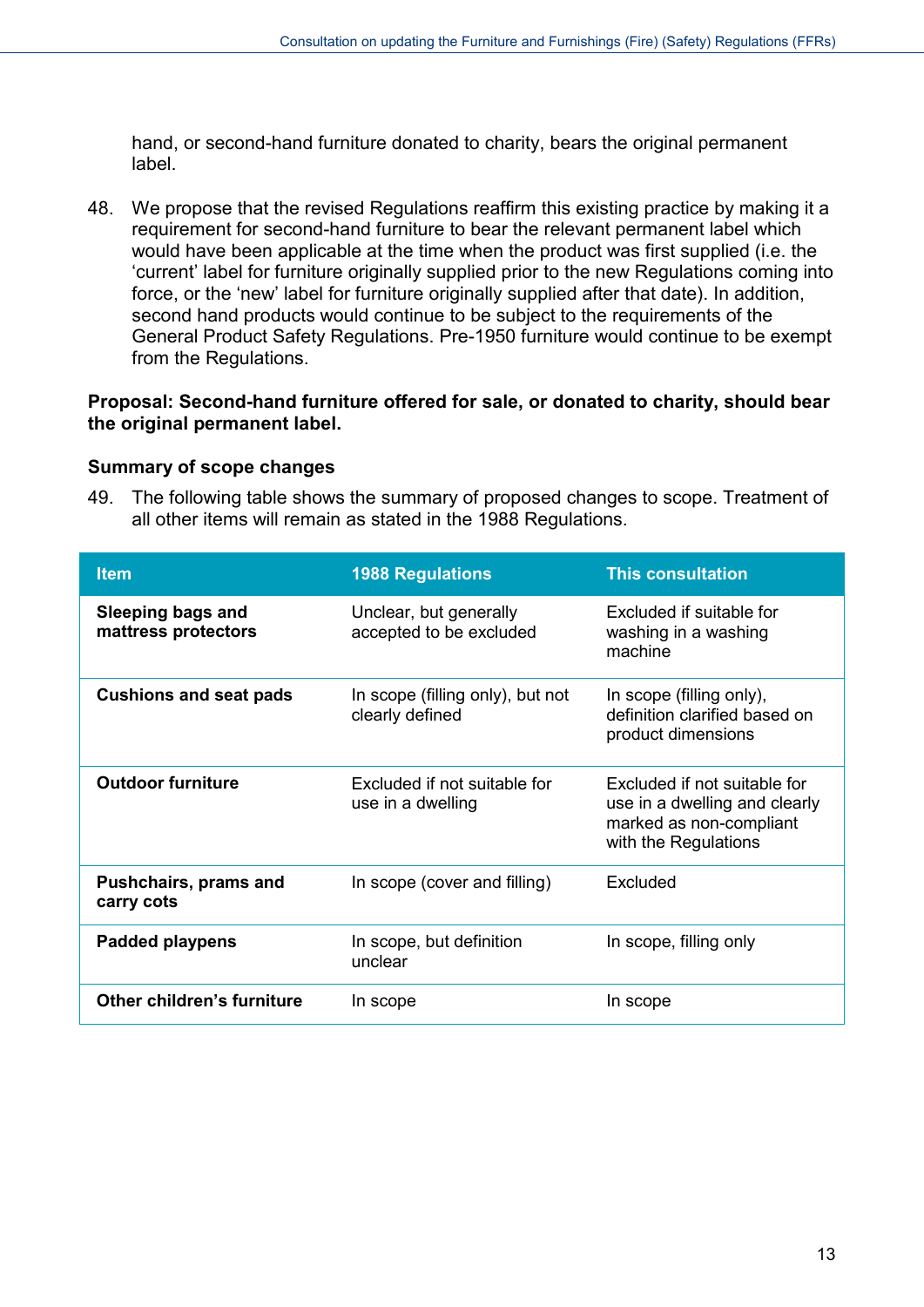#### **Scope: Consultation questions**

Unless otherwise indicated the response options to all questions are: yes / no / not sure

#### **Q1 Do you agree with the revised definition of the Regulation's scope?**

**Q2 Do you agree with the proposals relating to sleeping bags and mattress protectors (i.e. those which can be put in a washing machine are explicitly removed from scope and do not have to meet the requirements of the regulations)?**

**Q3 Do you agree with the proposals relating to cushions and seat pads (i.e. that they remain excluded from cover tests but the definition of these products to be specified more clearly)?**

**Q4 Do you agree with the proposals relating to outdoor furniture (i.e. that outdoor furniture unsuitable for use inside the home, and clearly labelled as not complying with the Regulations) should be out of scope?**

**Q5 Do you agree with the proposals relating to baby products (i.e. that items covered by covered by BS EN1888 (wheeled child conveyances) and BS EN1466 (carry cots and stands) are removed from scope, with padded playpens treated in the same way as mattresses)?**

**Q6 Do you agree with the proposed treatment of second-hand products (i.e. that they would be required to bear the relevant permanent label)?**

# <span id="page-13-0"></span>**Testing**

#### **The FFRs flammability tests**

- 50. In the 2014 consultation on the FFRs, BIS proposed a set of changes to the match test and cigarette test intended to make the tests better reflect how modern furniture is constructed, whilst incentivising a reduction in the use of flame retardant chemicals. The proposal aimed at delivering cost savings to industry without compromising the effectiveness of the tests.
- 51. The feedback to the consultation published at [www.gov.uk/government/consultations/furniture-fire-safety-regulations-proposed](https://www.gov.uk/government/consultations/furniture-fire-safety-regulations-proposed-amendments)[amendments](https://www.gov.uk/government/consultations/furniture-fire-safety-regulations-proposed-amendments) showed that while there was no objection in principle to BIS' aims for reform, there were concerns about the safety implications of the proposals, and on whether the changes would have the desired effect, or be workable and enforceable. The previous Government therefore sought further work as set out in the Government response to the consultation initially through a set of questions which the British Standards Institute agreed to consider. The Government response can be found at: [www.gov.uk/government/consultations/furniture-fire-safety-regulations](https://www.gov.uk/government/consultations/furniture-fire-safety-regulations-proposed-amendments)[proposed-amendments.](https://www.gov.uk/government/consultations/furniture-fire-safety-regulations-proposed-amendments)
- 52. The feedback from the BSI process (see feedback from the FW/6 committee members at Annex 6) provided a number of clarifications and helped us develop our ideas. We have also made use of technical advice through a panel chosen to represent a spectrum of views to further inform and check our process of policy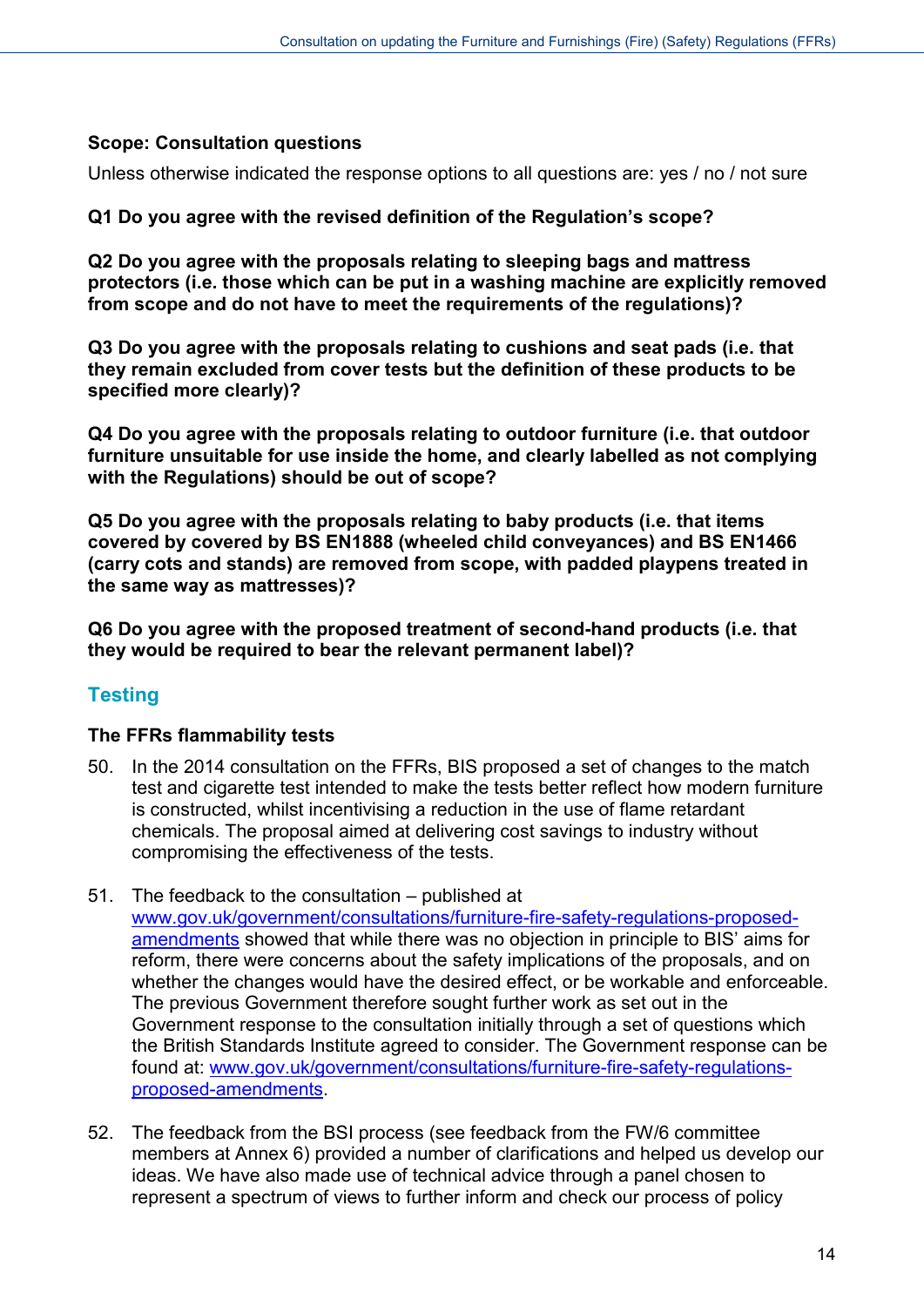development. The make-up of the panel and meeting notes are included in the consultation documentation [www.gov.uk/government/consultations/furniture-and](https://www.gov.uk/government/consultations/furniture-and-furnishing-fire-safety-regulations-proposed-changes-2016)[furnishing-fire-safety-regulations-proposed-changes-2016.](https://www.gov.uk/government/consultations/furniture-and-furnishing-fire-safety-regulations-proposed-changes-2016) The result is a compromise set of reform proposals that we believe can gain wider acceptance.

#### **Objectives**

- 53. Our amended proposals are intended to:
	- ensure no reduction of safety;
	- allow industry to reduce its use of flame retardants in response to concerns about the impact of these chemicals on health and the environment;
	- leave room for innovation and the development of new technology particularly new barrier technology that would allow fire resistance to be achieved without the use of chemicals – and also innovation as to the materials used in furniture;
	- give industry choices for adapting to change; and
	- be capable of enforcement by Trading Standards.
- 54. We also want to ensure we fully understand much better the potential impacts of the proposed changes across the entire upholstery manufacturing and supply chain. While we expect the proposals to deliver savings, we also recognise that there may be costs. We do believe, however, that the element of choice which we have introduced into the system should stimulate different approaches, and we would expect competition and innovation will then help drive change, and lower costs over the medium term.

# **Explanation of the revised testing proposals**

- 55. The amended proposals build on the core concept and insights of the earlier proposals. In particular we think the match test should reflect more closely how most modern furniture is constructed. This is important given that the match test remains a proxy, rather than applying to the actual composite of the furniture, which in theory would be the most "realistic" form of the test.
- 56. The summary proposals are set out below and the following sections discuss each of the changes in turn. The changes only apply to the test for covers (and components close to the cover) – this proposal does not include any changes to the test or requirements for fillings (Schedules 1 and 2 in the 1988 Regulations) or interliners (Schedule 3 of the 1988 Regulations).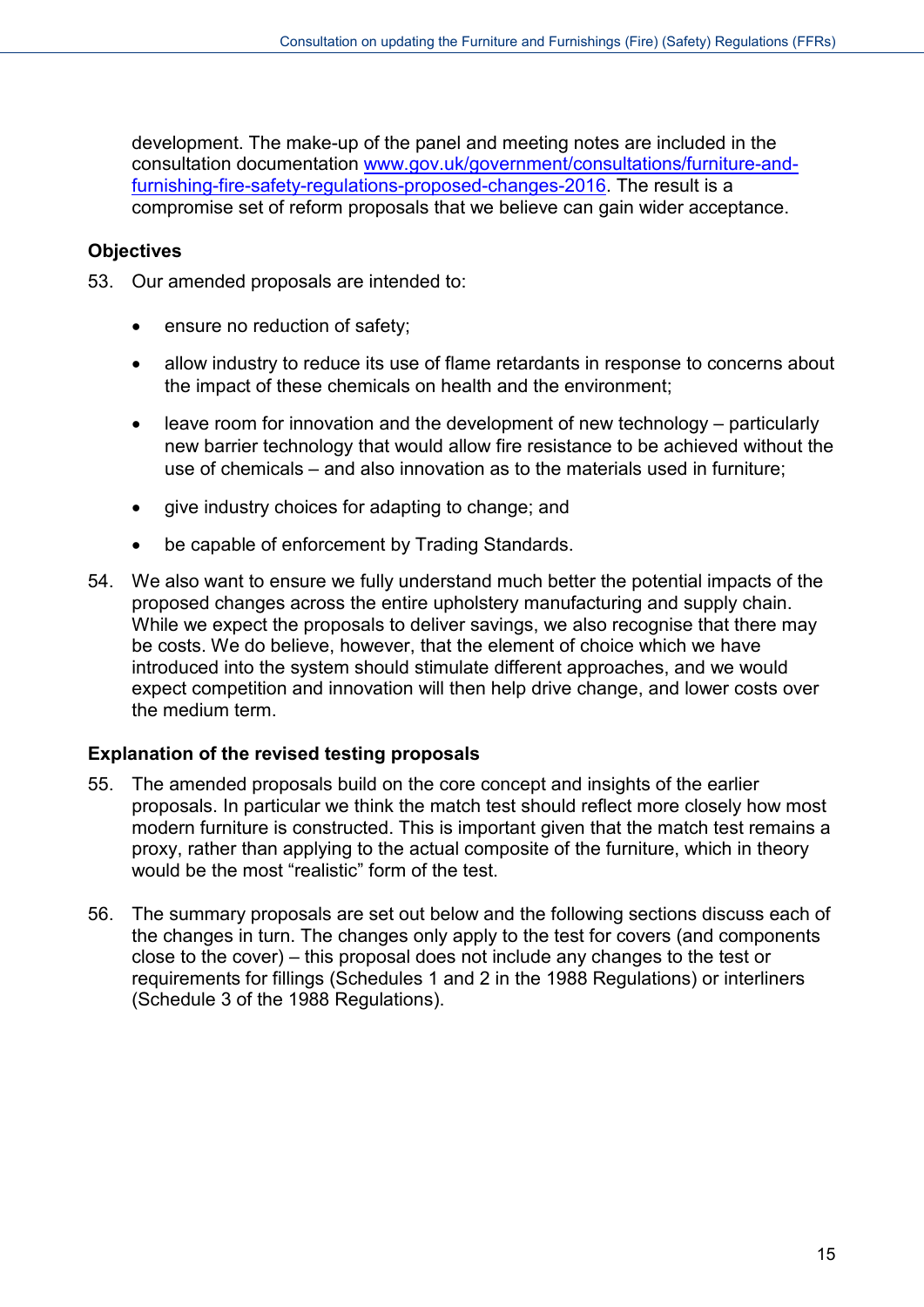|                                         | <b>1988 Regulations</b>     | 2014 proposal                                                                           | <b>This consultation</b>                                                                                             |
|-----------------------------------------|-----------------------------|-----------------------------------------------------------------------------------------|----------------------------------------------------------------------------------------------------------------------|
| <b>Test foam</b>                        | Non-combustion<br>modified  | Combustion<br>modified                                                                  | Combustion<br>modified                                                                                               |
| <b>Test structure</b>                   | Cover directly over<br>foam | Filling 1: cover<br>directly over foam;<br>Filling 2: cover over<br>foam and fibre wrap | Cover over foam<br>and fibre wrap (i.e.<br>Filling 2)                                                                |
| <b>Protective covers</b>                | Not defined                 | Measured for all<br>covers using hole<br>formation                                      | Optional test based<br>on hole formation -<br>applied to cover, or<br>combination of<br>$cover + lining$<br>material |
| <b>Components close</b><br>to the cover | Not tested                  | Modified match test<br>with externally-<br>managed<br>exemptions list                   | Modified match test,<br>no exemptions list                                                                           |
| <b>Cigarette test</b>                   | Required for all<br>covers  | Removed for covers<br>that pass match test                                              | Removed for covers<br>that pass match test                                                                           |

#### **Test foam and test structure**

- 57. At present, the match test requires covers to be tested directly over anon-combustion modified foam. In order to make the test more representative of real furniture, the 2014 proposal recommended a change in the test foam from non-combustion modified (non-CM) foam to combustion modified (CM) foam.
- 58. Whilst keeping the test method the same as in the current Regulations (BS 5852:Part1:1979), it also proposed two options for test structure, one where the cover would be placed directly over the foam (Filling 1), and one where the cover would be tested over foam together with a fibre wrap (Filling 2). The latter was the test structure considered more representative of most modern furniture (see the technical paper included with the Government Response at [www.gov.uk/government/uploads/system/uploads/attachment\\_data/file/416984/bis-](https://www.gov.uk/government/uploads/system/uploads/attachment_data/file/416984/bis-15-150-technical-annex-systematic-rationale-for-modification-of-the-furniture-furnishings-fire-safety-regulations-in-relation-to-schedule-4-schedule-5.pdf)[15-150-technical-annex-systematic-rationale-for-modification-of-the-furniture](https://www.gov.uk/government/uploads/system/uploads/attachment_data/file/416984/bis-15-150-technical-annex-systematic-rationale-for-modification-of-the-furniture-furnishings-fire-safety-regulations-in-relation-to-schedule-4-schedule-5.pdf)[furnishings-fire-safety-regulations-in-relation-to-schedule-4-schedule-5.pdf\)](https://www.gov.uk/government/uploads/system/uploads/attachment_data/file/416984/bis-15-150-technical-annex-systematic-rationale-for-modification-of-the-furniture-furnishings-fire-safety-regulations-in-relation-to-schedule-4-schedule-5.pdf).
- 59. Filling 1 was included to provide a simpler specification where covers are placed directly over the foam filling in the final product.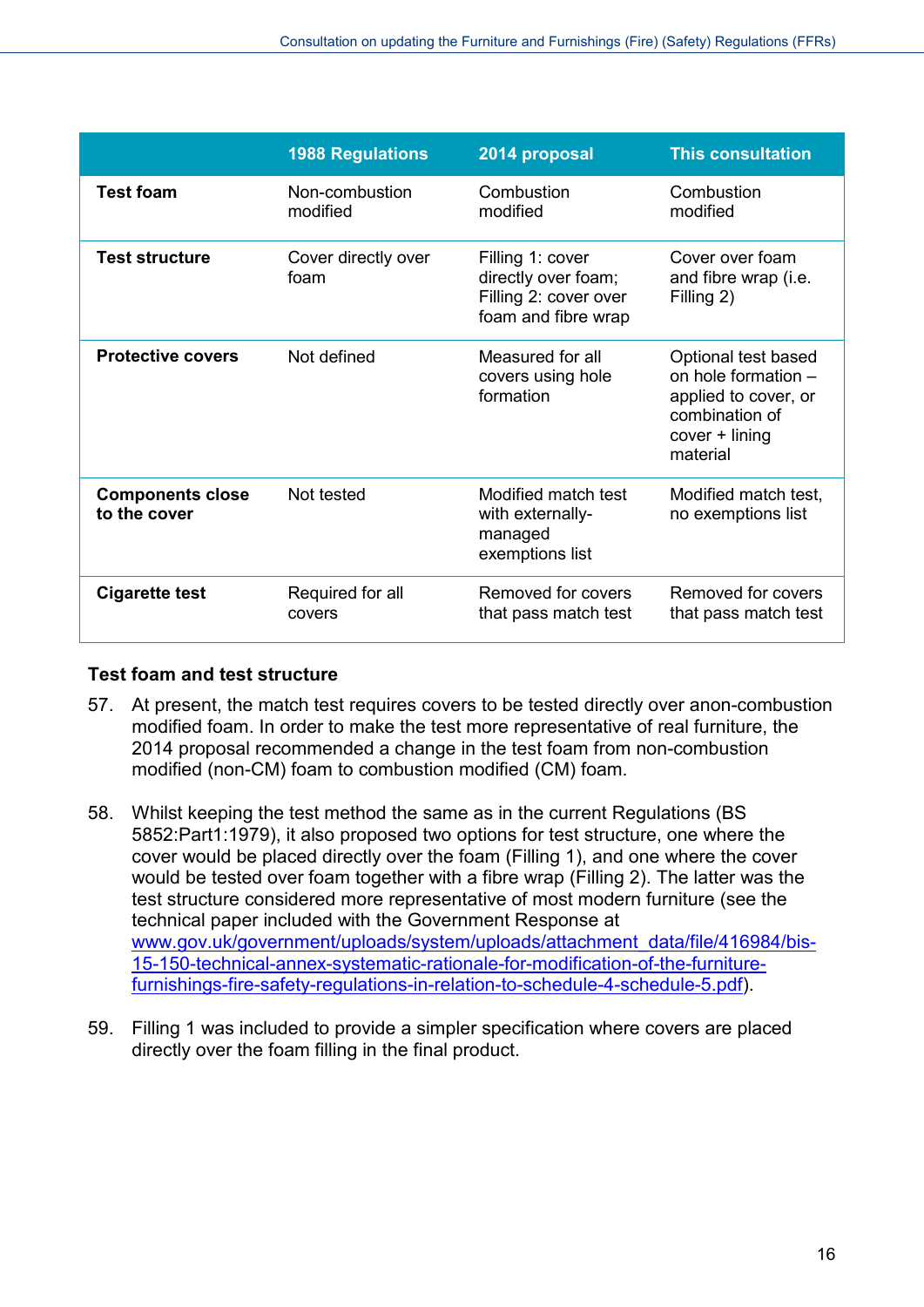- 60. The chemical specification of the foam was one area which attracted feedback. However, adverse comments focused mainly on the use of non-combustion modified foam in the Filling 1 scenario. The fact that major retail suppliers offer pre-tested covers to other manufacturers as part of their business also suggests that this option would not in reality be available in many circumstances because these suppliers would not necessarily know how their product would ultimately be used. More generally, there could be practical problems in ensuring that covers tested over Filling 1 were only used directly over foam in the final product.
- 61. The amended proposal therefore drops Filling 1 and specifies Filling 2 as the proposed test requirement for all cases. We have also considered two subsidiary questions in relation to Filling 2:

#### *62. Should there be a chemical specification for the combustion-modified foam?*

Feedback received via the BSI process suggested that expert agreement on a particular foam would not be possible; and that if the Filling 1 route was not adopted, the chemical specification of the foam would be less of an issue. This was also confirmed in our technical panel discussions. We do not therefore believe a chemical specification for the foam is needed.

*63. Should there be further specification of the fibre-wrap?*

We are proposing to specify the fibre wrap according to the material and its width (see draft Regulations for further detail). However, discussions in the technical panel highlighted that it might also be helpful to define a range for the density of the fibre, to avoid extremes which could unduly influence the outcome of the test. We will therefore work with fibre manufacturers during the consultation period to identify a range for fibre density which reflects the fibre commonly used in furniture construction.

#### **Proposal: Match test for all covers to be conducted over a single test structure – CM foam and fibre wrap, as specified in the draft Regulations**

#### **Protective covers and 'hole formation'**

- 64. The current regulations work on the premise that the cover for furniture should be ignition resistant and also serve to protect the upholstery contents (the filling). As well as seeking a more representative format for the test structure, the 2014 proposal therefore explicitly separated out these two functions and required all covers to be tested for hole formation as an indication of whether they would meet the protective criterion as well as the ignitability requirement. Where covers failed to meet the protective requirement, BIS therefore originally proposed that they would be classed as "not protective" and industry would be required to ensure the fire safety of components close to the cover through a new match test for components.
- 65. Feedback on this proposal raised a number of issues including:
	- whether defining protection by "hole formation" was workable (particular with respect to measurement and repeatability);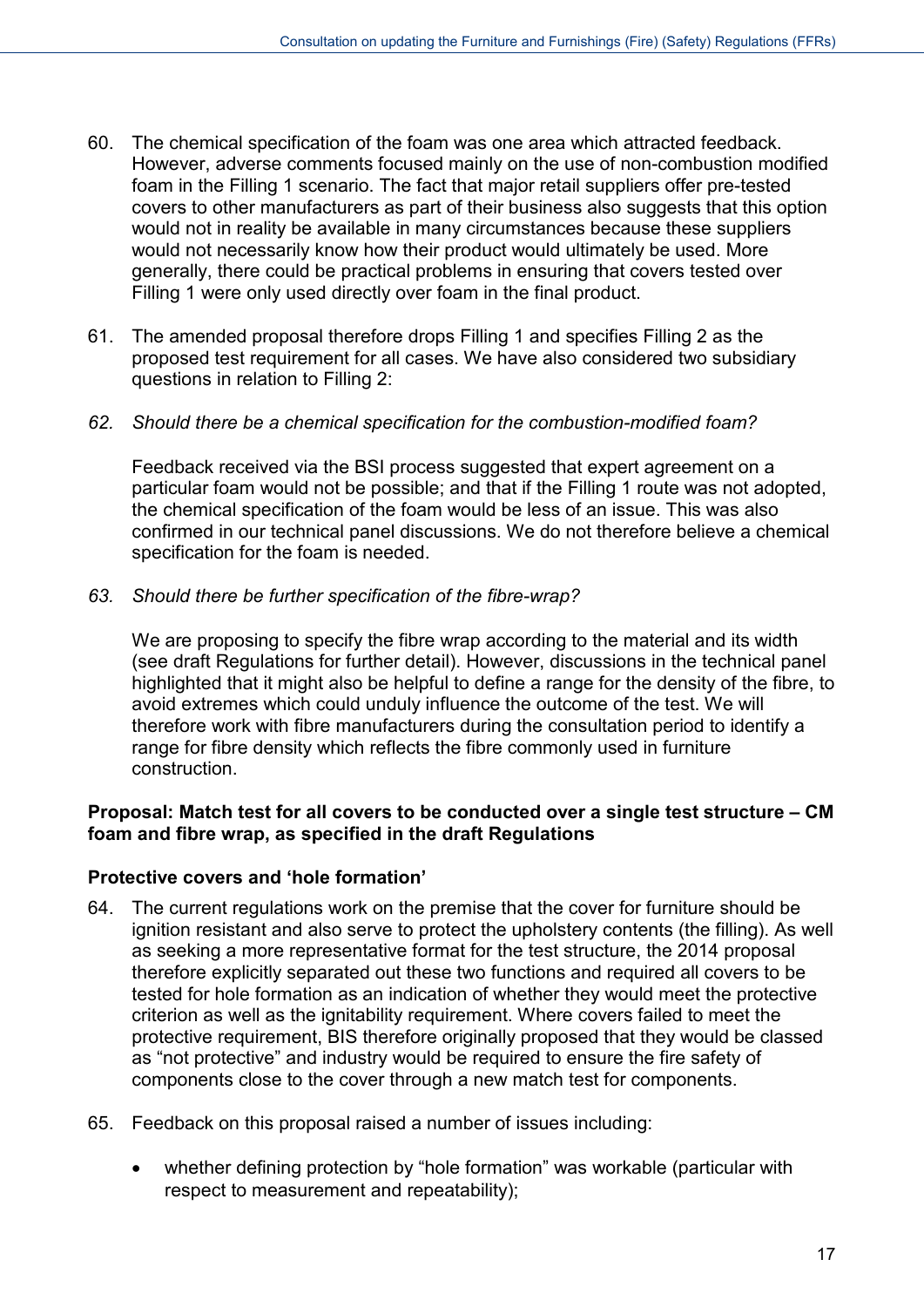- whether the additional testing for hole formation was proportionate given that most types of cover were likely to be non-protective; and
- how this would affect business supply chains.
- 66. Some comments from the BSI process suggested that the requirement should be dropped entirely. However, doing this would mean assuming that all covers that passed the ignition test were not protective – which could cause difficulties in certain sectors and unnecessarily restricts industry's options.
- 67. We have therefore worked with our technical panel to develop a protective cover option so that those who wish to use a protective cover route to compliance can do so, thereby avoiding the need to test components close to the cover. We have considered a range of options, including the use of a chemical 'marker' on the test foam to indicate flame penetration, or using non-CM foam and seeing whether it ignites. However, whilst these options have certain advantages, they also have their own drawbacks. We have therefore chosen to propose a methodology based on the previous 'hole formation' idea.
- 68. Building on the 2014 proposal, we propose that a cover is defined as 'protective' if, when tested under our revised match test (either on its own or in combination with any liner or non-flame retardant treated fire barrier that will appear in the final product), it does not form a visible hole of more than 2mm.
- 69. Whilst we acknowledge this could be burdensome for the manufacturer, we would only expect this approach to be used in a minority of cases. Moreover, if a cover is shown to be protective, the manufacturer would not need to incur the cost of testing their components close to the cover.

**Proposal: A cover is defined as 'protective' if, when tested under our revised match test (either on its own or in combination with any liner or non-flame retardant treated fire barrier that will appear in the final product), it does not form a visible hole more than 2mm.**

#### **Components close to the cover**

- 70. As noted above, we understand that some manufacturers will not want to go down the route of ensuring their components are match-resistant, hence the development of the 'protective cover' option. Alternatively, under our proposals manufacturers can continue to deploy a Schedule 3 interliner, which would also exempt them from the need to test components (see below). However, if neither of these approaches are used, there will be a requirement to ensure that components close to the cover – defined as those within (inside) 40mm of the visible cover – are tested for fire safety, using a new 'match test for components'.
- 71. The match test for components was a part of the 2014 proposal, alongside a suggestion that there should be a list of exempt materials. The previous proposal also introduced the idea that components used close to the cover could themselves provide a protective function (the logic being that if the cover itself was not protective, then a protective material/ component close to the cover that was laid over other, flammable components in the filling would perform the necessary barrier function.)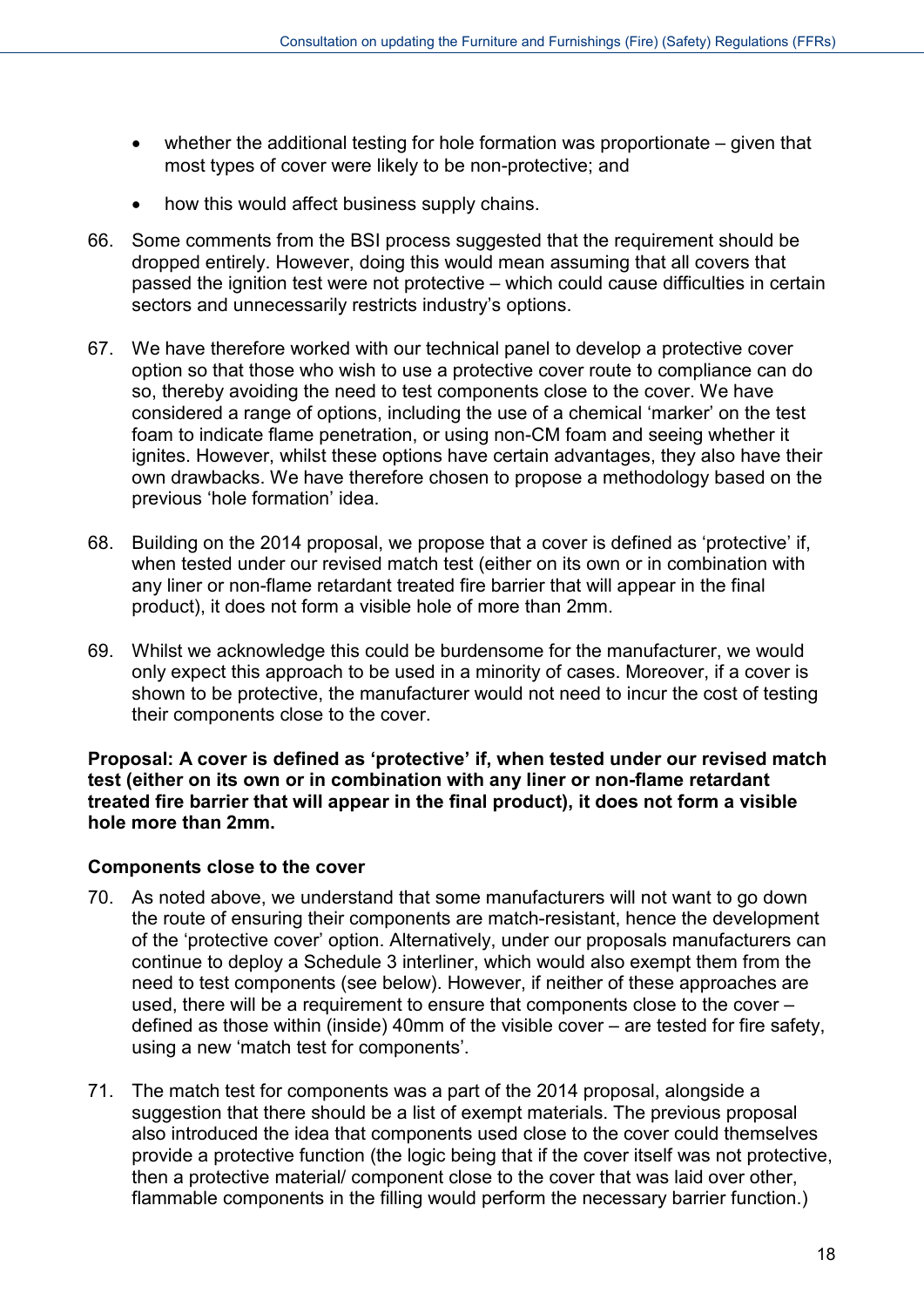- 72. Although the aim of an "exclusion" list was to make management of the components easier, it is clear that legally, an exclusion list could only be relied on if the list were part of the Regulations. Feedback in consultation however suggested that since upholstery design changes continually, the list would have to be updated annually – which is not feasible. In addition, there were doubts in some quarters as to the benefits of dealing with a list, as opposed to managing without. It was also not clear that the availability of a list would make enforcement any easier (especially once our traceability proposals are taken into account).
- 73. In terms of the concept of 'protective components', feedback suggests that (a) there are unlikely to be many, if any, materials currently used which would perform this function; and (b) the idea of protective components adds complexity for both manufacturers and enforcers.
- 74. In this consultation, we are therefore proposing that we drop the suggestion of an externally managed list of exemptions. This means that where a non-protective cover is used, the manufacturer will need to ensure that all components close to the cover are compliant with the match test for components. We recognise that this may mean some re-sourcing of flammable materials currently used within fillings. However, while some feedback suggests this will be difficult, other feedback suggests that, for the majority of components, there are alternative materials that could be found and that re-sourcing would not therefore be problematic, at least in the medium-long term.
- 75. For the avoidance of doubt, components close to the cover are defined as all materials (excluding the filling, which is subject to separate requirements, but including any lining materials not tested in combination with the cover) within (i.e. inside) 40mm of the visible cover and in the filling. The 40mm measurement reflects the likely depth of flame penetration. The match test for components is set out in Schedule 5 of the new draft Regulations.

**Proposal: if neither a protective cover, nor a Schedule 3 interliner, is used in the final product, then all components close the cover must pass the new 'match test for components'. This includes any lining materials not already tested in combination with the cover.**

#### **Innovation and flexibility**

- 76. In presenting these amendments to the 2014 proposal, we have tried to improve our recognition of the way business currently operates and to give industry players more choice as to how they prefer to adapt (for example in dividing the new responsibilities for testing). We also want to encourage innovation, not just in development of fire barrier technology, but also in how furniture filling is managed and arranged.
- 77. We recognise, however, that some sections of the market including some reupholsters – currently use Schedule 3 interliners to meet the requirements of the Regulations and will want to continue to do so, for the sake of least disrupting their existing business. It is also possible (though costly) that certain players will want to use a Schedule 3 interliner in combination with a non-protective match test cover to avoid the need to test components close to the cover. Our proposals therefore also allow for this approach as a route to compliance.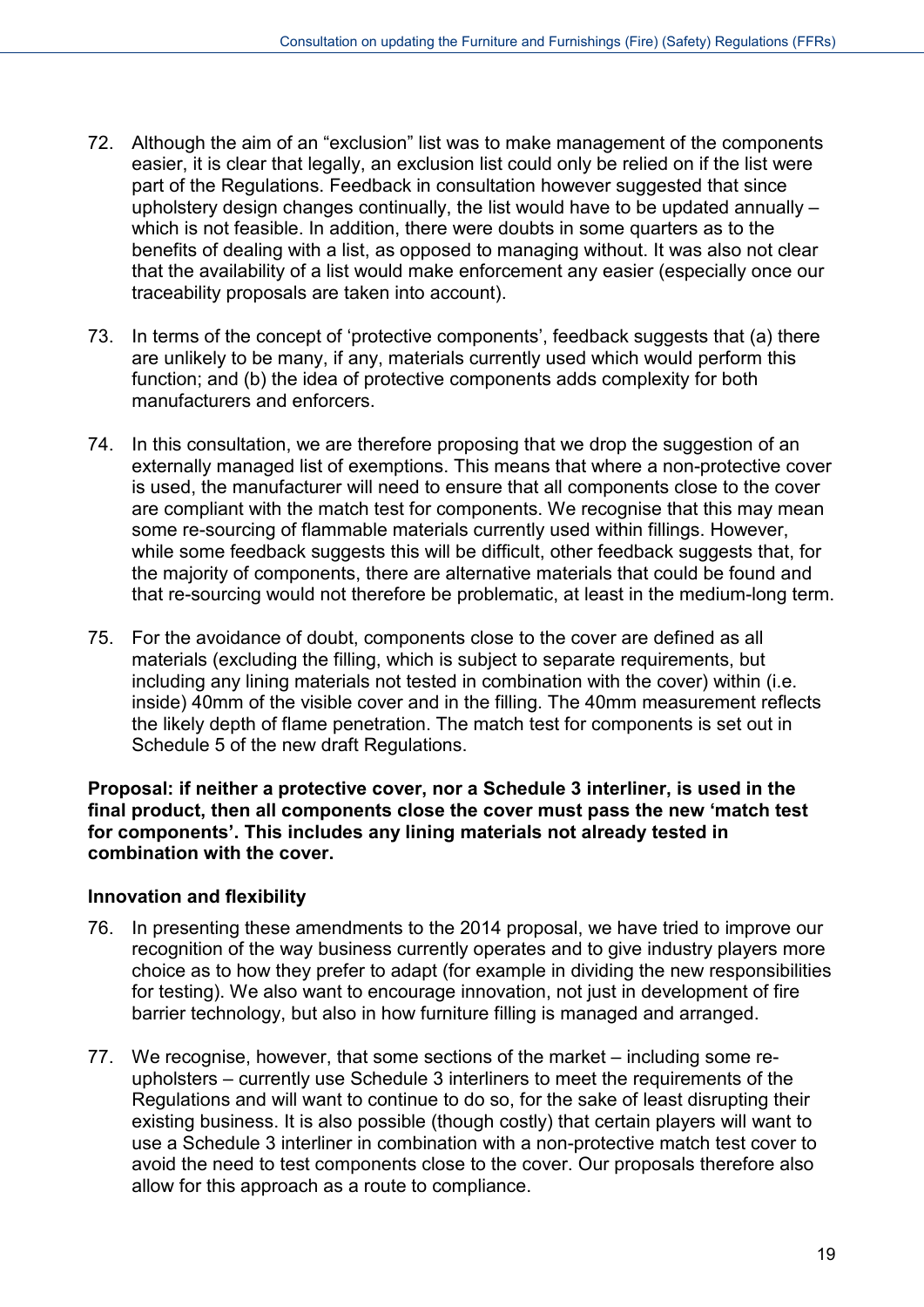**Proposal: Schedule 3 interliners can continue to be used as a means to comply with the Regulations. Where a Schedule 3 interliner is used, components close to the cover would not need to pass the modified match test.**

## **Cigarette test**

- 78. In the original proposal, BIS suggested that it would be possible to remove the cigarette test for any fabric that passed the match test, on the grounds that experience in test houses over the years had shown that in nearly all cases, fabrics that passed the match test also passed the cigarette case.
- 79. The responses gathered through the BSI process, and subsequent discussions with our technical panel, confirmed that in 99% of past cases, the correlation between match test and cigarette test pass clearly existed. Whilst it was noted that for some leathers and non-synthetic fabrics this relationship did not hold, we believe that the proportionate approach is still to remove the requirement to test against the cigarette test for those materials which are required to pass the match test.
- 80. This would, of course, mean the cigarette test still had to be passed for fabrics that are not tested under the match test (in accordance with Schedule 3 of the current Regulations). We are aware that there are technical difficulties with the current cigarette test, in that it is hard for test houses to procure the specified cigarette for testing. However, we do not propose to resolve this issue here. Finding an appropriate alternative (for example a heated coil) could be something for industry to consider with BSI.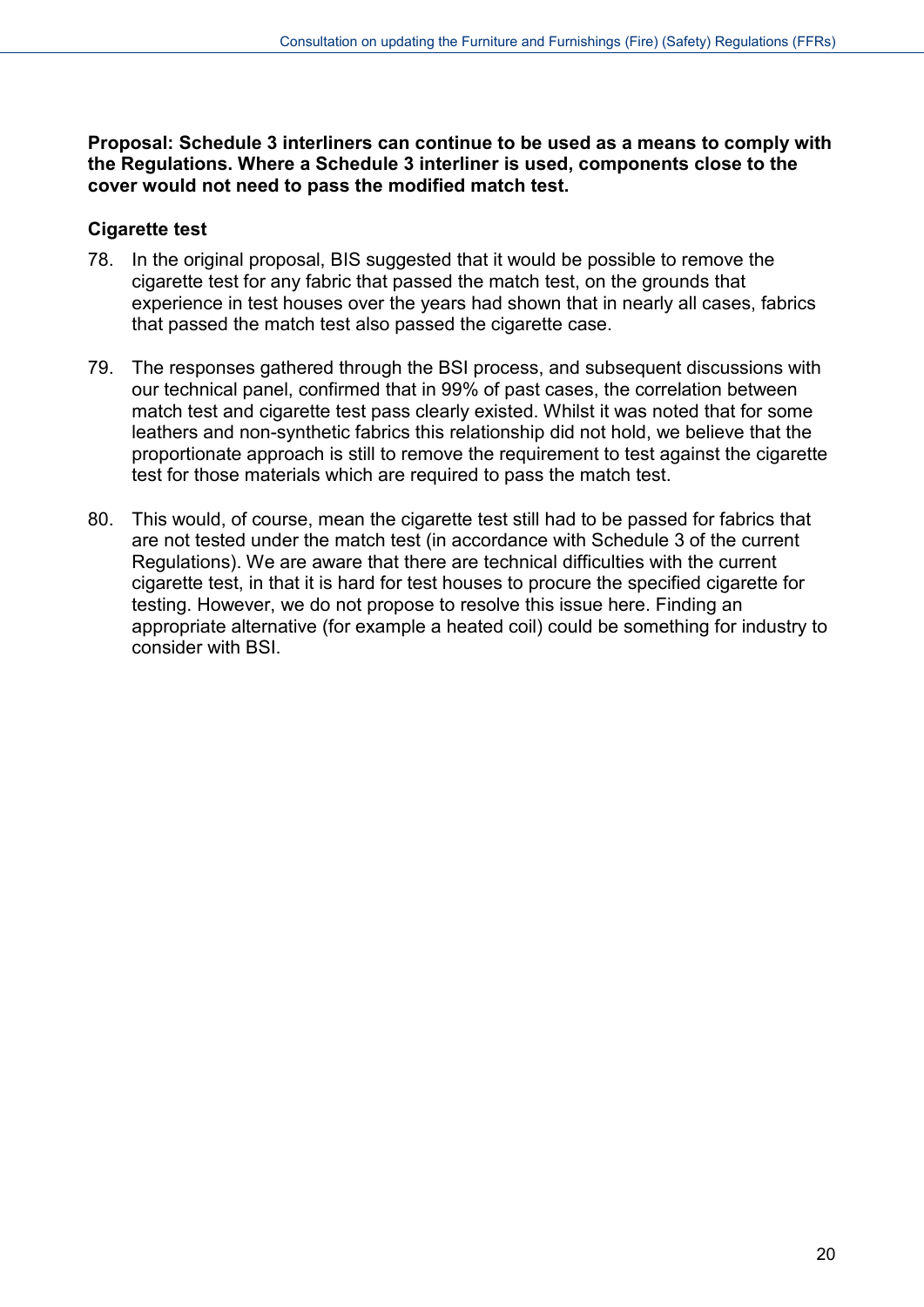## **Summary of route to compliance**

81. To summarise, the revised proposals offer a number of different routes to compliance. The diagram below shows how we think people might therefore consider the issue.

# **Figure 1**



# **Testing: Consultation questions**

- 82. As noted, we are keen to understand the impacts of our proposals, both in terms of the business and expected use of flame retardants. The questions below are designed to try to establish some clearer steers from stakeholders on these points.
- **Q7** Do you agree to removing the Filling 1 option?
- **Q8** Do you agree that the specifications set out in the draft Regulations for the test **Foam and fibre wrap are sufficient to achieve the objectives of the Regulations?**
- **Q9a Do you agree that the regulations should provide a protective cover option?**
- Q9b If yes, do you agree with our proposed definition of protectiveness?
- **Q10 Do you agree with the proposed requirements for components close to the** cover?
- **Q11 Do you agree that there is no need for the cigarette test for covers that pass** the revised match test?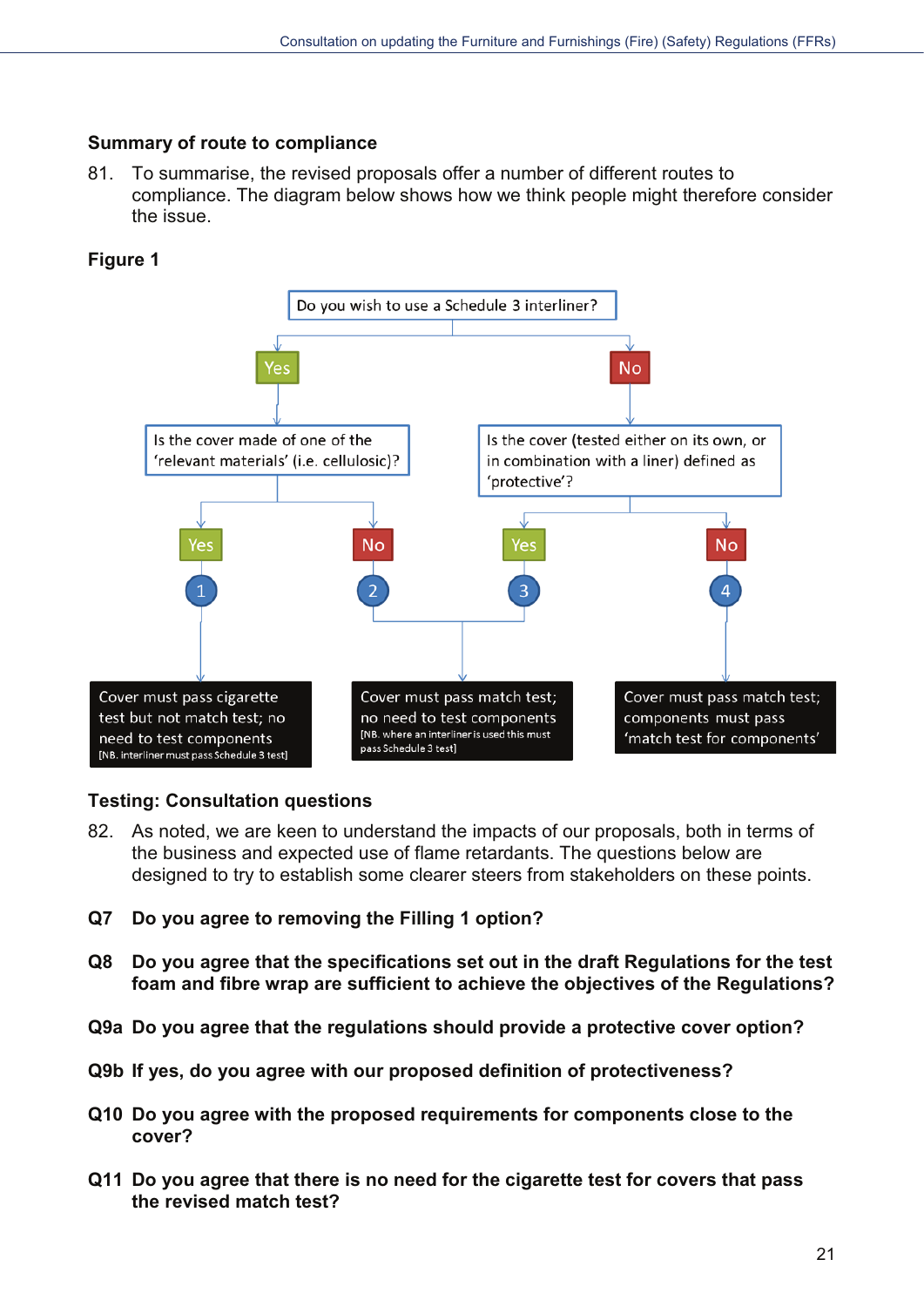*For business respondents:*

#### **Q12 Which of the routes to compliance do you expect to follow for most of your products?**

- Sch 3 Interliner i.e. not the match test (routes 1 or 2 in Figure 1)
- Protective cover (route 3)
- Non-protective cover + compliant components close to the cover (route 4)
- Not sure

#### **Q13a What do you expect the impact of the testing proposals to be on your use of flame retardants in covers:**

- Increase
- Decrease
- No change
- Not sure

#### **Q13b What do you expect the impact of the testing proposals to be on your overall use of flame retardants:**

- Increase
- Decrease
- No change
- Don't know

# <span id="page-21-0"></span>**Traceability and enforcement**

- 83. The 2015 stakeholder workshops revealed both a desire on the part of Trading Standards for clearer supply chain information and a willingness on the part of manufacturers and retailers to provide such information, as far as they are able to do so. We believe that specifying the information and traceability requirements more clearly will help ensure product safety for consumers and aid Trading Standards by enabling enforcement officers to trace a non-compliant product back to its place of manufacture, via importers, distributors and wholesalers. Accurate record-keeping throughout the supply chain will mean that responsibility for safe products is shared equally between all those involved.
- 84. The traceability proposals set out below reflect existing good practice within the sector and are based on those for other products thereby bringing furniture into line with other product sectors, for example toys and electrical goods. As a result of discussions with stakeholders, BEIS is proposing that manufacturers (and importers where applicable) must keep product records, known as technical files, for 10 years dating from when the product is first placed on the market. Technical files must be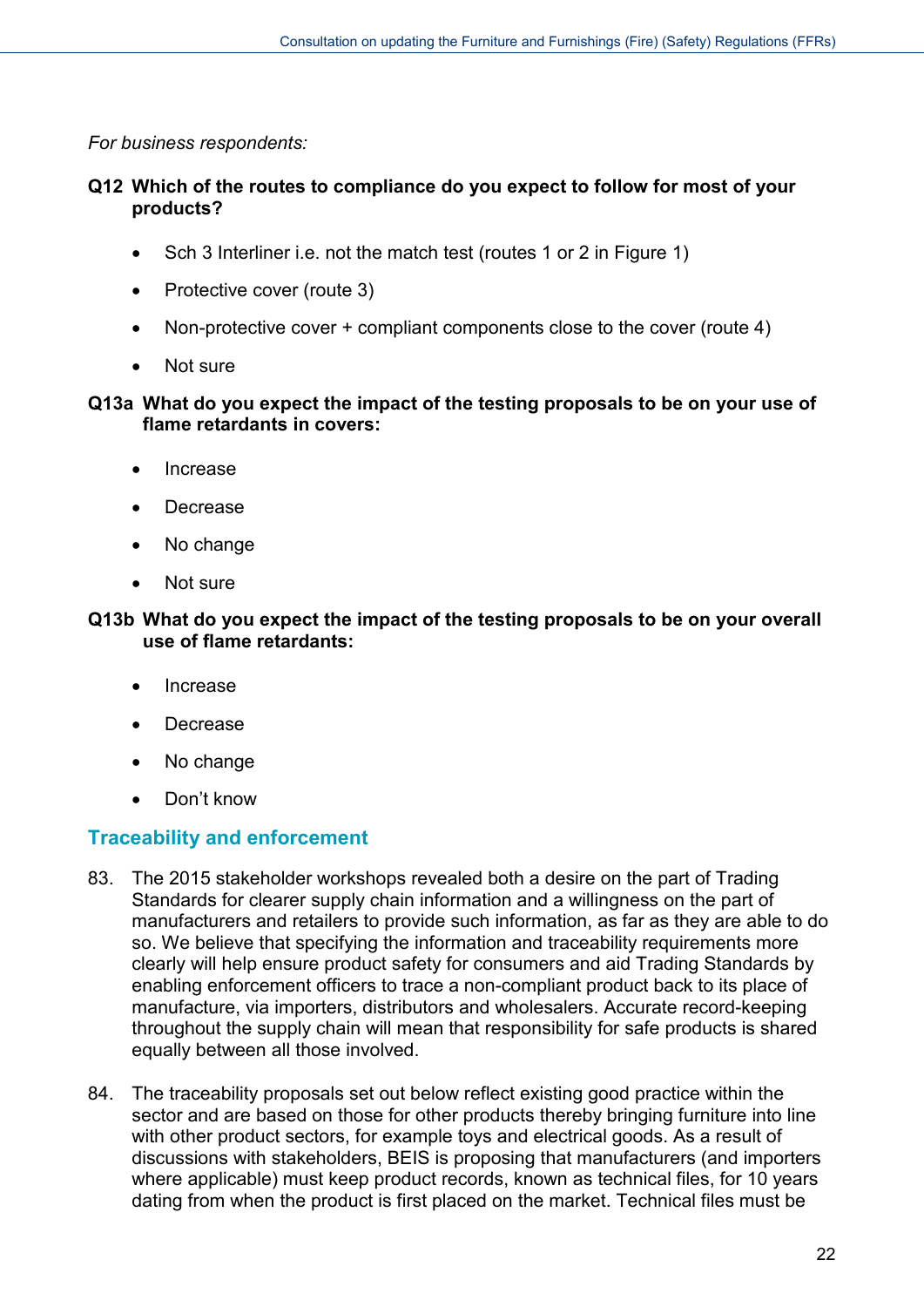made available upon request to enforcement authorities. A technical file is essentially required to facilitate compliance and enforcement, and to show how the product meets the requirements of the Regulations. We therefore propose that the technical file should include, as a minimum:

- the (a) name, (b) registered trade name or registered trade mark, and (c) contact address of the manufacturer or importer who first supplied the article in the UK;
- the date on which the article was manufactured or imported (in its finished form)into the United Kingdom;
- the type, batch, serial or model number, or other element, to enable identification of the product in line with the permanent label;
- a description of all the (a) filling materials; (b) covering materials; and (c) components (identifying those within 40mm of the cover where relevant) included in the article;
- a description of the flame retardants included in the cover, where applicable;
- evidence, including the details and results of any test carried out on the furniture in question or any of its components, to demonstrate that the product is compliant with the Regulations.
- 85. In addition, and as for the current Regulations, manufacturers will also be required to ensure each product carries a permanent label. However, unlike the current Regulations, we propose that there should be no distinction between a 'short' and 'long' label, and that the label should focus on the minimum information needed to ensure traceability of the product, together with some limited information for the consumer. We therefore propose that the label should include:
	- the words "CARELESSNESS CAUSES FIRE" and "DO NOT REMOVE THISLABEL";
	- the (a) name, (b) registered trade name or registered trade mark, and (c) contact address of the manufacturer;
	- the (a) name, (b) registered trade name or registered trade mark, and (c) contact address of the importer (where applicable);
	- a type, batch, serial or model number, or other element, to enable identification of the product;
	- a declaration that the article complies with the requirements of the Regulations(and a statement, where applicable, that it does so via the use of a Schedule 3 interliner);
	- an indication (by text, symbol or other means) of whether flame retardants have been used to ensure the cover meets the requirements of the Regulations.
- 86. Our proposal for the inclusion of information on flame retardants on the permanent label is in response to public concerns about these chemicals which were articulated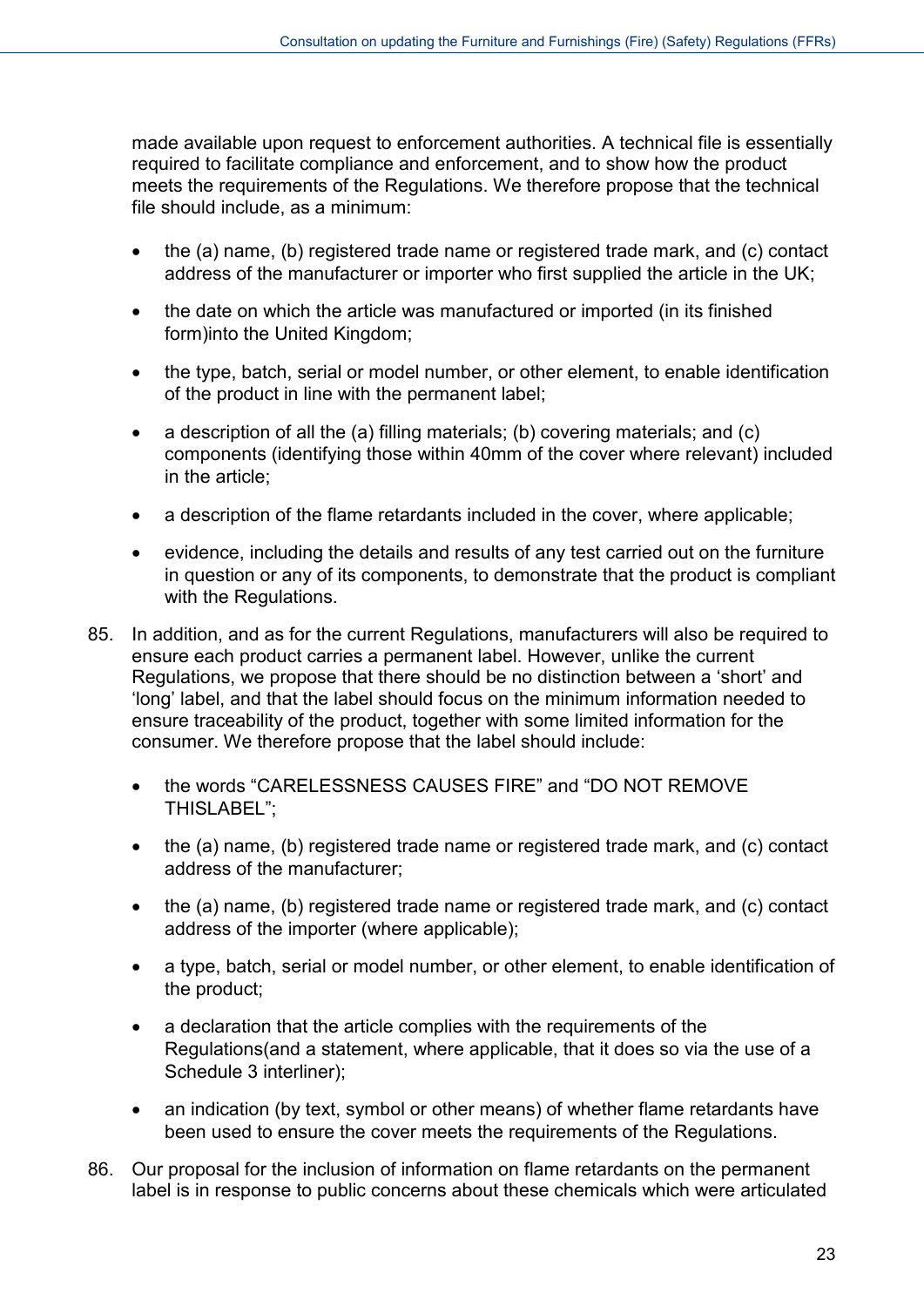at the stakeholder workshops, and in subsequent meetings, by a group of concerned charities. We believe the inclusion of this information is important in helping to inform consumer choice in the purchase of furniture intended for long-term use in the home. The other information specified above is all included to aid enforcement agencies and thereby improve product safety. Retailers (distributors) must also continue to ensure that the permanent label is present before offering the item for sale.

**Proposal: Manufacturers (and importers where applicable) must keep technical files. Manufacturers must ensure each item of furniture carries a permanent label to enable traceability, and others in the supply chain must ensure the permanent label is present.**

**Proposal: The permanent label should provide relevant information to consumers on the use of flame retardants in the product, with further detail provided in the technical file.**

87. Finally, we propose removing the requirement for additional display labels, since in practice these are immediately removed by the consumer after purchase and are unlikely to affect consumer behaviour with respect to safety.

#### **Proposal: The existing requirement for (non-permanent) display labels is removed for all products.**

- 88. BEIS is confident that, overall, the traceability requirements set out above will not place a significant additional burden on business as, at the workshops, it was agreed that it already standard practice for reputable retailers to supply much of the information that will be required. The proposal will therefore transform current good practice into legislation in order to encompass those suppliers and manufacturers whose procedures are less robust.
- 89. More widely, we believe all the changes set out above will assist Trading Standards in enforcing the Regulations. However, to assist them in taking enforcement action where businesses do not comply, we are proposing to extend the time available to bring a prosecution under the Regulations from 6 months to 12 months, in line with other consumer safety legislation.

#### **Proposal: Time for Trading Standards to carry out a prosecution is extended from 6 months to 12 months.**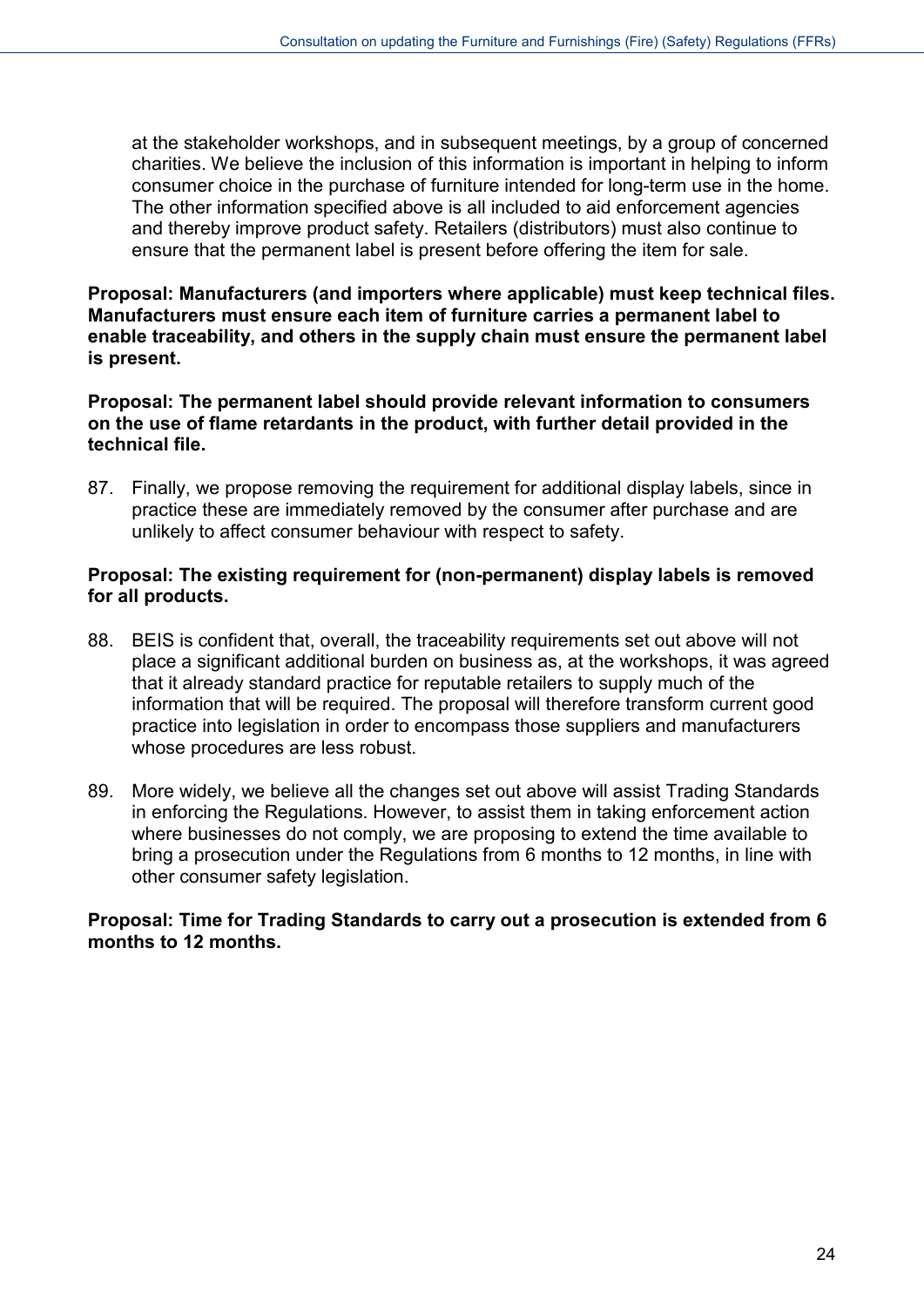## **Summary of changes to traceability and enforcement**

90. The following table shows the summary of proposed changes to traceability and enforcement.

| <b>Issue</b>                                                     | <b>1988 Regulations</b>                                         | <b>This consultation</b>                                                                           |
|------------------------------------------------------------------|-----------------------------------------------------------------|----------------------------------------------------------------------------------------------------|
| Information held by<br>manufacturers                             | Various information required<br>to be produced on request       | Manufacturer required to<br>compile and hold a technical<br>file                                   |
| <b>Permanent label</b>                                           | Long and short permanent<br>labels with various<br>requirements | Single permanent label with<br>simplified requirements, plus<br>information on flame<br>retardants |
| (Temporary) display labels                                       | Various requirements<br>dependent on the product                | No requirement for display<br>labels                                                               |
| Time available to Trading<br>Standards to bring a<br>prosecution | 6 months                                                        | 12 months                                                                                          |

**Traceability and enforcement: Consultation questions**

- **Q16 Do you agree that a 24 month transition period is sufficient, and that the changes should be reviewed in five years?**
- **Q17 Do you have any other comments on the proposals or draft regulations?**
	- Comment Box

#### <span id="page-24-0"></span>**Other proposals**

#### **Transition period**

- 91. We recognise that change can be costly, and that businesses need time to make the necessary changes in line with supply chain pressures. In the 2014 consultation on changes to the testing regime, we proposed an 18 month transition period. However, concern was expressed at the stakeholder workshops about re-testing costs and loss of stock, particularly for SMEs.
- 92. In order to reduce costs for industry, and to give manufacturers a reasonable length of time in which to change production cycles (if necessary) and to allow compliant products to filter through the supply chain, we are therefore proposing a transition period of 24 months for manufacturers to move to the new test, and to sell off any stock which will not be compliant with the new Regulations. However, manufacturers may move to the new testing requirements sooner if they wish.

#### **Proposal: The Regulations include a transition period of 24 months**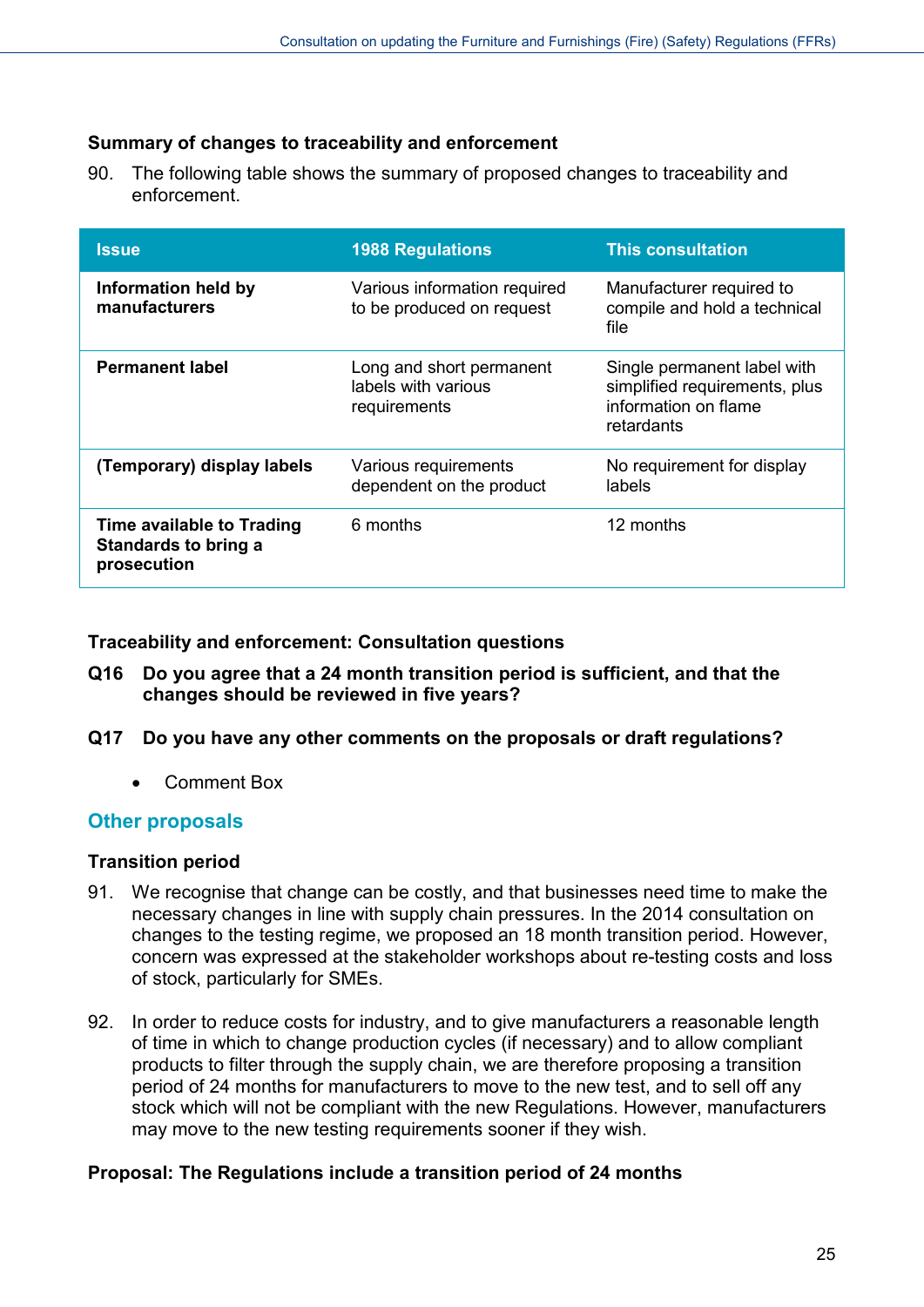#### **Review clause**

93. In line with government policy (and the approach taken in relation to technical standards), and to reflect good practice and the need for legislation to keep pace with technological change, the draft Regulations include a five year review clause. This will ensure that the Regulations are explicitly reviewed within five years to ensure they remain fit for purpose, and are re-confirmed or updated as required. We would not envisage the first review to be a substantial exercise as we are unlikely to have a significant body of evidence on the operation of the new Regulations, but this will provide an opportunity to reflect on the practical application of the legislation.

#### **Proposal: The Regulations include a 5-year review clause**

#### **Other questions on the proposals**

- **Q16 Do you agree that a 24 month transition period is sufficient, and that the changes should be reviewed in five years?**
- **Q17 Do you have any other comments on the proposals or draft regulations?**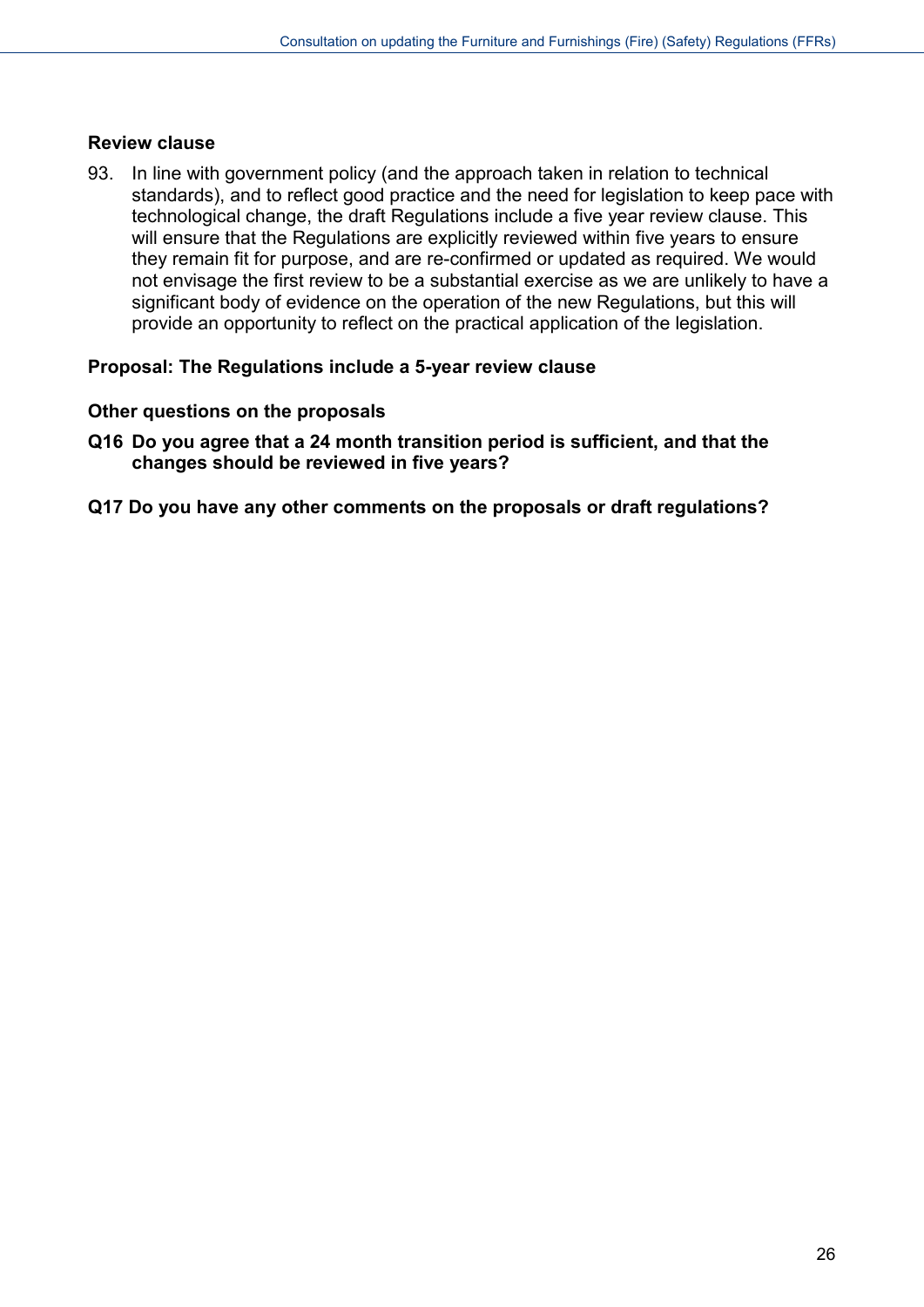# <span id="page-26-0"></span>**6. Consultation questions**

#### <span id="page-26-1"></span>**Questions on scope**

- **Q1 Do you agree with the revised definition of the Regulation's scope?**
- **Q2 Do you agree with the proposals relating to sleeping bags and mattress protectors (i.e. those which can be put in a washing machine are explicitly removed from scope and do not have to meet the requirements of the regulations)?**
- **Q3 Do you agree with the proposals relating to cushions and seat pads (i.e. that they remain excluded from cover tests but the definition of these products to be specified more clearly)?**
- **Q4 Do you agree with the proposals relating to outdoor furniture (i.e. that outdoor furniture unsuitable for use inside the home, and clearly labelled as not complying with the Regulations) should be out of scope?**
- **Q5 Do you agree with the proposals relating to baby products (i.e. that items covered by covered by BS EN1888 (wheeled child conveyances) and BS EN1466 (carry cots and stands) are removed from scope, with padded playpens treated in the same way as mattresses)?**
- **Q6 Do you agree with the proposed treatment of second-hand products (i.e. that they would be required to bear the relevant permanent label)?**

#### <span id="page-26-2"></span>**Questions on testing**

- **Q7 Do you agree to removing the Filling 1 option?**
- **Q8 Do you agree that the specifications set out in the draft Regulations for the test foam and fibre wrap are sufficient to achieve the objectives of the Regulations?**
- **Q9a Do you agree that the regulations should provide a protective cover option?**
- **Q9b If yes, do you agree with our proposed definition of protectiveness?**
- **Q10 Do you agree with the proposed requirements for components close to the cover?**
- **Q11 Do you agree that there is no need for the cigarette test for covers that pass the revised match test?**

*For business respondents:*

**Q12 Which of the routes to compliance do you expect to follow for most of your products?**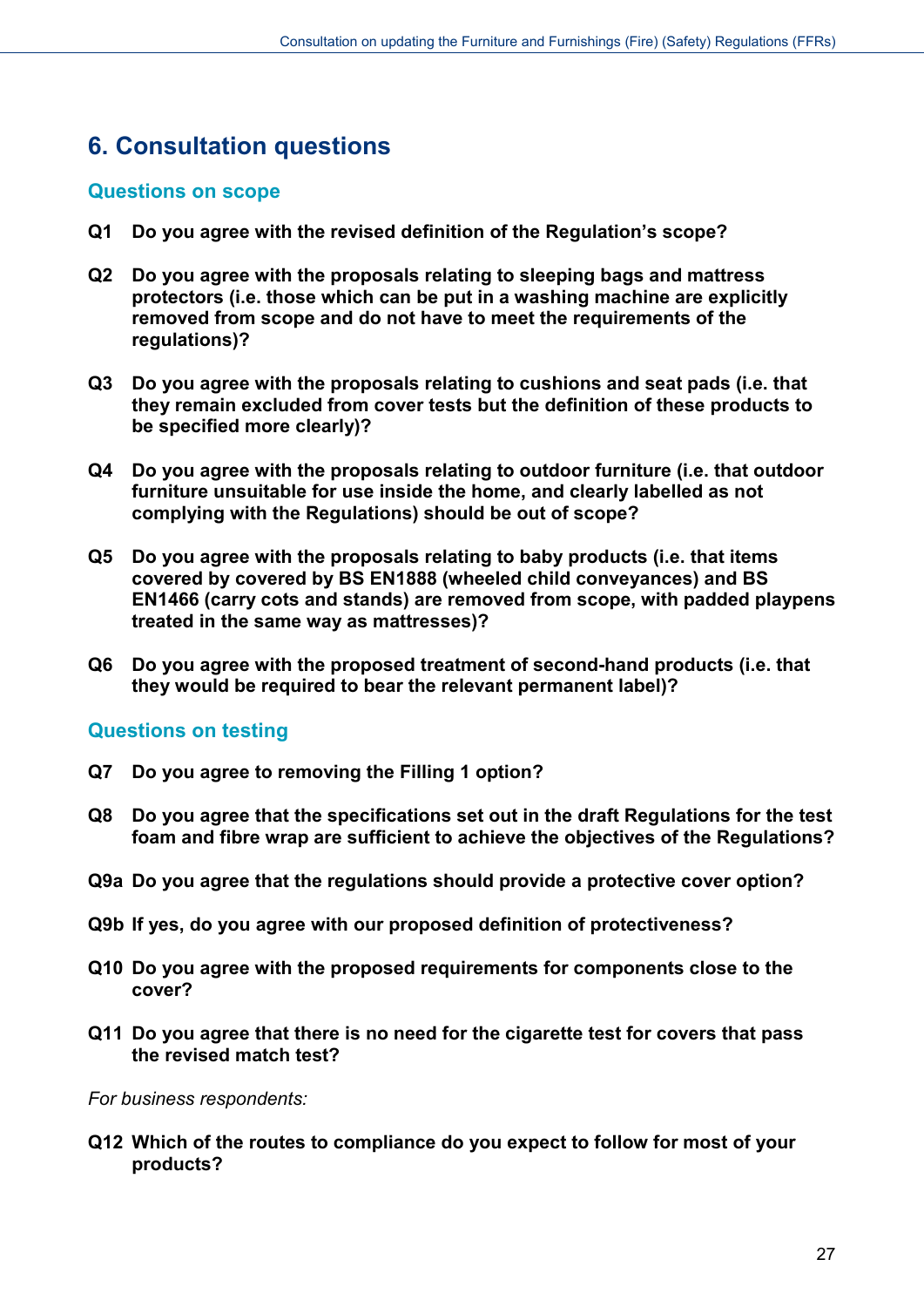- **Q13a What do you expect the impact of the testing proposals to be on your use of flame retardants in covers?**
- **Q13b What do you expect the impact of the testing proposals to be on your overall use of flame retardants?**

#### <span id="page-27-0"></span>**Questions on traceability and enforcement**

- **Q14 Do you agree with the product record/technical file requirements for manufacturers and importers?**
- **Q15a Do you agree with the requirements for the single permanent label, and the proposal to remove the requirement for additional display labels?**
- **Q15b What do you think is the most effective means of conveying the use of flame retardants in the cover of this product eg by text, symbol?**

#### <span id="page-27-1"></span>**Other questions on the proposals**

- **Q16 Do you agree that a 24 month transition period is sufficient, and that the changes should be reviewed in five years?**
- **Q17 Do you have any other comments on the proposals or draft regulations?**

#### <span id="page-27-2"></span>**Questions on the Impact Assessment**

- **Q18 Do you agree with our estimate of traceability time in the Impact Assessment – ie one-off input of 16 hours per firm and ongoing per year time of 48 hours per firm? If not can you provide additional evidence to support your answer?**
- **Q19 How much do you estimate you would save per year from the removal of the cigarette test?**
- **Q20 How much do you estimate you would save per year from reduced use of flame retardants?**
- **Q21 Are you aware of any further costs or benefits we have not identified in the impact assessment? Please support with any evidence you have.**
- **Q22 To what extent do you agree that, overall, these proposals represent a reasonable compromise – bearing in mind the information in this consultation document, feedback on the previous (2014) consultation, and other stakeholder input during the review?**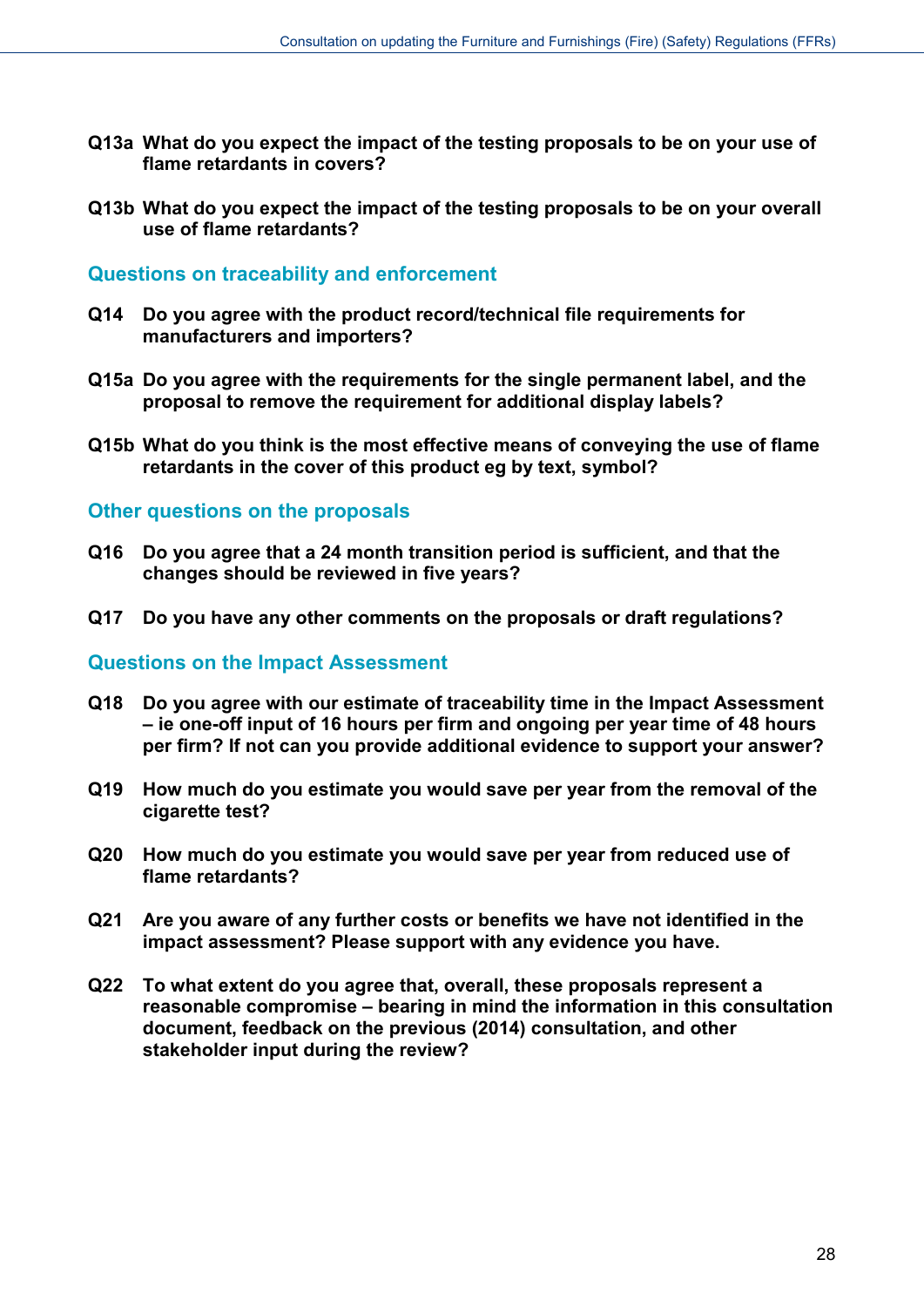# <span id="page-28-0"></span>**7. What happens next?**

- 94. This consultation is necessary to enable the UK to make regulations to update the Furniture and Furnishings (Fire) (Safety) Regulations 1988. Once the consultation is closed, a government response will be published in accordance with government guidelines. The government response document will be placed on GOV.UK along with copies of the responses to the consultation as for the previous consultation. Paper copies of the summary of responses made available on request.
- 95. Following the response, the new regulations will be made and laid in Parliament at the soonest appropriate date.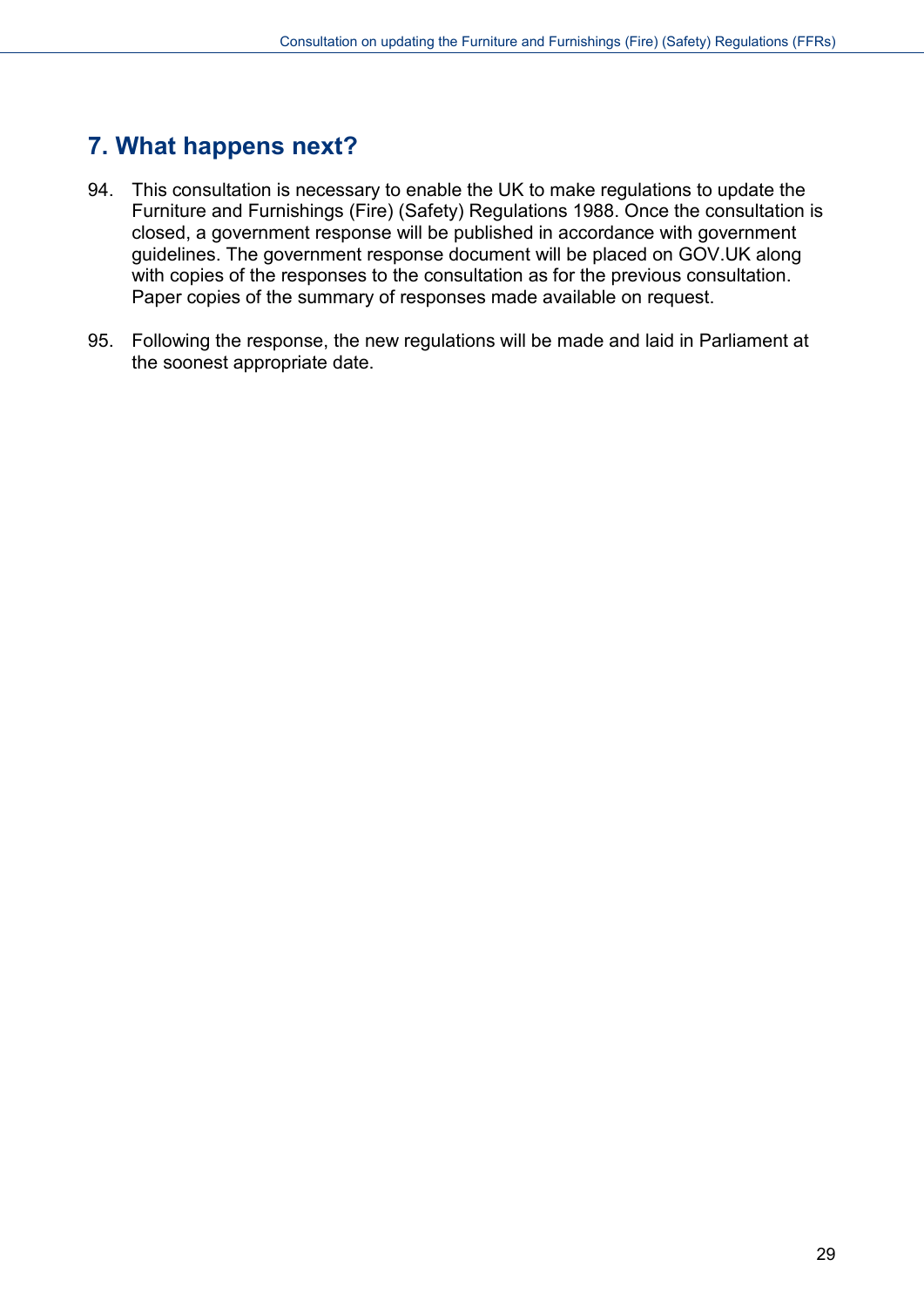# <span id="page-29-0"></span>**Annex 1: Consultation principles**

The principles that government departments and other public bodies should adopt for engaging stakeholders when developing policy and legislation are set out in the consultation principles.

[www.gov.uk/government/publications/consultation-principles-guidance](https://www.gov.uk/government/publications/consultation-principles-guidance)

#### **Comments or complaints on the conduct of this consultation**

If you wish to comment on the conduct of this consultation or make a complaint about the way this consultation has been conducted, please write to:

Angela Rabess BEIS Consultation Co-ordinator 1 Victoria Street London SW1H 0ET

Tel: 020 7215 1661 Email: [angela.rabess@beis.gov.uk](mailto:angela.rabess@beis.gov.uk)

However if you wish to comment on the specific policy proposals you should contact the policy lead (see section 4 ['Help with queries'](#page-6-1)).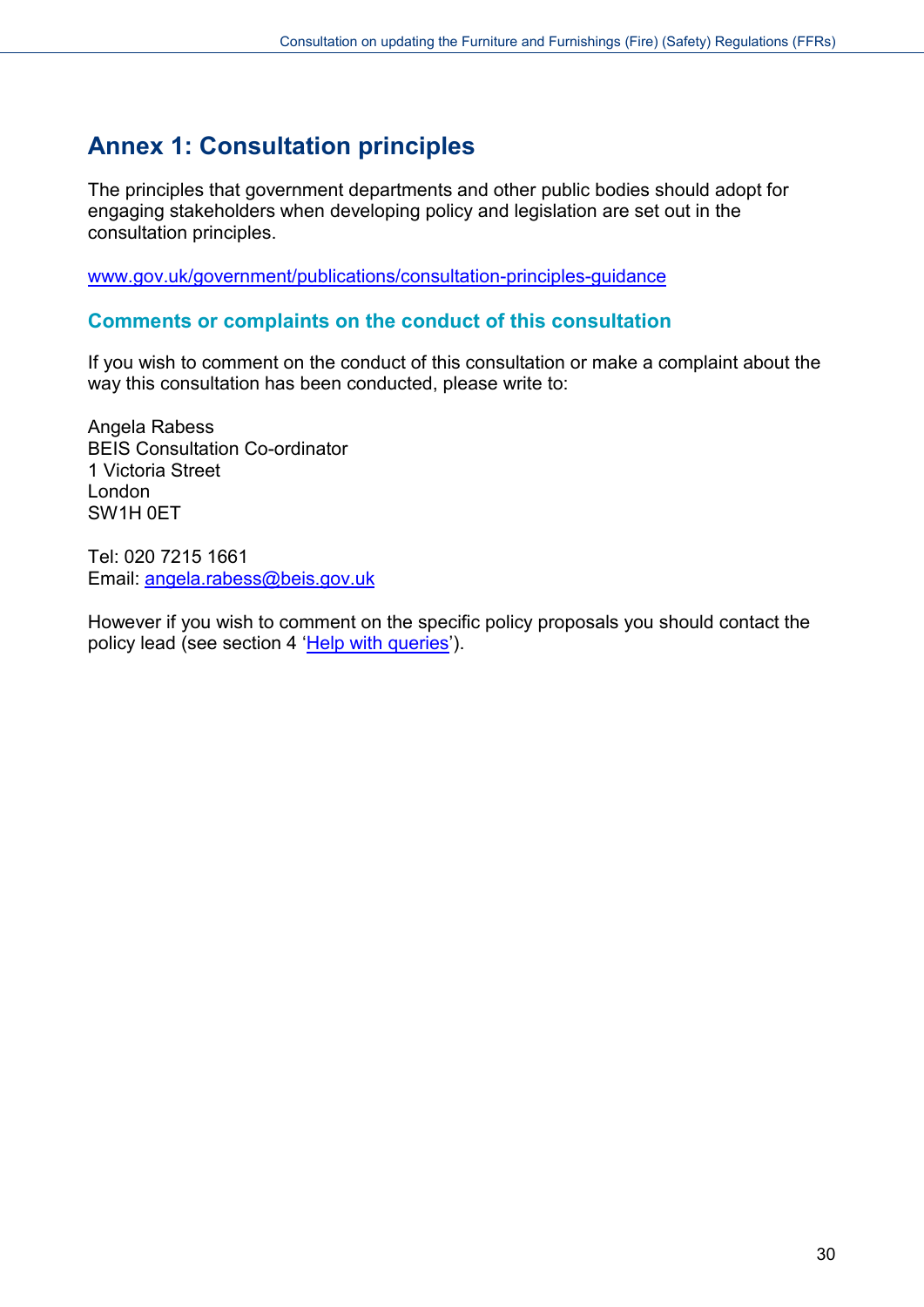# <span id="page-30-0"></span>**Annex 2: List of individuals/organisations consulted**

# **Business – Retailers, Manufacturers, Chemical and Treatment companies**

- Aerozip
- Alstons Sofas
- Arthur Brett
- Ashley Manor
- Britax
- Cambridge Natural Mattress
- Chemtura
- Clarkson Textiles
- Cybex
- DFS
- Dorel Juvenile
- Dunelm Mills
- Duresta
- Ercol
- Euroflam
- Flexible Foam Research
- FRETWORK
- Furniture Village
- G Plan
- Home Retail Group
- Ikea
- John Lewis
- Kirton Healthcare
- Lebus Upholstery
- Maclaren
- Mamas and Papas
- Mothercare
- Next
- Parker Knoll
- QFC
- Relyon
- Sainsburys
- ScS
- Silentnight
- Siren Furniture
- Tesco
- Trevira
- Westbridge Furniture
- Wyvern furniture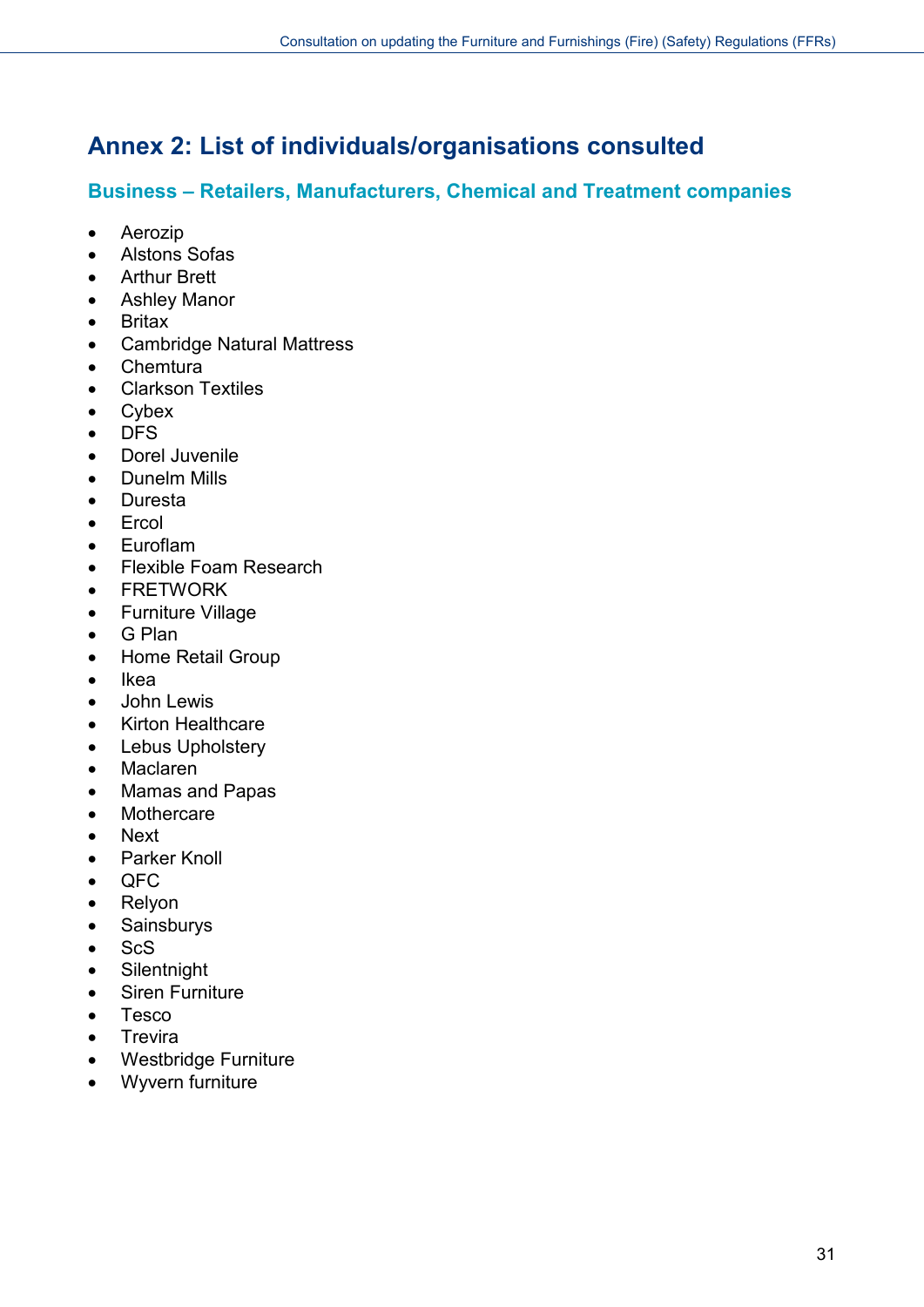# **Trade Associations, Test houses**

- AMUSF Master Upholsterers & Soft Furnishers
- BPA Baby Products Association
- BFM British Furniture Manufacturers
- BRC British Retail Confederation
- CIRFS European Man-made Fibres Assocn
- EFRA European Flame Retardants Association
- LOFA Leisure & Outdoor Furniture Association
- NBF National Bed Federation
- NCC National Caravan Council
- FIRA
- Intertek
- SATRA
- SGS
- UK Textile Laboratory Forum
- West Yorkshire Materials Services WYJS

# **Charities, Academics, Technical Experts and Others**

- Breast Cancer UK
- British Standards Institute FW6 Committee
- Cancer Prevention Society
- ChemTrust
- Green Science Policy Institute (US)
- Imperial College
- LGC
- National Standards Body of Ireland
- Kevin Nimmo, Consultant
- RoSPA
- Sustainability Network for Standardisation
- University of Bolton
- University of Central Lancashire
- Which?

# **Fire and Rescue Services, Trading Standards**

- Bedfordshire Fire & Rescue
- Cheshire Fire & Rescue
- CFOA Chief Fire Officers Association
- FBU Fire Brigades Union
- FPA Fire Protection Association
- Fire Safety Platform
- FSF Fire Sector Federation
- Manchester Fire & Rescue
- Milton Keynes Trading Standards
- Northants Trading Standards
- Rhonda Trading Standards
- **Suffolk Trading Standards**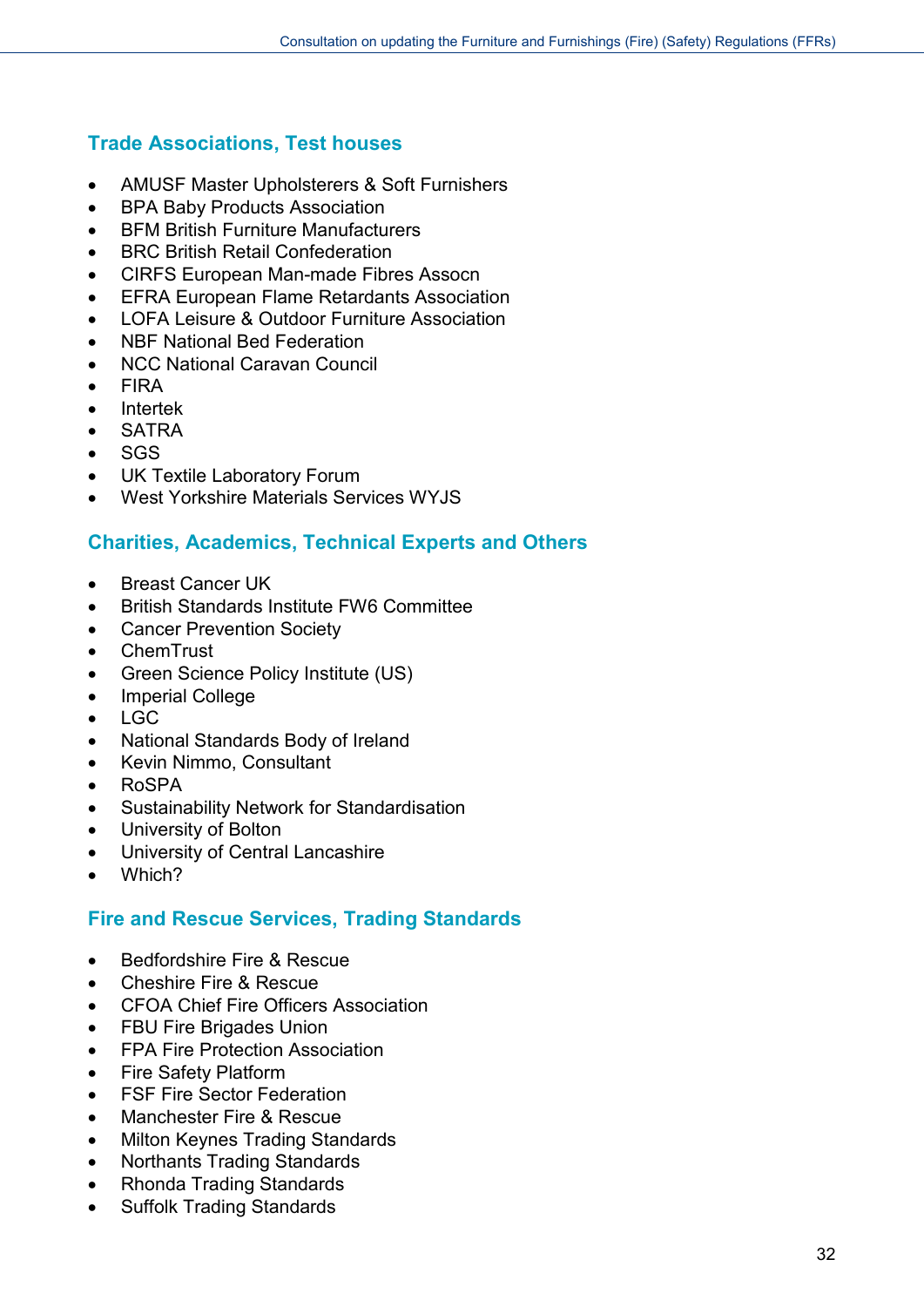# **Other Government Departments/Agencies**

- Cabinet Office
- Consumer Product Safety Commission (US)
- Defra / Environment Agency
- Home Office
- Food Standards Agency
- Foreign Office
- Government of Ireland
- Northern Ireland Executive
- Scottish Government
- Welsh Government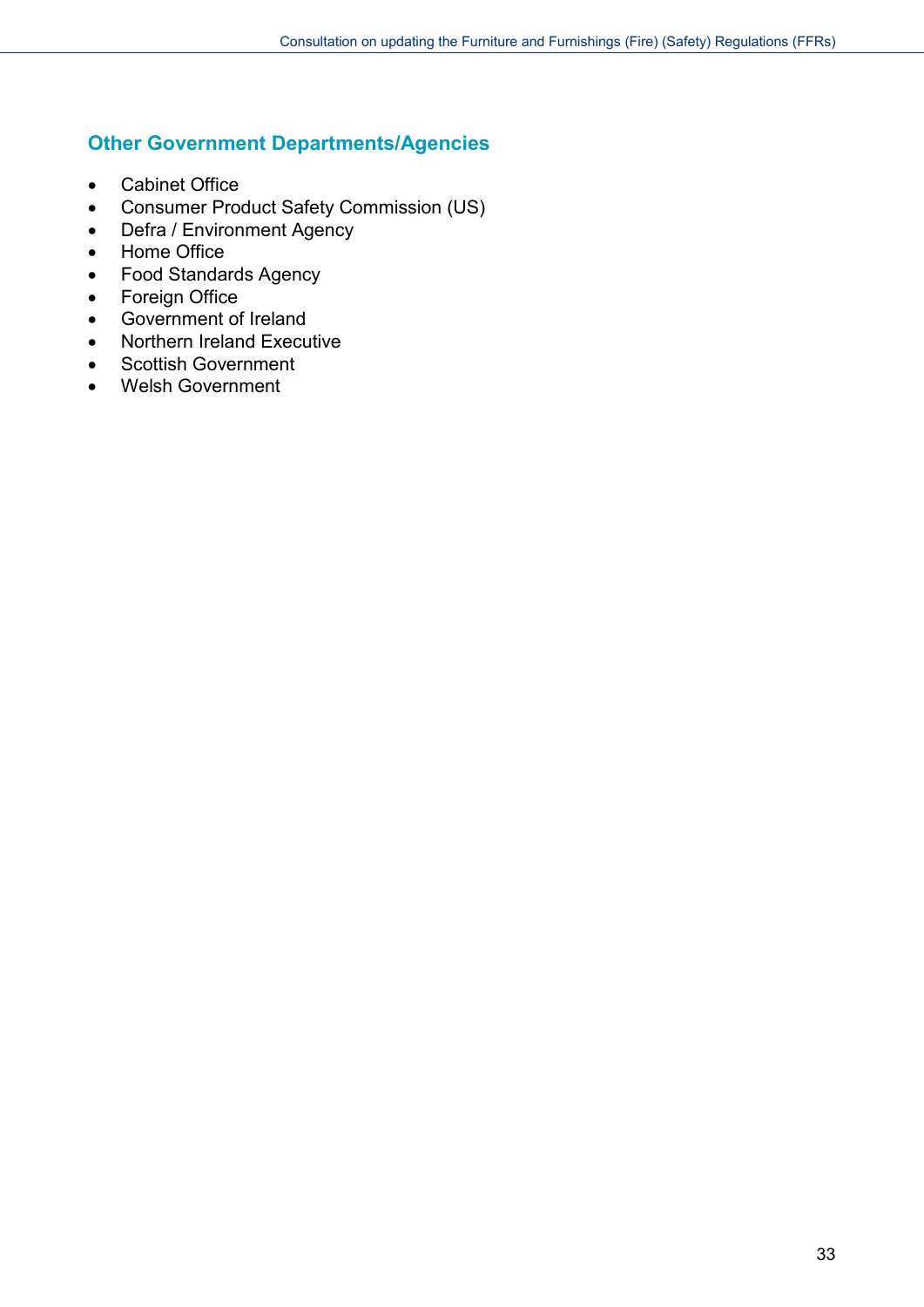# <span id="page-33-0"></span>**Annex 3: Impact Assessment**

This information is attached as a separate document.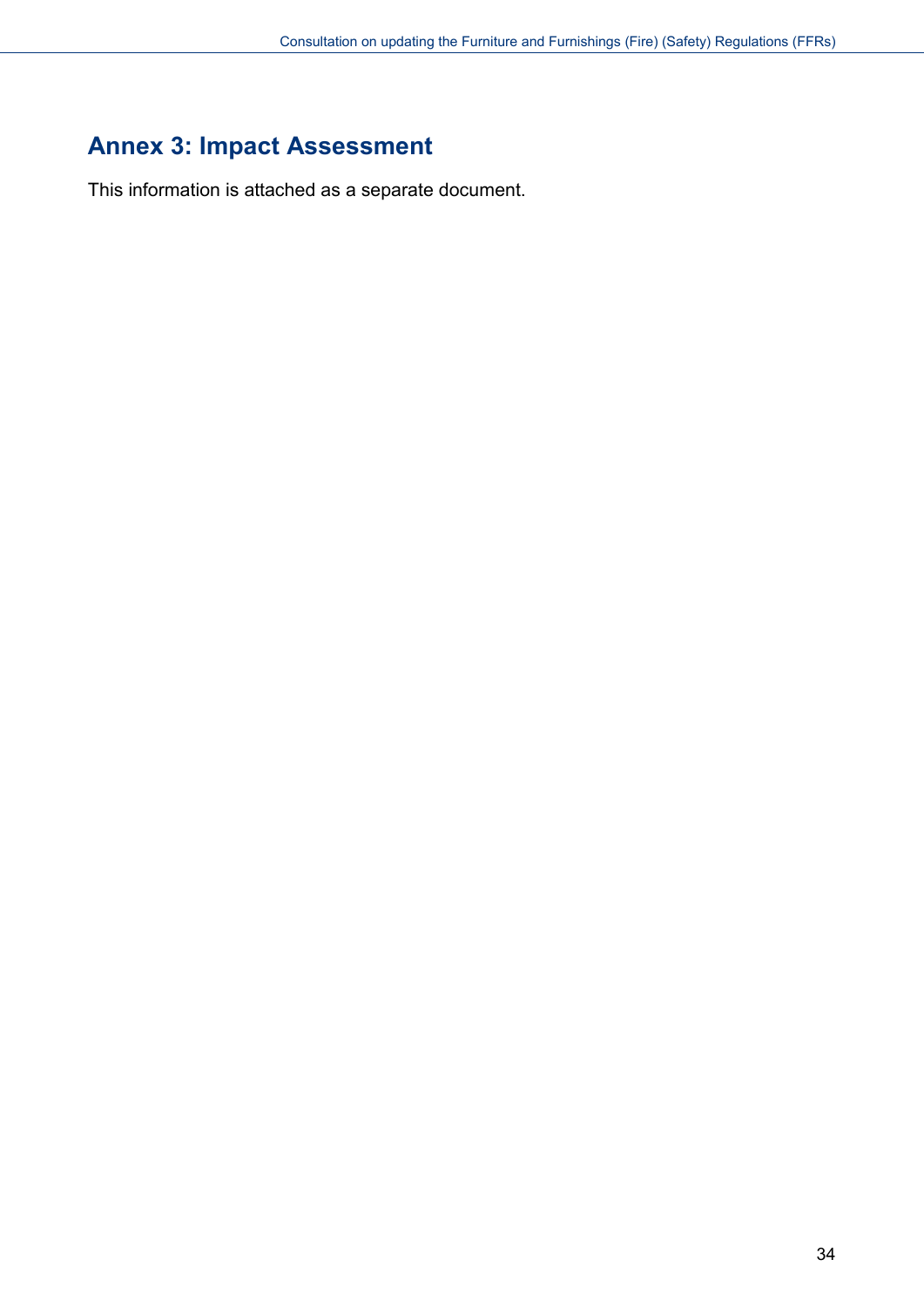# <span id="page-34-0"></span>**Annex 4: Consultation response form**

The consultation is available at: [www.gov.uk/government/consultations/furniture-and](https://www.gov.uk/government/consultations/furniture-and-furnishing-fire-safety-regulations-proposed-changes-2016)[furnishing-fire-safety-regulations-proposed-changes-2016.](https://www.gov.uk/government/consultations/furniture-and-furnishing-fire-safety-regulations-proposed-changes-2016)

The closing date for responses is 11 November 2016.

Please follow the instructions on [Section 2](#page-5-0) on how to return a completed form.

#### **Please be aware that we intend to publish all responses to this consultation.**

Information provided in response to this consultation, including personal information, may be subject to publication or release to other parties or to disclosure in accordance with the access to information regimes. Please see the section on [confidentiality and data](#page-6-0)  [protection](#page-6-0) for further information.

If you want information, including personal data, that you provide to be treated as confidential, please explain to us below why you regard the information you have provided as confidential. If we receive a request for disclosure of the information, we shall take full account of your explanation, but we cannot give an assurance that confidentiality can be maintained in all circumstances. An automatic confidentiality disclaimer generated by your IT system will not, of itself, be regarded as binding on the department.

I want my response to be treated as confidential  $\Box$ 

Comments: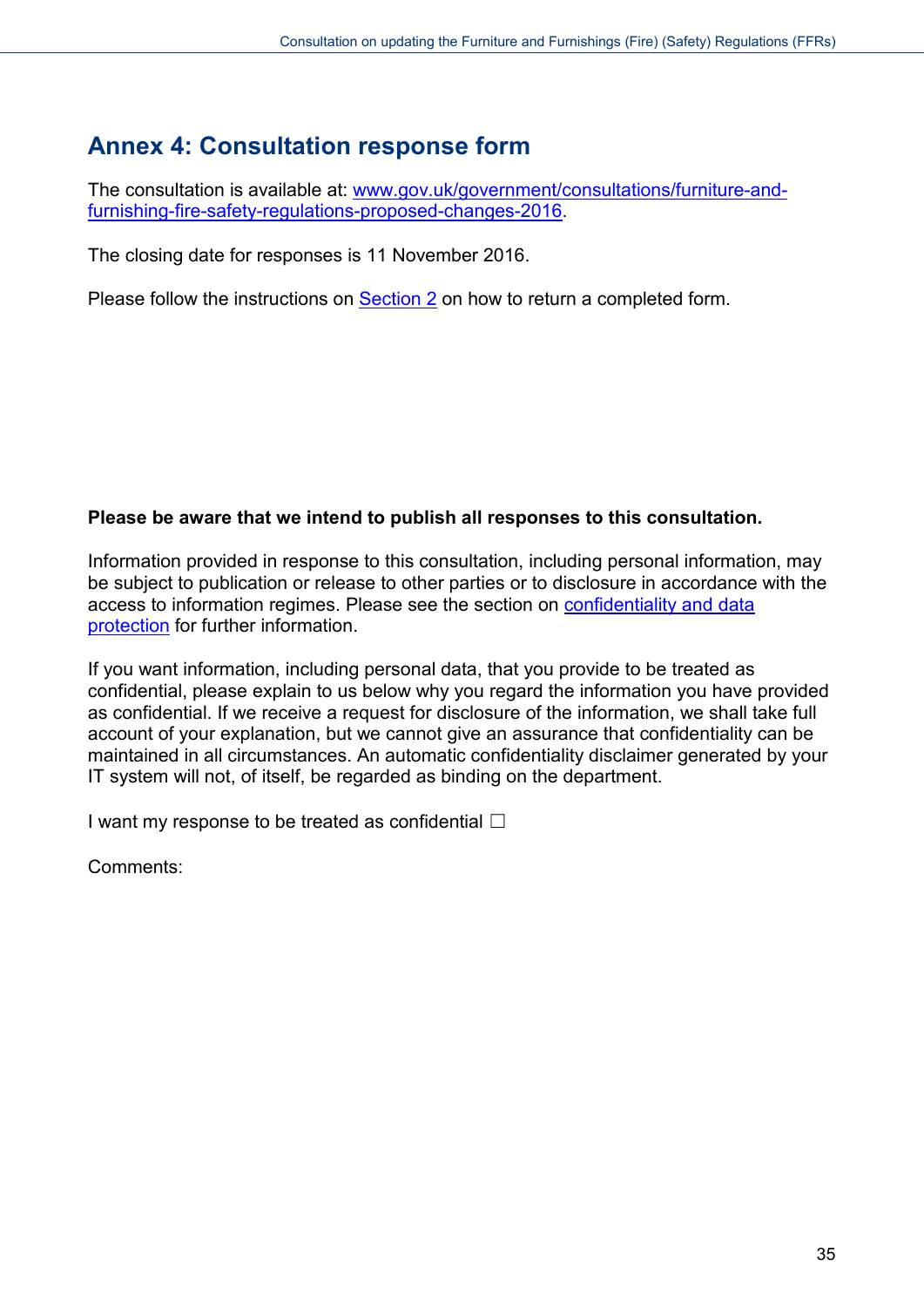Name: Organisation (if applicable): Address:

|   | <b>Respondent type</b>                          |
|---|-------------------------------------------------|
| ٦ | Business representative organisation/trade body |
| П | Central government                              |
| П | Charity or social enterprise                    |
|   | Individual                                      |
| П | <b>Test House</b>                               |
| П | Manufacturer                                    |
|   | Retailer                                        |
| П | Large business (over 250 staff)                 |
| П | Legal representative                            |
| П | Local government                                |
| П | Medium business (50 to 250 staff)               |
| П | Micro business (up to 9 staff)                  |
|   | Small business (10 to 49 staff)                 |
| П | Trade union or staff association                |
|   | Other (please describe)                         |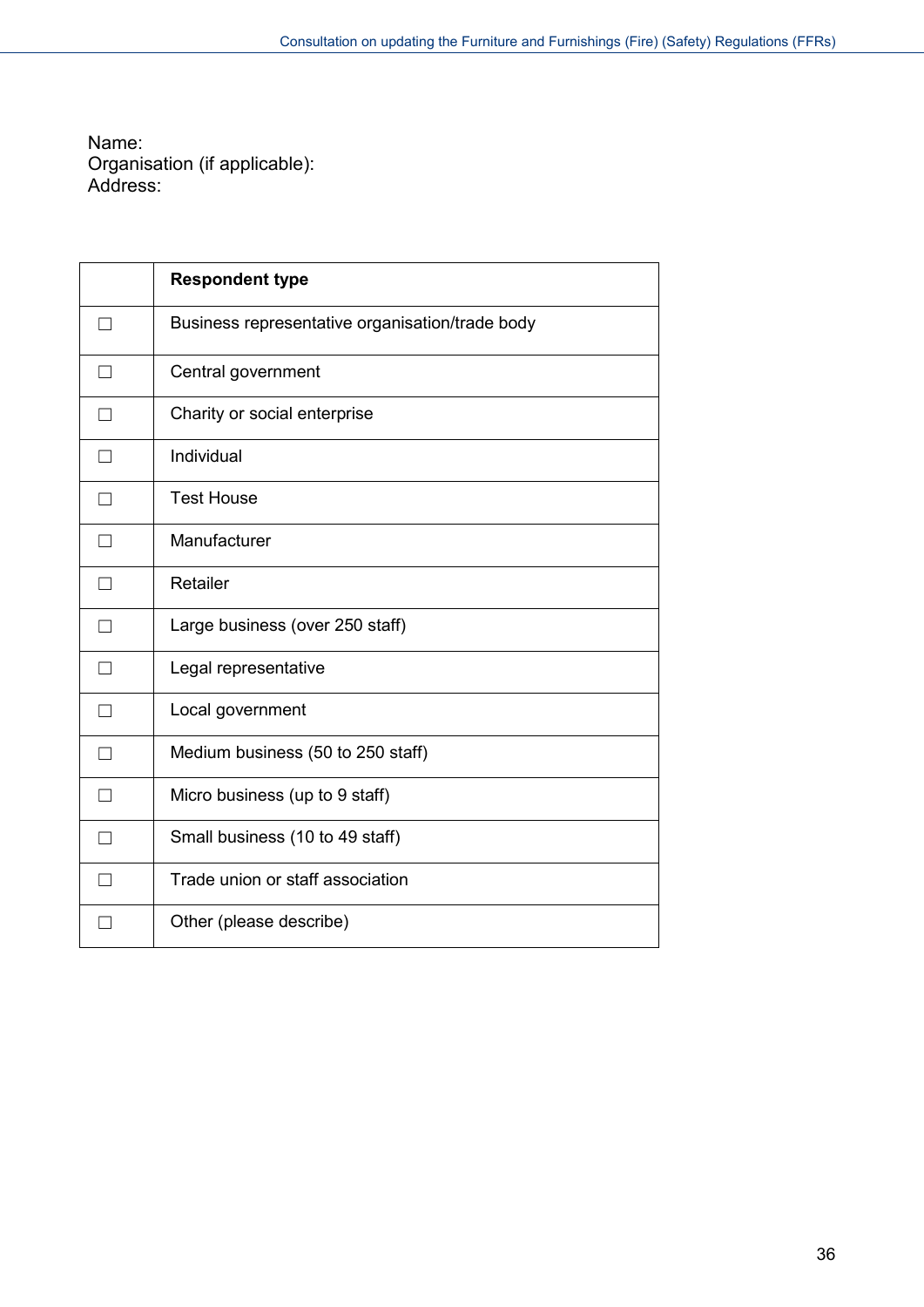|            | <b>Questions on scope</b> |                                         |                                                                                                                                                                                                                                 |
|------------|---------------------------|-----------------------------------------|---------------------------------------------------------------------------------------------------------------------------------------------------------------------------------------------------------------------------------|
| Q1         |                           |                                         | Do you agree with the revised definition of the Regulation's scope?                                                                                                                                                             |
| $\Box$ Yes |                           | $\Box$ No                               | $\Box$ Not sure                                                                                                                                                                                                                 |
|            | Comments:                 |                                         |                                                                                                                                                                                                                                 |
|            |                           |                                         |                                                                                                                                                                                                                                 |
| Q2         | regulations)?             |                                         | Do you agree with the proposals relating to sleeping bags and mattress<br>protectors (i.e. those which can be put in a washing machine are explicitly<br>removed from scope and do not have to meet the requirements of the     |
| $\Box$ Yes |                           | $\Box$ No                               | $\Box$ Not sure                                                                                                                                                                                                                 |
|            | Comments:                 |                                         |                                                                                                                                                                                                                                 |
|            |                           |                                         |                                                                                                                                                                                                                                 |
| Q3         |                           | be specified more clearly)?             | Do you agree with the proposals relating to cushions and seat pads (i.e. that<br>they remain excluded from cover tests but the definition of these products to                                                                  |
| $\Box$ Yes |                           | $\square$ No                            | $\Box$ Not sure                                                                                                                                                                                                                 |
|            | Comments:                 |                                         |                                                                                                                                                                                                                                 |
|            |                           |                                         |                                                                                                                                                                                                                                 |
| Q4         |                           |                                         | Do you agree with the proposals relating to outdoor furniture (i.e. that outdoor<br>furniture unsuitable for use inside the home, and clearly labelled as not<br>complying with the Regulations) should be out of scope?        |
| $\Box$ Yes |                           | $\Box$ No                               | $\Box$ Not sure                                                                                                                                                                                                                 |
|            | Comments:                 |                                         |                                                                                                                                                                                                                                 |
|            |                           |                                         |                                                                                                                                                                                                                                 |
| Q5         |                           | treated in the same way as mattresses)? | Do you agree with the proposals relating to baby products (i.e. that items<br>covered by covered by BS EN1888 (wheeled child conveyances) and BS<br>EN1466 (carry cots and stands) are removed from scope, with padded playpens |
| $\Box$ Yes |                           | $\Box$ No                               | $\Box$ Not sure                                                                                                                                                                                                                 |

Comments: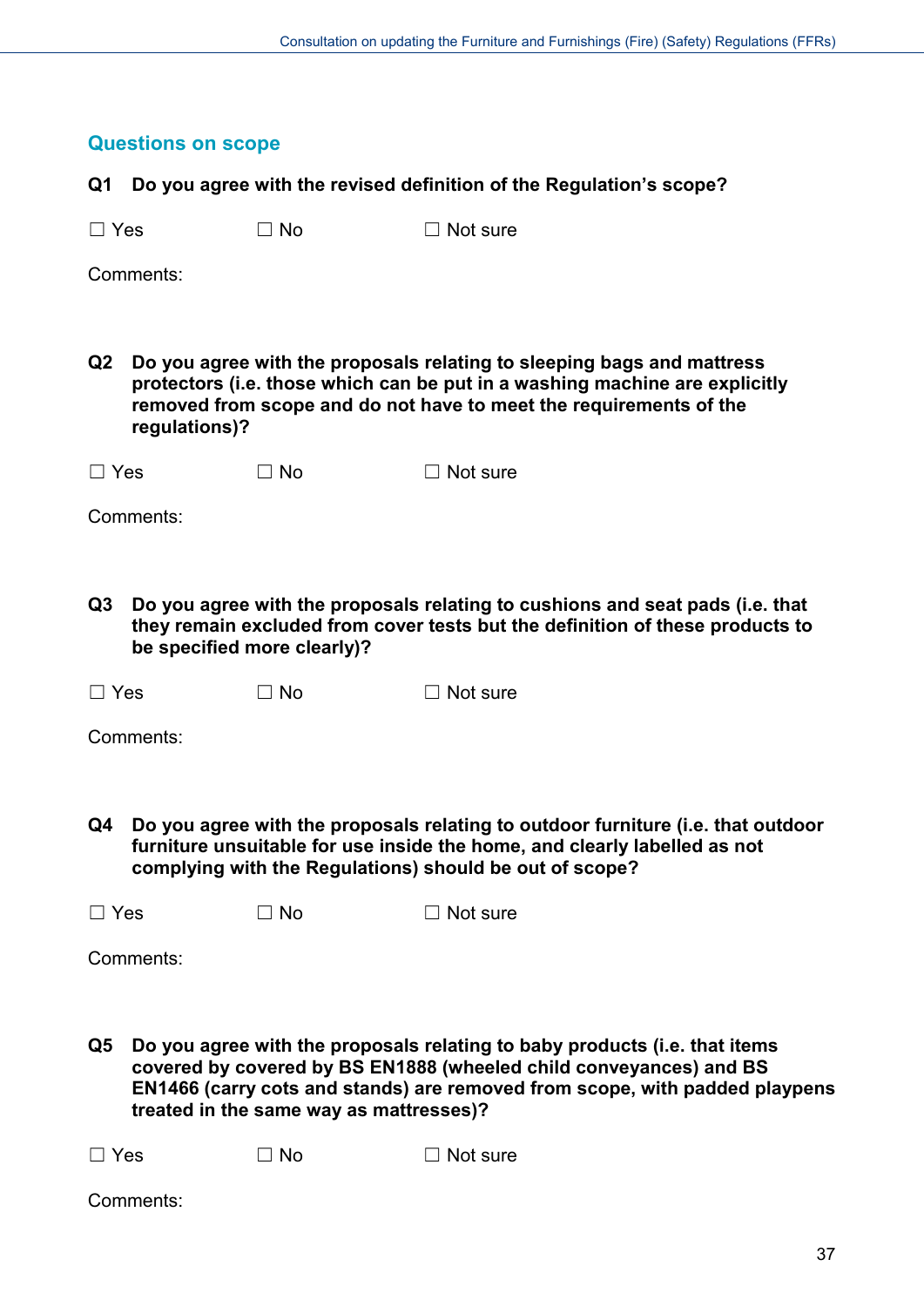**Q6 Do you agree with the proposed treatment of second-hand products (i.e. that they would be required to bear the relevant permanent label)?** 

| $\Box$ Yes |                             | $\Box$ No                                         | $\Box$ Not sure                                                                                                                                                        |
|------------|-----------------------------|---------------------------------------------------|------------------------------------------------------------------------------------------------------------------------------------------------------------------------|
|            | Comments:                   |                                                   |                                                                                                                                                                        |
|            | <b>Questions on testing</b> |                                                   |                                                                                                                                                                        |
|            |                             | Q7 Do you agree to removing the Filling 1 option? |                                                                                                                                                                        |
| $\Box$ Yes |                             | $\Box$ No                                         | $\Box$ Not sure                                                                                                                                                        |
|            | Comments:                   |                                                   |                                                                                                                                                                        |
|            |                             |                                                   |                                                                                                                                                                        |
| Q8         |                             |                                                   | Do you agree that the specifications set out in the draft Regulations for the test<br>foam and fibre wrap are sufficient to achieve the objectives of the Regulations? |
| $\Box$ Yes |                             | $\Box$ No                                         | $\Box$ Not sure                                                                                                                                                        |
|            | Comments:                   |                                                   |                                                                                                                                                                        |
|            |                             |                                                   | Q9a Do you agree that the regulations should provide a protective cover option?                                                                                        |
| $\Box$ Yes |                             | $\Box$ No                                         | $\Box$ Not sure                                                                                                                                                        |
|            | Comments:                   |                                                   |                                                                                                                                                                        |
|            |                             |                                                   | Q9b If yes, do you agree with our proposed definition of protectiveness?                                                                                               |
| $\Box$ Yes |                             | $\Box$ No                                         | $\Box$ Not sure                                                                                                                                                        |
|            | Comments:                   |                                                   |                                                                                                                                                                        |
|            | cover?                      |                                                   | Q10 Do you agree with the proposed requirements for components close to the                                                                                            |
| $\Box$ Yes |                             | $\square$ No                                      | $\Box$ Not sure                                                                                                                                                        |
|            | Comments:                   |                                                   |                                                                                                                                                                        |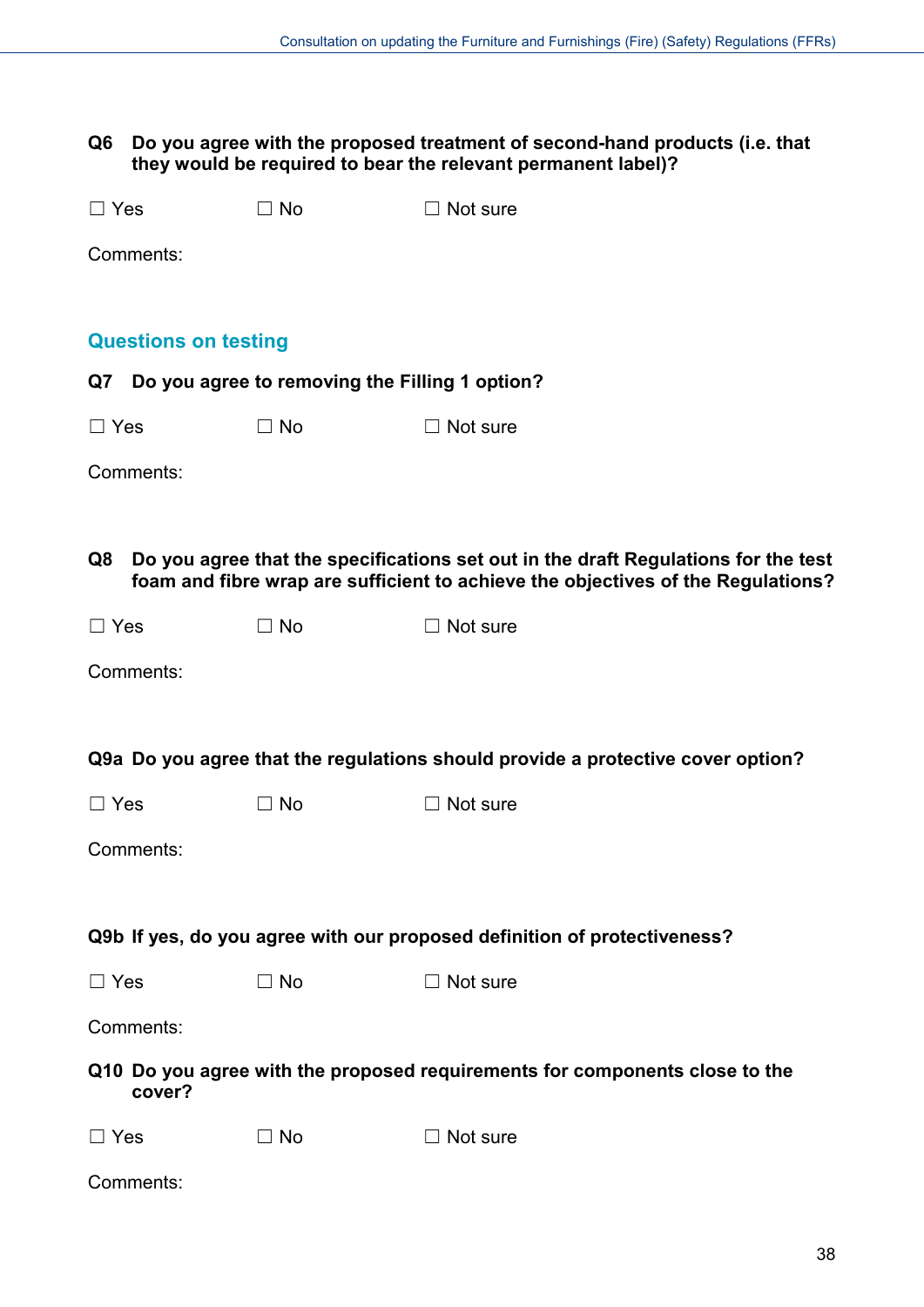#### **Q11 Do you agree that there is no need for the cigarette test for covers that pass the revised match test?**

| $\Box$ Yes | $\Box$ No |
|------------|-----------|
|            |           |

 $\Box$  Not sure

Comments:

#### *For business respondents:*

**Q12 Which of the routes to compliance do you expect to follow for most of your products?** 

| $\Box$ Schedule 3 interliner | $\Box$ Protective cover |
|------------------------------|-------------------------|
|                              |                         |

 $\Box$  Non-protective cover + compliant components  $\Box$  Not sure

Comments:

**Q13a What do you expect the impact of the testing proposals to be on your use of flame retardants in covers?**

☐ Increase ☐ Decrease ☐ No change ☐ Not sure

Comments:

**Q13b What do you expect the impact of the testing proposals to be on your overall use of flame retardants?**

☐ Increase ☐ Decrease ☐ No change ☐ Not sure

Comments:

#### **Questions on traceability and enforcement**

| Q14 Do you agree with the product record/technical file requirements for |
|--------------------------------------------------------------------------|
| manufacturers and importers?                                             |

 $\Box$  Yes  $\Box$  No  $\Box$  Not sure

Comments: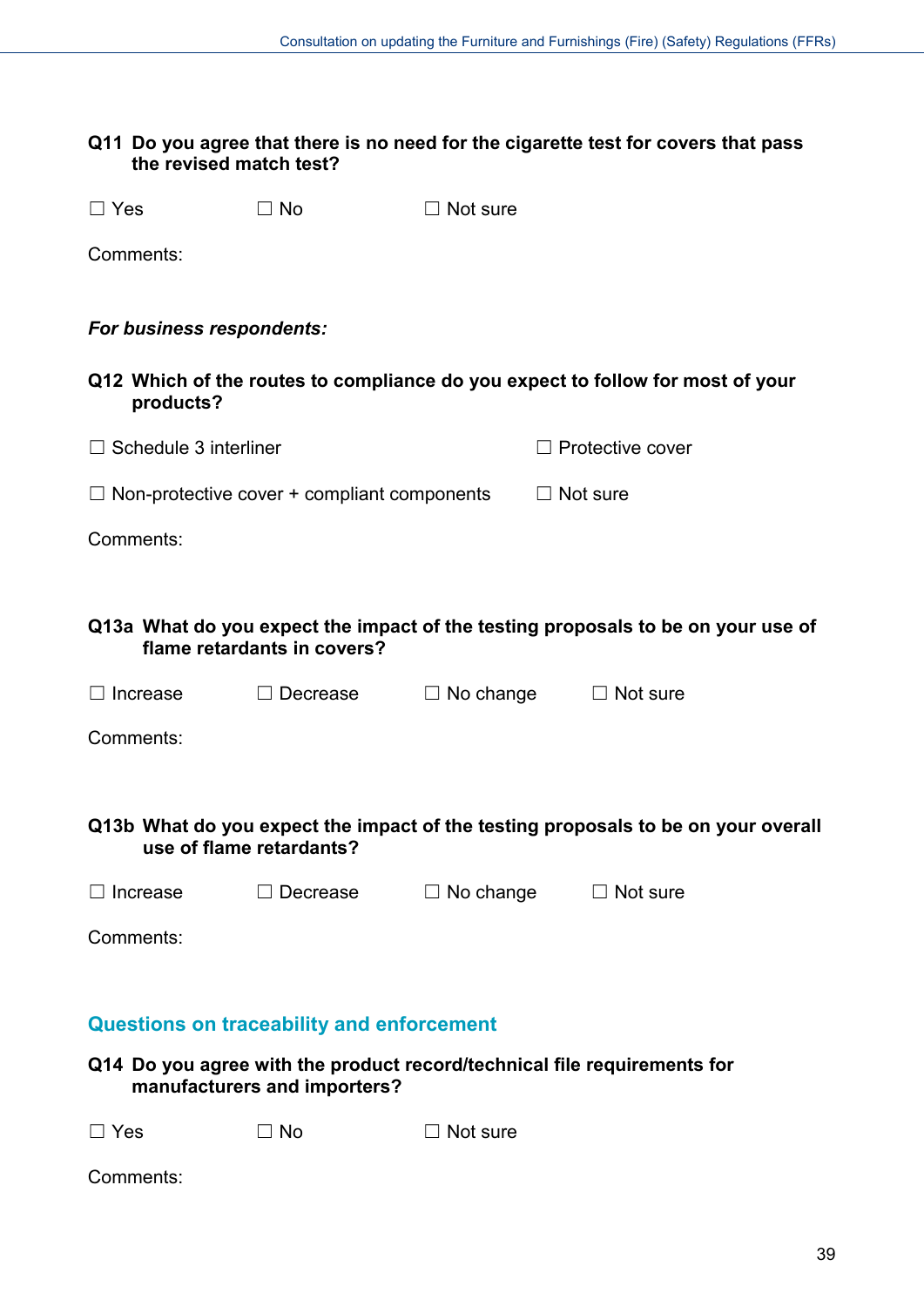#### **Q15a Do you agree with the requirements for the single permanent label, and the proposal to remove the requirement for additional display labels?**

 $\Box$  Yes  $\Box$  No  $\Box$  Not sure

Comments:

**Q15b What do you think is the most effective means of conveying the use of flame retardants in the cover of this product eg by text, symbol?** 

Comments:

## **Other questions on the proposals**

**Q16 Do you agree that a 24 month transition period is sufficient, and that the changes should be reviewed in five years?** 

| $\Box$ Yes | $\Box$ No | $\Box$ Not sure |
|------------|-----------|-----------------|
|            |           |                 |

Comments:

**Q17 Do you have any other comments on the proposals or draft regulations?**

 $\Box$  Yes  $\Box$  No  $\Box$  Not sure

Comments:

#### **Questions on the Impact Assessment**

**Q18 Do you agree with our estimate of traceability time in the Impact Assessment – ie one-off input of 16 hours per firm and ongoing per year time of 48 hours per firm? If not can you provide additional evidence to support your answer?**

 $\Box$  Yes  $\Box$  No  $\Box$  Not sure

Comments: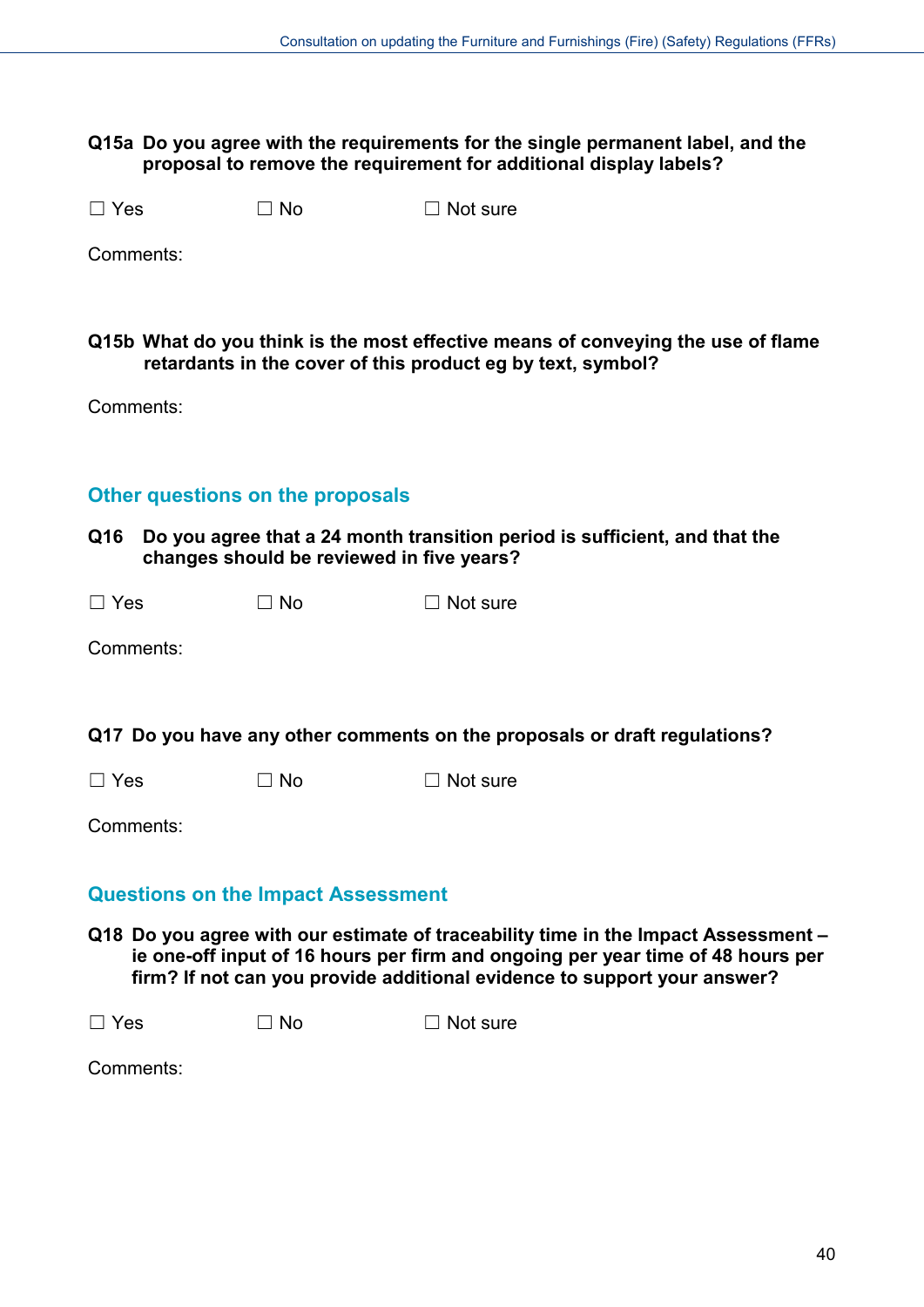#### **Q19 How much do you estimate you would save per year from the removal of the cigarette test?**

Amount saved:

- □ Nothing □ Not sure
- **Q20 How much do you estimate you would save per year from reduced use of flame retardants?**

| Amount saved: |  |
|---------------|--|
|---------------|--|

- $\Box$  Nothing  $\Box$  Not sure
- **Q21 Are you aware of any further costs or benefits we have not identified in the impact assessment? Please support with any evidence you have.**

| $\Box$ Yes<br>$\Box$ No | $\Box$ Not sure |
|-------------------------|-----------------|
|-------------------------|-----------------|

Comments:

**Q22 To what extent do you agree that, overall, these proposals represent a reasonable compromise – bearing in mind the information in this consultation document, feedback on the previous (2014) consultation, and other stakeholder input during the review?**

☐ Strongly Agree ☐ Agree ☐ Not sure ☐ Disagree ☐ Strongly Disagree

Thank you for taking the time to let us have your views. We do not intend to acknowledge receipt of individual responses unless you tick the box below.

Please acknowledge this reply  $\Box$ 

At BEIS we carry out our research on many different topics and consultations. As your views are valuable to us, would it be okay if we were to contact you again from time to time either for research or to send through consultation documents?

☐Yes ☐No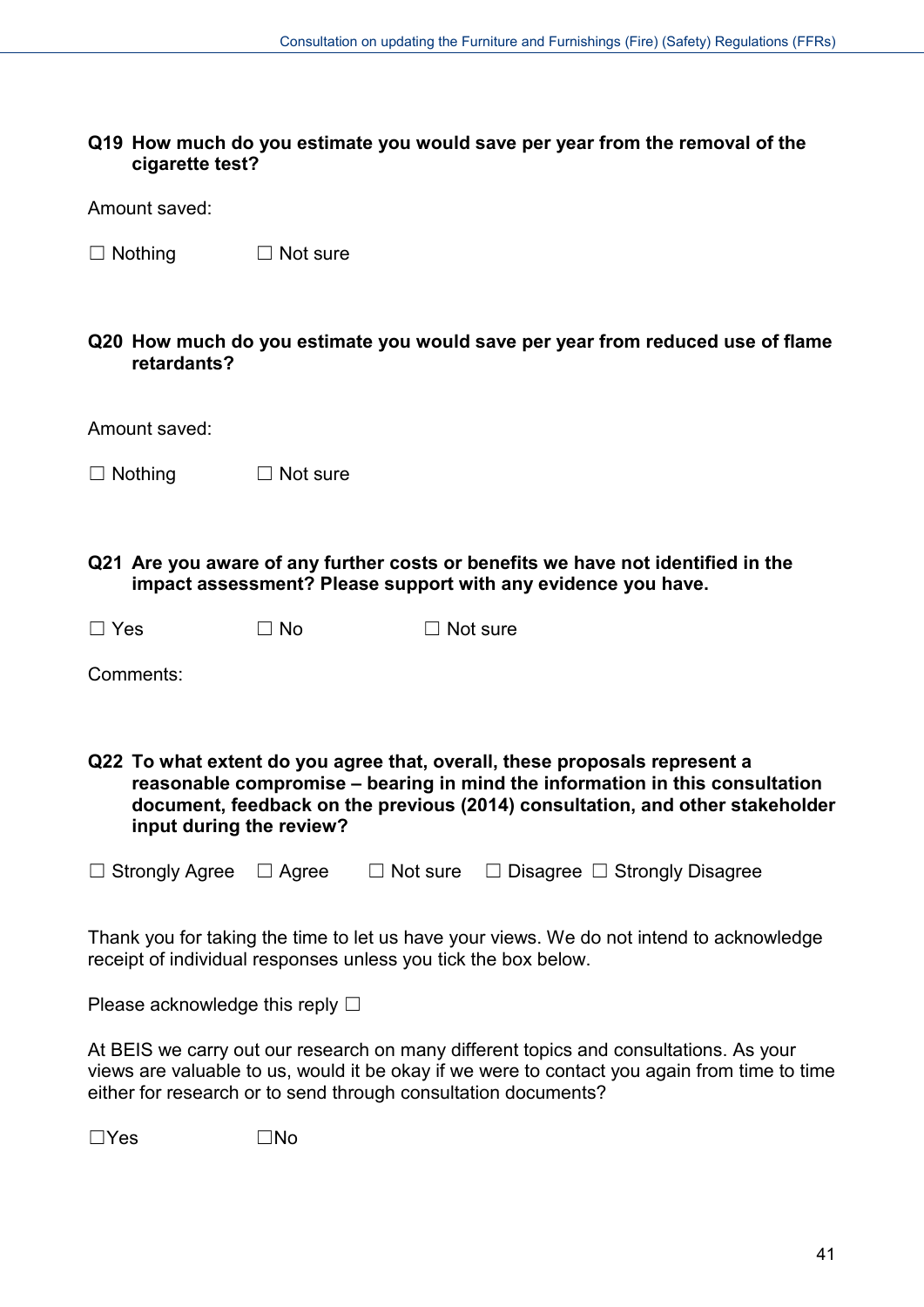# <span id="page-41-0"></span>**Annex 5: Research references**

*Scientific Opinion on Brominated Flame Retardants (BFRs) in Food: Brominated Phenols and their Derivatives*

[www.efsa.europa.eu/en/efsajournal/pub/2634.htm](http://www.efsa.europa.eu/en/efsajournal/pub/2634.htm) 

*Scientific Opinion on Emerging and Novel Brominated Flame Retardants (BFRs) in Food* [www.efsa.europa.eu/en/efsajournal/pub/2908.htm](http://www.efsa.europa.eu/en/efsajournal/pub/2908.htm) 

*In Utero and Childhood Polybrominated Diphenyl Ether (PBDE) Exposures and Neurodevelopment in the CHAMACOS Study*

[www.ncbi.nlm.nih.gov/pmc/articles/PMC3569691/](http://www.ncbi.nlm.nih.gov/pmc/articles/PMC3569691/) 

*Prenatal Exposure to PBDEs and Neurodevelopment* [www.ncbi.nlm.nih.gov/pmc/articles/PMC2866690/](http://www.ncbi.nlm.nih.gov/pmc/articles/PMC2866690/) 

*Prenatal Exposure to Organohalogens, Including Brominated Flame Retardants, Influences Motor, Cognitive, and Behavioural Performance at School Age*

[www.ncbi.nlm.nih.gov/pmc/articles/PMC2799472/](http://www.ncbi.nlm.nih.gov/pmc/articles/PMC2799472/) 

Barceló, D and Eljarrat, E (eds), The Handbook of Environmental Chemistry, Vol 16, '*Brominated Flame Retardants*', Springer-Verlag, Berlin, 2011

Law et al, Environment International 65, 2014, pp.147-158

Kim et al, Chemosphere 106, 2014, pp.1-19 43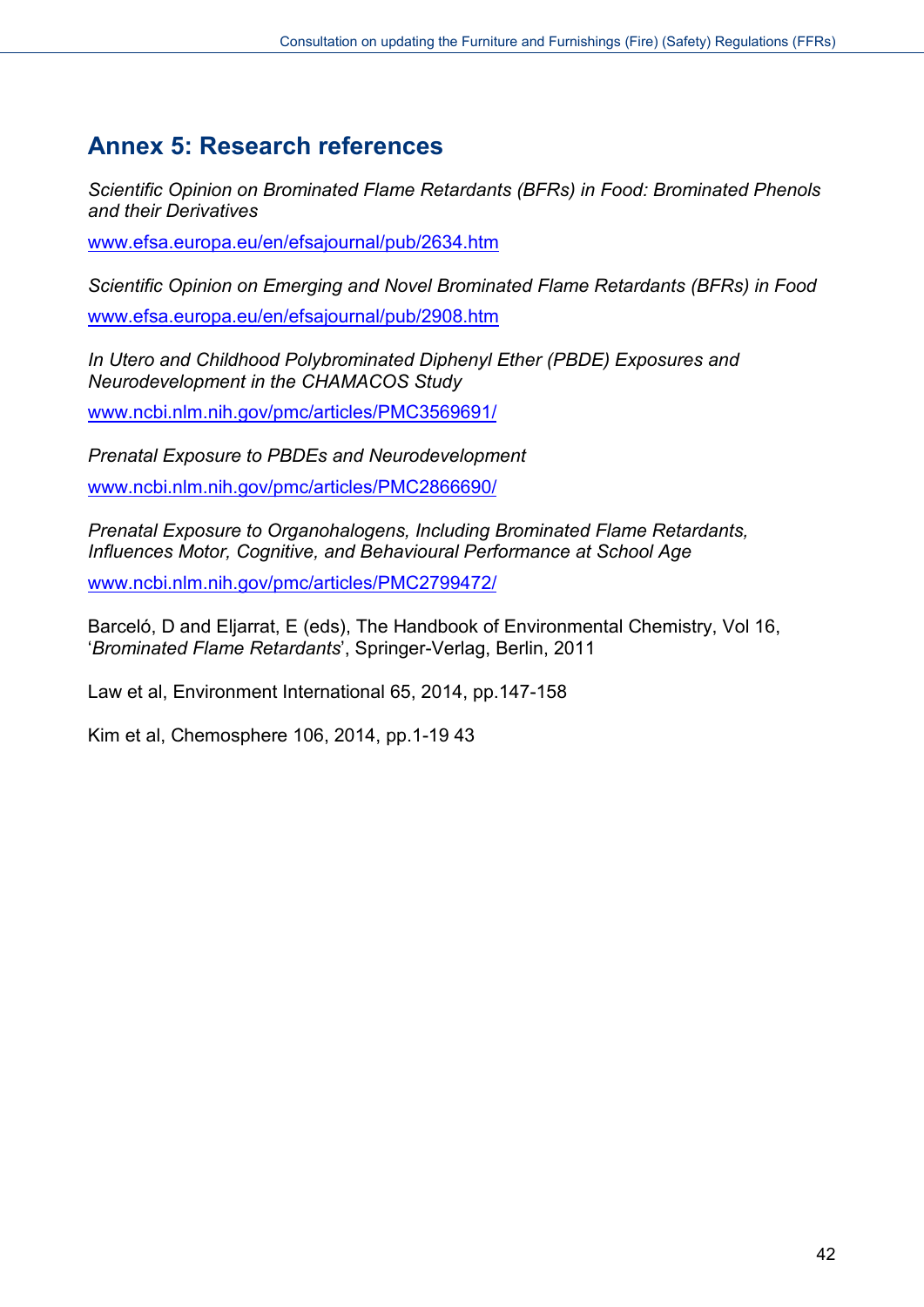# <span id="page-42-0"></span>**Annex 6: Feedback from members of BSI FW6 committee**

**Response to BIS questions: collated written comments from members of BSI committee FW/6 flammability performance and fire tests for furniture** 

# **QUESTION 1**

**The BIS proposal includes the use of combustion modified foam in Schedule 5 Part 1. We propose to specify the density and hardness of the foam (density of 24-26 kg per m3 and a hardness of 115-150N, consistent with the specification set out in Schedule 5 Part 3 of the current Regulations). We do not propose to specify a chemical formula, as we do not consider this materially affects the outcome of the test.** 

**Can BSI confirm whether a chemical formula for the foam specification is actually necessary – bearing in mind both the requirements of the test (repeatability) and also practicality (i.e. the need for any foam so defined to be readily available for test houses to use)?**

**If a chemical formula is required, what specification should be set for the legislation?** 

**If agreement can't be reached on a chemical formula for combustion-modified foam (that allows for repeatability and easy access for test houses), are there any feasible alternatives, including non-combustion modified foam, that would still deliver the intended policy objectives?** 

**N.B. the policy objectives are:** 

- **Maintenance (or improvement) of fire safety (of furniture and furnishings within the scope of the FFRs)**
- **Reduction in use of Flame Retardants**

# **COMMENTS ON QUESTION 1:**

Foam industry research and test house results have shown a large variation in the FR behaviour of foams based on their formulation.

Specifying only the hardness and density of the foam is not going to be sufficient to provide a test substrate that provides repeatable and accurate representation across test houses which in turn will make compliance difficult to achieve and enforcement of the regulations difficult for trading standards officers.

There is a real concern that unless a globally available worst case foam formulation can be found, match ignitable furniture could enter the supply chain.

There would also be the possibility for manufacturers or test houses to find the most beneficial formulation to use for testing purposes to ensure a high pass rate even though a different formulation foam is actually used in the product, this could in turn compromise consumer safety and make it a difficult if not impossible task to enforce the regulation.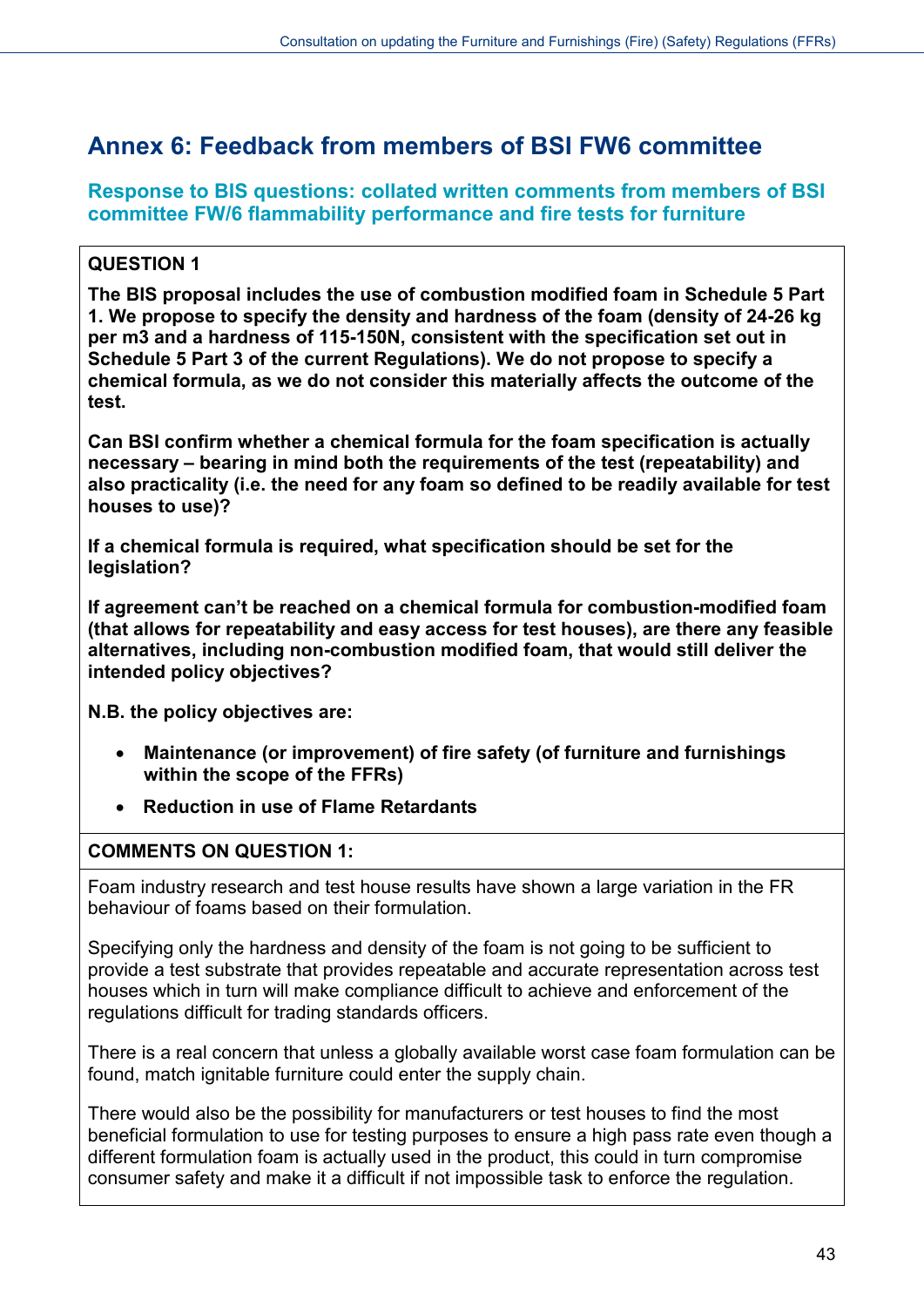It is not possible to specify an absolute chemical formulation; however, If the two proposed filling options remain, then the foam only option will be important in relation to foam type.

The preliminary research suggests that foam with a fibre wrap is the closest to a worst case filling and is better representative of current upholstery than either a CMHR foam on its own or a non-CMHR foam as currently used.

It is anticipated that in this combination the specification of the CMHR (Combustion Modified High Resilience) foam is less critical as the main contribution to the test will be the fibre layer.

It is anticipated that the test using foam and a fibre wrap will be at least as safe as the current regulations, however it is believed that it will not result in savings in FR chemical treatments.

The current BIS proposal is too complicated. There are currently two base options – testing over just foam and testing over foam with a fibre wrap. It is anticipated that this will cause confusion in the market place. It is suggested that only one filling option is chosen. The preliminary research suggests that foam with a fibre wrap is the closest to a worst case filling and is better representative of current upholstery than either a CMHR foam on its own or a non-CMHR foam as currently used.

It is anticipated that in this combination the specification of the CMHR foam is less critical as the main contribution to the test will be the fibre layer. It is therefore suggested that attention is drawn to the specification of the fibre layer, rather than the CMHR foam.

As far as can be seen no work has been carried out on the effect of using fibre layers from different manufacturers to see whether this has an impact on test repeatability. Also the tension within the test rig may be important (i.e. how compressed the foam is).

It is suggested that two research programmes are initiated to assess:

- Whether using different fibre layers affects test repeatability;
- Whether using the same fibre layer gives different results in different laboratories.

It is anticipated that the test using foam and a fibre wrap will be at least as safe as the current regulations, however it is believed that it will not result in savings in FR chemical treatments.

We do not agree with the inclusion of a chemical formula for the foam to be used in any revised match test as this is neither feasible nor practical and would unfairly restrict the choice of foam to be used in this test. We are also of the consensus that there is no other suitable alternative means of specifying the foam other than the density and hardness already included in the description of the foam as given in the current Regulations. However, as was raised during the FW/6 meeting, we would question whether the foam used below the polyester wrap needs to be combustion modified or could in fact continue to be the non-flame retardant foam as used as the present for Schedule 5 Part 1.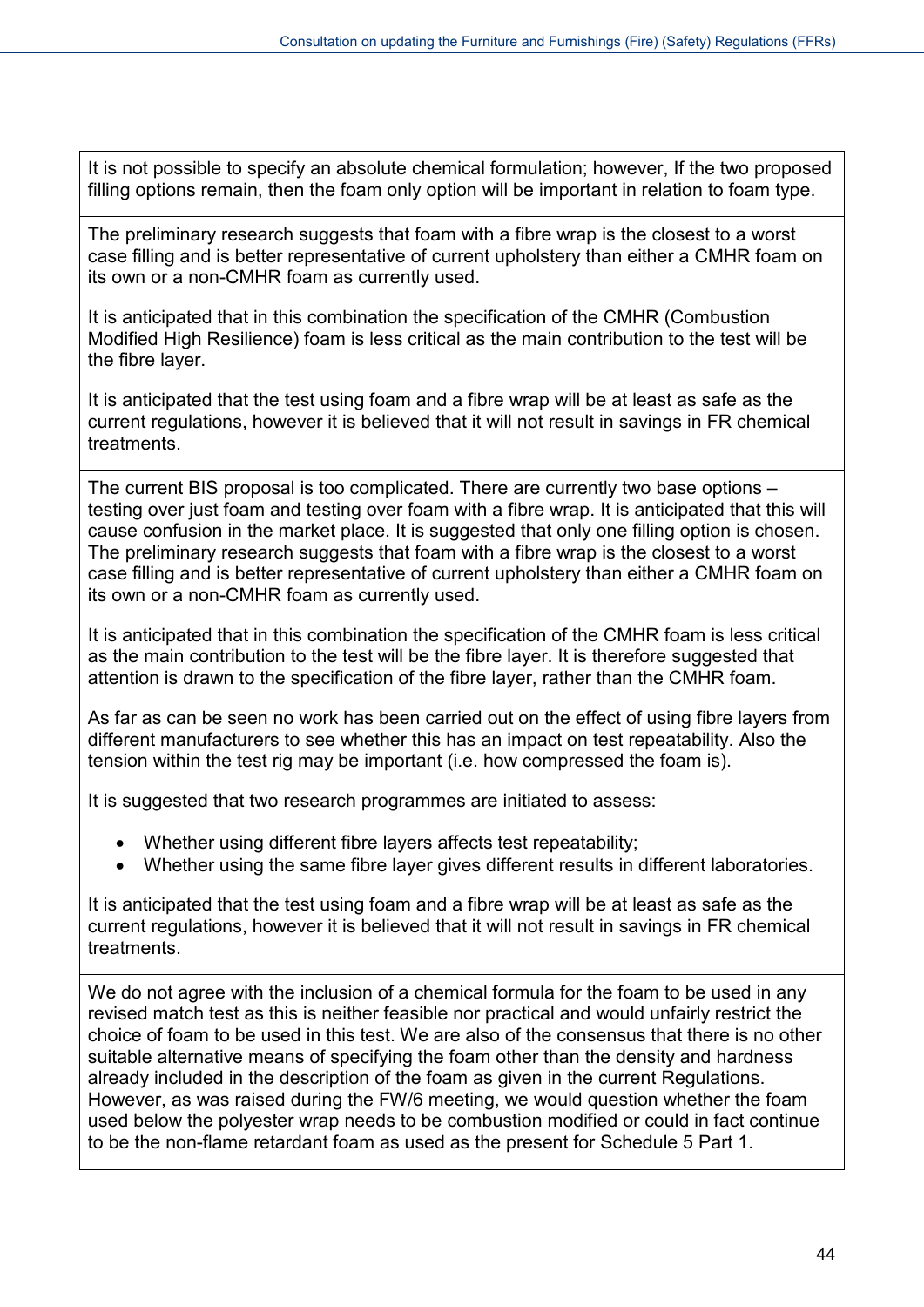However, to the best of our knowledge the original work did not include any work to determine if a change in foam is even necessary and the use of a non-flame retardant foam would at least continue to offer an assurance of a level of protection from the cover fabric for the fillings.

We would therefore propose that, subject to the outcome of further research to determine the effect of non-flame retardant foam under a polyester wrap versus the proposed filling 2, then the proposals delete the use of 'filling 1' and revise the test to use the foam as specified in Schedule 2 Part 3 but with the addition of a 25mm layer of thermal bonded polyester with a mass of 200 g/m² and which has been cut to the same dimensions as the foam used in the test. Regardless of the foam used beneath the polyester wrap, the overall thickness of the foam layer and polyester shall be 75 mm (i.e. the thickness of the foam shall be reduced to 50 mm in order to maintain the overall thickness required by the test method).

There is an underlying issue with this question. One of the much vaunted reasons behind the proposals is that testing will be made in a way that is nearer to the reality of what is actually used in upholstery manufacture. An oft repeated saying is that present testing is made over a foam that is "illegal" in use. Unfortunately, and there appears to be growing evidence to confirm this from stakeholders making tests to the report of Flexible Foam Research that the specification of a foam that is more typical in use is going to prove more difficult than thought and most probably will result in an even more non-typical test specification being necessary and a test representing actual materials in use will prove illusory.

This also appears to lose sight of the fact that all testing is in some measure defined as being non-typical of actual use and it is the ability of a test to determine the comparative performance of the results on different materials that is critical. The need to be able to specify a test in terms that allow the best reproducibility would seem more relevant and indeed important.

Linking, as BIS does, the use of a less flammable foam to the reduction in chemical usage can only be considered as a virtual rather than a real change when it is linked to the maintenance of safety. There is only one way to reduce chemical usage through testing and that is by reduction in the calorific value of the flame applied and/or the time it is applied for. The rest is semantics.

The public consultation set out 3 rather than 2 policy objectives. These were:-

Cost saving to industry,

Greener furniture via FR reduction

Maintenance/improvement of fire safety

The result of the public consultation was that only 15-18% of stakeholders agreed that the objectives would be met.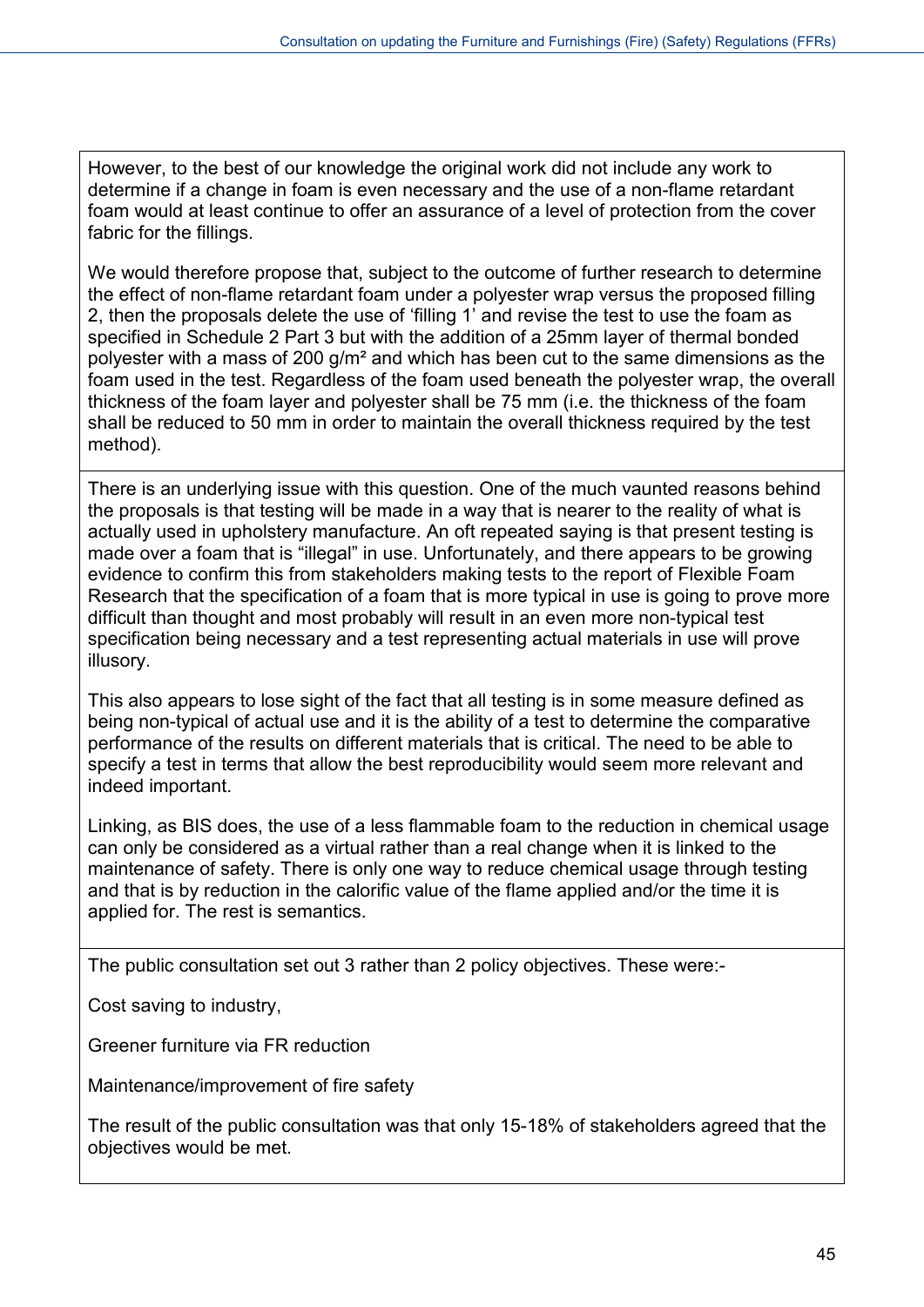On this basis the driving force for a change to Schedule 5 part 1 test foam has substantially collapsed and, noting also the effectiveness of existing test methods in the FFRs, we see no point in BIS pursuing it.

Additionally we continue to emphasize the following complexities in the CM foam area:

The foams found in UK manufactured furniture are produced to a highly diverse range of formulations, with varied flame retarding substances at diverse concentrations. It is likely that still more variants will be found in imported furniture.

To select one specific foam grade that will predict the match ignition propensity of a fabric across a range of underlying foams is an extremely difficult if not impossible task. Type and concentration of FR additive will inevitably affect the likelihood of fabric selfextinguishing within permitted limits.

Unless a global worst case foam can be accurately defined there is a significant probability of match ignitable furniture entering the supply chain. We are not in a position to specify such a worst-case grade/source.

If furniture manufacturers really wanted guarantees that all their furniture was match resistant they would need fabric test results for all the foams in their product inventory.

We predict confusion in the implementation and faltering legal cases around the new match test regulation - since the chain of custody and regulatory authorities will be oblivious to the possibility of different FR loadings in different sources of "specified" test foam.

There is even a possibility than unscrupulous stakeholders could deliberately engineer false passes by the use of specially formulated test foam.

We have conducted one initial test programme that illustrates how a range of different foam fillings can influence the match resistance of a nominated fabric. In such a study foam to "BIS spec" tended to be more of a "best case" than a "worst case" and it certainly did not create fail-safe match resistant composites. (This information is available to FW/6 members)

We have not conducted the above work with polyester fibre interlayer. It is possible that fibre layers may reduce variations due to different FR compositions, but conversely the FFRs do not preclude the manufacture of fibre-free furniture items.

Any chosen CM test foam will ideally be future proofed for changes in CM foam technologies and emerging FR additives.

The existing test foam should be sourceable globally but this is far from guaranteed for the new test foam (There is in fact only 1 UK manufacturer of the proposed spec at the present time). Could non-availability of the selected CM test foam in other countries be seen as a barrier to trade?

Following from point 6) the "BIS foam" has produced successful pass results. However in the FIRA/DTI grid test project which preceded the publication of the 1988 FFRs, combinations of this foam type with non-protective covers were not deemed acceptable. This is yet another demonstration of how the proposed changes are a relaxation rather than a tightening of fire safety.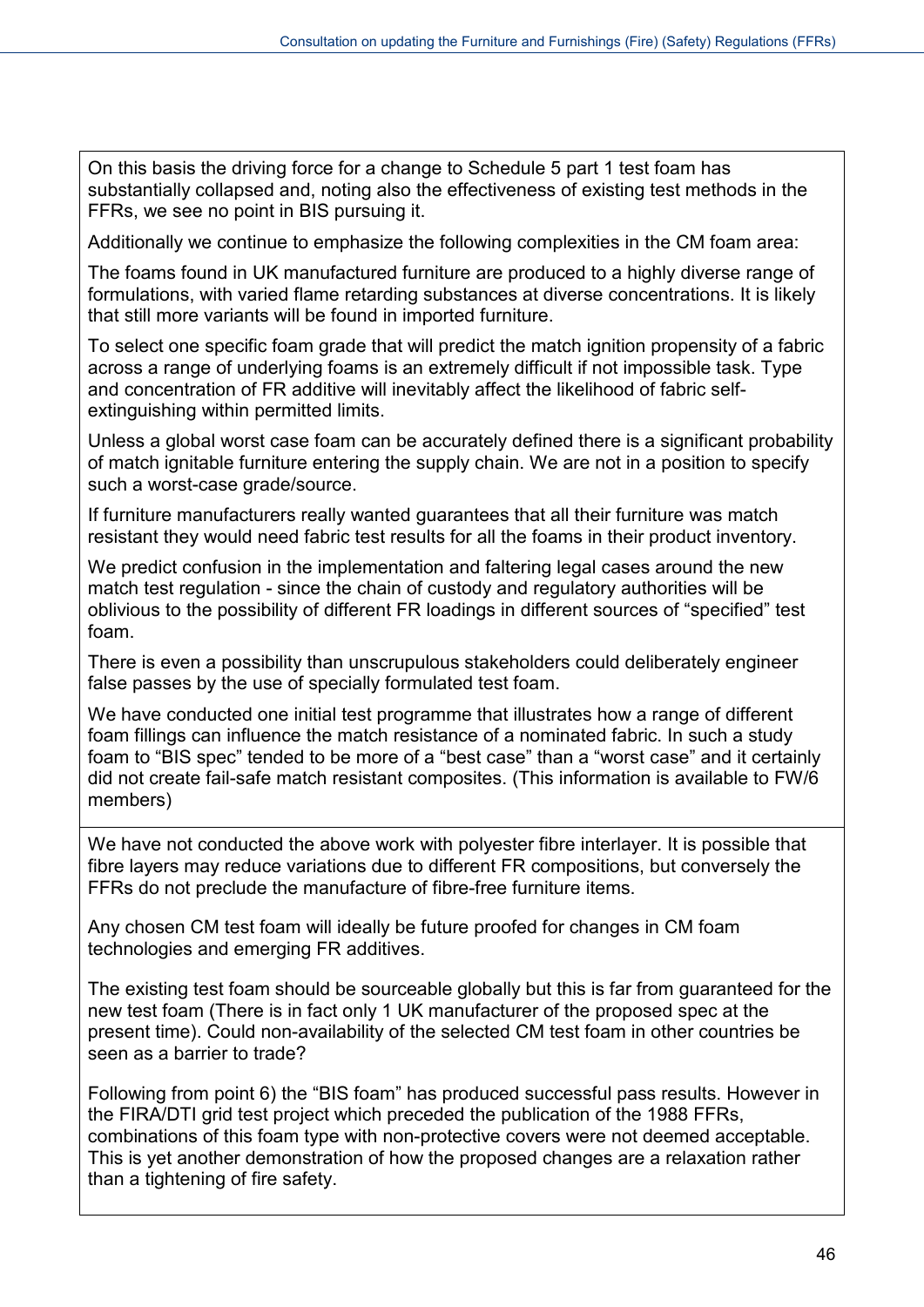# **QUESTION 2**

**The BIS proposal sets out that hole formation must be recorded, where "hole" is defined as a hole greater than 2mm2. This concept is not new in textile fire testing and can be found (albeit with slightly different means of determination and dimensions) in numerous standards where a protective element is required, e.g. protective clothing standards such as BS EN 531, BS EN 532 and BS EN 5331.**

**Does BSI agree that the proposal on hole formation is sufficiently specified to ensure the robustness and repeatability of the test? If not, what additional specification should be used for the measurement and recording of hole formation for the purposes of these regulations?**

#### **COMMENTS ON QUESTION 2:**

The accurate measurement of a 2 mm2 hole in a cover fabric to determine if it is a protective cover or not, is at best a challenge and at worst near impossible when the possible shapes of these holes are considered i.e. uneven, curled etc.

Accurate measurement difficulty will cause repeatability problems across test houses giving massive variability in test results. Resulting in even the most due diligent of manufacturers never having 100% confidence that their products consistently comply with the regulations.

The measurement of a 2mm ² hole is very difficult, and other options such as using a probe may also be difficult to address risks where the burn is horizontal.

With regards to the requirements for the measurement of a hole. There are concerns regarding the repeatability of the test, which does not appear to be proved. There is evidence that there is considerable variability in the results from the current match test, caused by variability in the fabric. With such a tight tolerance in the new test it is highly likely that there will be more variability and hence more chance of non-compliance.

It is essential that research is carried out to assess the variability in results when using the new test fillings with a variety of fabrics in different laboratories.

It is therefore not clear whether the proposal will offer more repeatability and therefore the same, or higher, level of safety for the consumer.

We no longer feel that it is necessary to specify a hole if 'filling 1' is dropped from the proposals. If only a single filling material is used then the existing criteria are deemed sufficient without the addition of a new complication in determination and measurement of a hole. Even the presence of a hole would not necessarily be detrimental to the safety of the cover provided it meets all of the other current criteria for the match test and introduction of this additional criteria would probably result in many materials being removed from the market unnecessarily.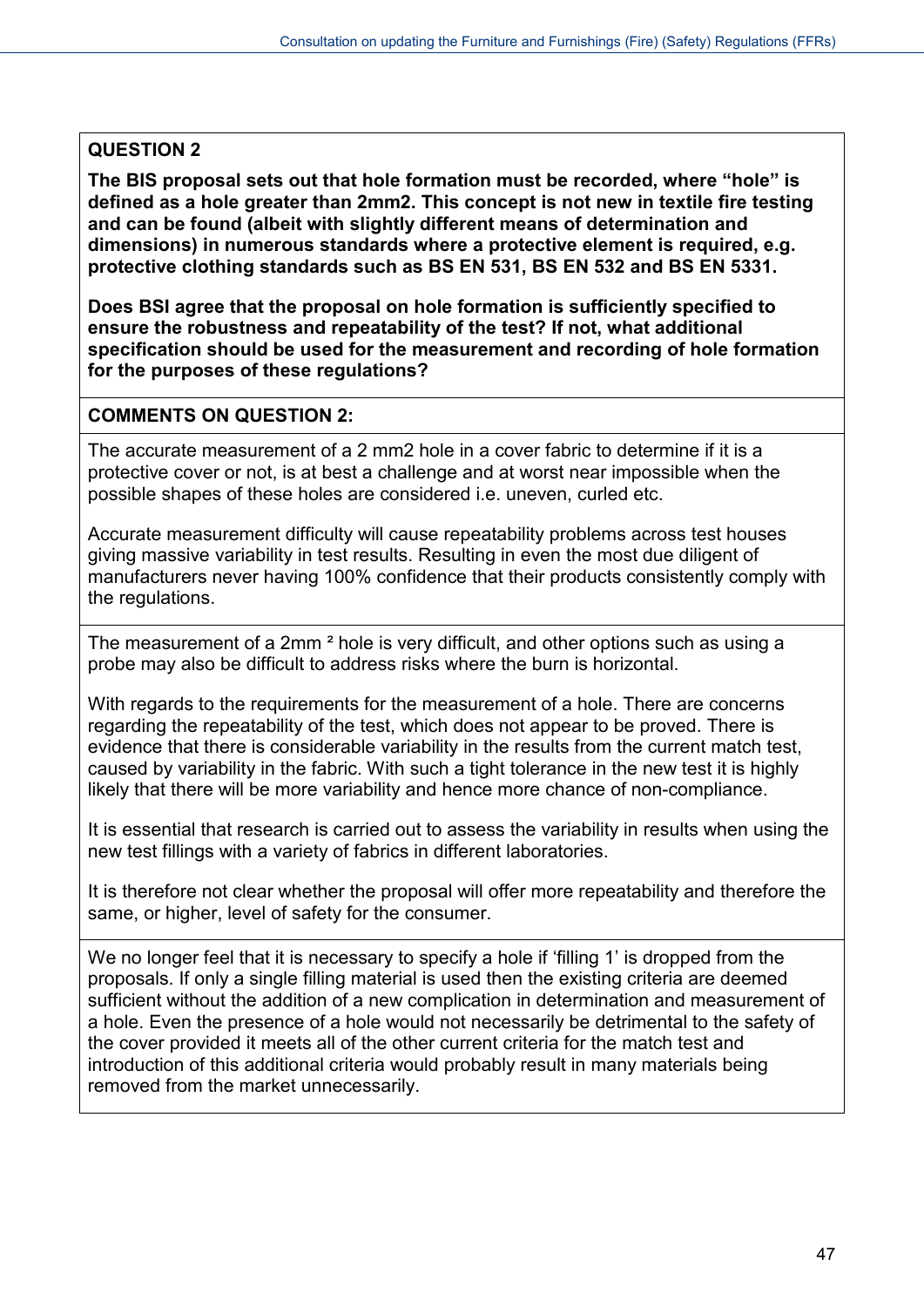This question sums up the inconsistency of the approach taken by BIS to the amendment of the FFR and it is difficult to make a calm and reasoned response.

It is a bad question from 3 standpoints a) the technical/practical proposal is impractical, b) the way it is argued shows a lack of understanding of the nature of textiles and c) it is used as the basis to determine the way upholstery is produced and compliance ensured. To fully understand the approach taken it is necessary to imagine a World where upholstery is produced from safety workwear fabrics and safety workwear is made from upholstery fabrics. The choice of fabrics and fibres is made on a completely different basis. Their response in the test as described will be totally different. Upholstery uses the mixing of yarns and fibres in fabrics to produce design and consumer appeal that is a complete contrast to the functionality of workwear. It must also be kept in mind that the additional specification of a PES scrim into the composite as tested has so far shown inconsistent results. Understanding the vicarious nature of such results and their impact on how industry will work with the new proposals is most important and needs a proper round robin approach to evaluation that has been sadly lacking so far.

This test is used to define choices in upholstery manufacture processes. The concept of assessing fabrics as being "protective" in this way and offering a choice manufacturing routes is nonsense. The 40 mm zone used to specify the performance of components is unworkable in the circumstances. Producing compliant "hidden" items will be costly and difficult and taking in only fabrics that will not form a hole will significantly increase chemical usage.

The prospect of any test changing the status of fabric in process is unworkable in practice and industry will have to devise its own operating standards rather than use the BIS proposals. We have taken opinion from both coaters who treat fabric and upholsterers who cut fabric to make furniture but all agree that the proposal is not only unworkable but will actually lead to an increased usage of chemicals to achieve a non-hole formation result (BIS criteria failure!) as the cheapest and most practical option. It is extremely unlikely that a company could work with both approaches. It goes without saying that policing such manufacturing demands in terms of ensuring compliance will be impossible for TSO's and anyone else trying to demonstrate due diligence.

When all is considered it is perhaps disingenuous to ask if the test proposal is workable without taking into account the way it is proposed to be used.

At the public consultation stage BIS have still to elucidate their detailed test method for the measurement of hole size. Such procedures need to be available for critical evaluation in the case of circular and non-circular (irregular) holes. However given the very small area limit for a finite hole we suggest that:

1) The measurement and control process will be an unrealistic burden for industry

2) There will be considerable scope for grey areas in the enforcement of this criterion withTrading Standards and the legal profession wasting a disproportionate amount of effort defining passes and fails.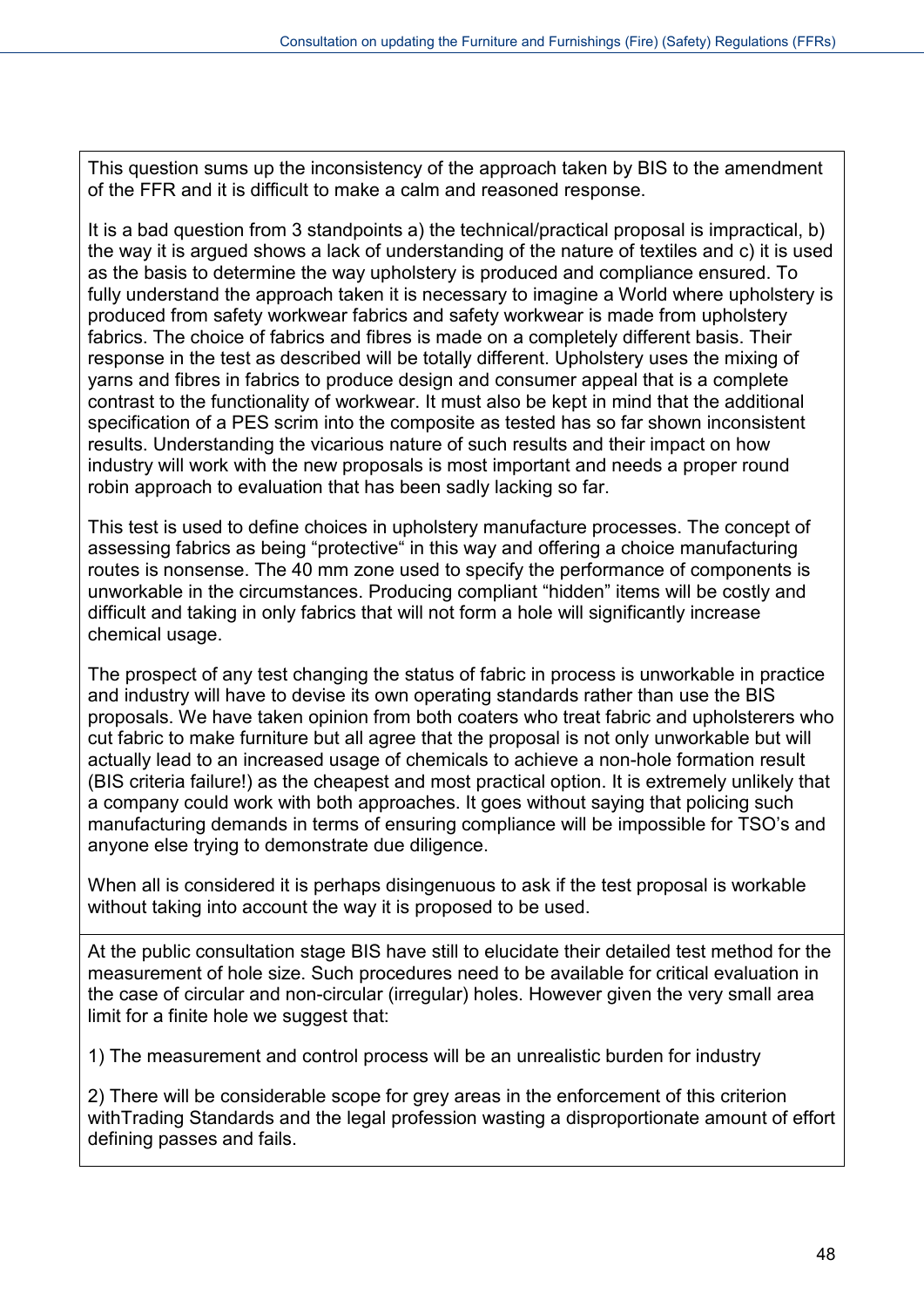# **QUESTION 3**

**The BIS proposal includes the removal of Schedule 4 of the Regulations (the Cigarette Test) on the grounds that test laboratories have reported that, historically, match resistant covers do not fail the cigarette test. Can BSI confirm, based on a review of this evidence, that removal of the Cigarette Test is justified on these grounds?**

#### **COMMENTS ON QUESTION 3:**

There is not enough evidence to show that if a cover passes the proposed match test it will 100% guarantee a cigarette pass over any filling material and with any fabric.

Experience has shown that some velour/velvet type fabrics can pass the match test but fail the cigarette test.

It should also be remembered that traditionally natural fillings such as cotton have been widely used in furniture and this type of material has a high propensity to smoulder. If current trends were reversed and more natural cotton type fillings were to be used there is a high risk that a pass on the match test will not guarantee a pass with a smouldering cigarette.

It is agreed that in around 98 – 99% of fabrics, a cover fabric that satisfies the match test of the FFFSR (Schedule 5) will satisfy that the cigarette test (Schedule 4).

This would meet the policy objective of maintaining, or improving, current levels of fire safety.

We remain of the opinion that the cigarette test should be retained for all fabrics which fail the match test and those for which the use of a Schedule 3 interliner was permitted. Although there may still be a small number of fabrics which would fail a cigarette test despite passing a match test, analysis of member data suggests that this is likely to an insignificant number. We therefore agree that for other fabrics which pass the match test then the cigarette test may be withdrawn.

There are 2 issues presented here.

Will a positive match test ensure that a cigarette test is unnecessary?

Will taking the risk that the answer to 1) is positive represent no compromise on safety?

There are immediate issues in the use of the word "historically". When the Upholstered Furniture (Safety) Regulations were first introduced in 1980 a large proportion of textiles used were made from cotton whereas synthetic and thermoplastic – indeed petrochemical derived fibres – now dominate. The proposal seems to presume that we shall not move back to more sustainable sources of fibre and appears totally unaware of the behaviour of manmade cellulosic fibres such as modal. This concept does not sit well with the various allusions made throughout the BIS proposals to having greener upholstery as an objective.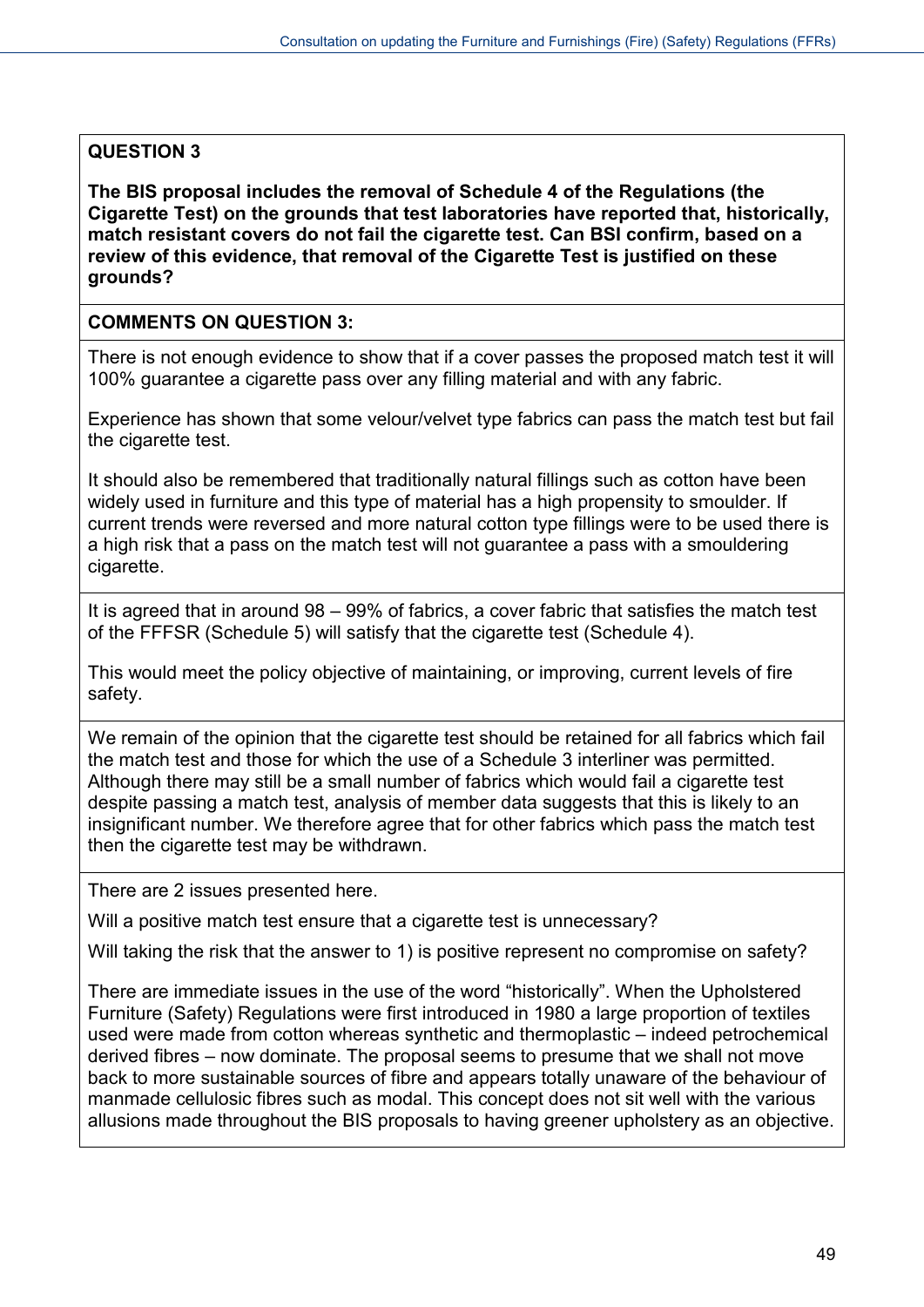We seem to have a stance based on recognising how we make upholstery has changed whilst hoping we can do things differently in the future. To appear willing to take a risk on there being no reduction in safety if the change is made seems like a rather confused message.

Discussion in recent days towards completing this response has shown evidence of textiles tested in a UKAS test house in the UK passing the match test and failing the cigarette test.

Discussion and debate during the consideration of the BIS Proposals has discovered anecdotal evidence of the presence of cigarette burns on upholstery in the living circumstances of persons under review as to their care needs as being considered to be very significant. This may be evidence of the need of care to some but to us this is the living proof (quite literally) of the success of the present FFR. It would seem that BIS consulted a laboratory worker in this case when they should have spoken with a social care worker?

Throughout the consultation process BIS has failed to understand that open-flame (ie match) and cigarette ignition are mechanistically different and the former need not necessarily guarantee the latter. While manufacturers and test houses will have extensive data bases for the cigarette resistance of fabrics used within the current FFRs, these data bases will become redundant if changes are made to match test methodology to facilitate FR additive reduction. In such altered circumstances cigarette resistance is not a given.

If cigarette tests are not required, who bears the legal responsibility for the consequences of a furniture fire in the home initiated by a smouldering cigarette?

(Pro memo, CEN and NIST work has shown independently that RIP (Reduced Ignition Propensity) cigarettes are still capable of igniting smoulder-prone composites)

Also surely the abolition of cigarette testing would further encourage supply of noncompliant items by unscrupulous traders.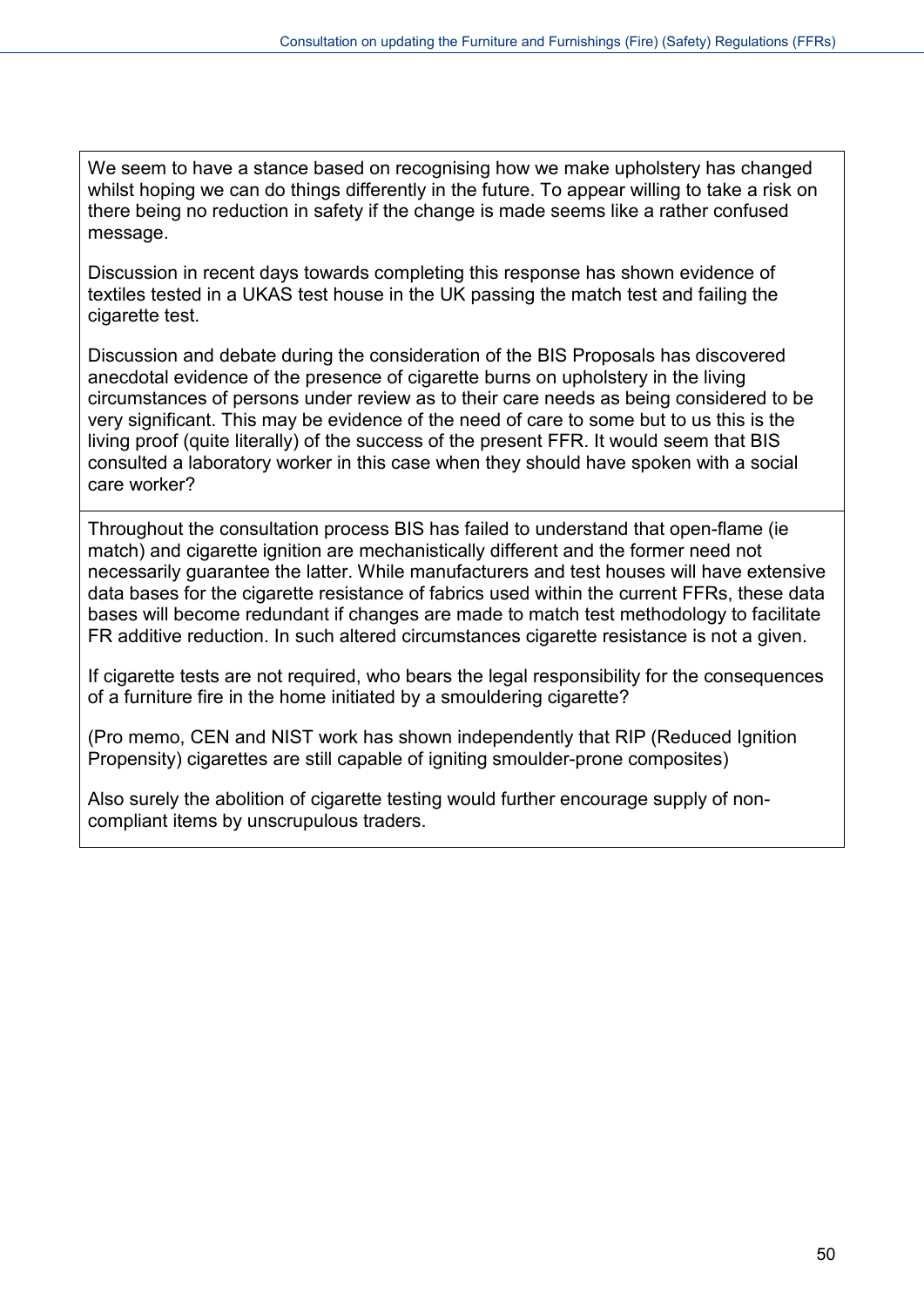# **QUESTION 4**

**The rationale for the BIS proposal is set out comprehensively in the attached technical paper. Does BSI agree that this provides sufficient evidence for the robustness and repeatability of the proposed new testing regime, and that this demonstrates that safety will be maintained, or indeed improved, relative to the existing test?**

# **COMMENTS ON QUESTION 4:**

Not enough research has been carried out to prove beyond all reasonable doubt that the proposed changes will not affect public safety.

Also with the introduction of the proposed testing of currently unregulated materials based on whether or not a cover is protective or not the easiest way to compliance will be to increase the addition level of FR to maintain a protective cover. Thus negating the need to conduct addition testing on materials within 40mm of the outer covering fabric.

This is would be likely to increase the use of FR's rather than reduce their use contrary to the main objective of the proposed changes to reduce FR usage.

With the proposed reduction in the level of Fr treatment on cover fabrics we should not lose sight of the practicalities of common FR treatment methods i.e. it might be possible to demonstrate a pass result with a fabric and filling combination but there are a range of variables that can result in a test at a later date failing e.g.

Tolerances for backcoating recipe proportions, viscosity and film weights.

The fact that a range of fabrics of a similar type are coated at one time which increases the margin for error in their performance.

Tolerances in yarns resulting in variation in the weight and composition of the fabrics.

Acceptable variations between test houses producing differing results.

For these reasons the cutting back of the FR treatment to bare minimum is risky with the potential for a manufacturer to proceed in good faith only to discover further down the line the product fails.

The use of cover fabrics and fillings which perform satisfactorily in their own right has been the basis of the route to compliance for the upholstery industry for many years and has provided a good safety record in that time.

The proposed changes threaten to complicate the route to safety and compliance to such an extent that diligent manufacturers or suppliers will never be confident that their products consistently meet regulatory requirements.

The proposed changes would indicate that a substantial increase in testing would be required to maintain compliance, good for test houses but costly for manufacturers and consumers with the real possibility of reduced safety.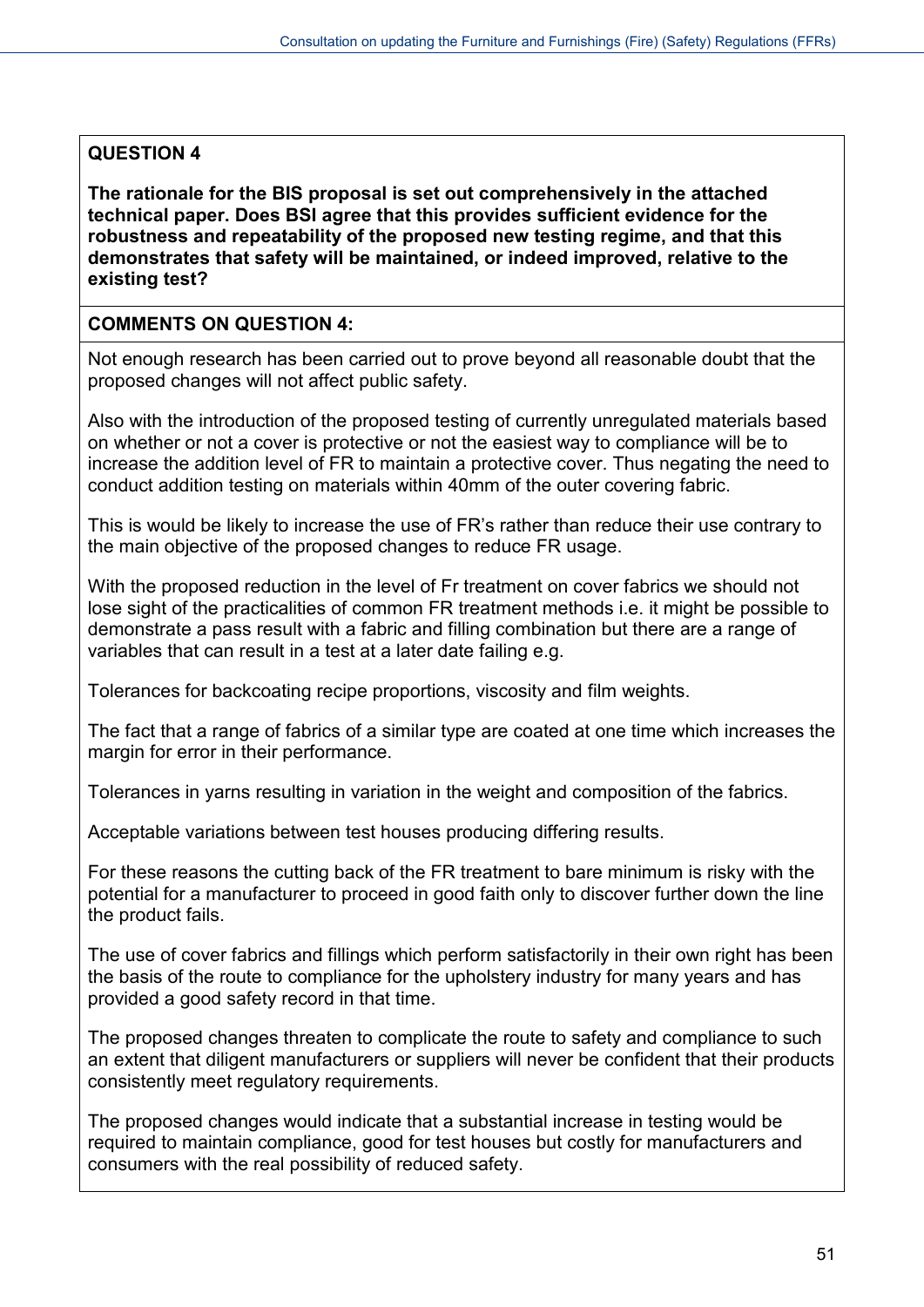The technical paper contains a section regarding problems with the current match test and proposed measures to correct the problems.

The industry do not feel that there is sufficient evidence to show that currently unregulated products pose a safety problem as there is no data presented about any fires arising due to an internal component causing a house fire.

The technical paper is therefore challenged with regards to evidence that currently unregulated materials result in a product being unsafe.

The current test does allow materials to be used that have hole formation currently and this has not been demonstrated to pose any issues?

As the answers to questions 1 and 2 suggest that more research is required to prove the proposed new methods, it cannot be agreed that the BIS proposal is robust and repeatable enough to ensure that the current levels of fire safety are maintained.

Overall the revised proposal as modified by our proposals contained in this response are believed to maintain as a minimum the levels of safety imposed by the current testing regime. However there is a need to consider any wider implications of the changes to the tests affected, particularly in regard to changes to scope, labelling and enforcement.

The proposed changes to the regulations suffer from many mistakes where false concepts have been linked to unworkable criteria and without a realistic appraisal of the impact. This does not create a situation whereby individual technical questions can be addressed as individual items, rather the document as a whole and the way different aspects have been threaded through it must be addressed to fully deal with its failings.

The starting point is the theory of the mechanism of the match ignition test (page 12 of the BIS document under the title "Problems With The Current Schedule 5 Part 1 Match Test").

It must be recognised that this description is based upon a theory and that is based on observation and lacking in scientific and experimental data. We must consider it to be simply "an opinion". Furthermore extensive discussion and debate within the textile coating community since the publication of the document has shown a divided opinion on the merits of the theory. Basically no one agrees with it. The general theory that the thermal profile of the application of the flame is key and that any problems with the test can be solved by increasing chemical application is in the majority i.e. everyone involved in textile coating thinks it is so.

The air permeability values presented in annexe 1 are meaningless and probably intended to confuse. The critical point when any air permeability is relevant is somewhere near the time taken after first application of the flame and when the textile starts to reach the limits of the thermal profile of each fibre type – also known as the melting point. Air permeability would be difficult to measure in the state where all the fibres have coalesced into a molten mass. The flame retardant must prevent any gassing off from igniting thus releasing more energy into the test and significantly determining the pass/fail result. Testing items for air permeability in a raw state has no relevance to when the test is performed.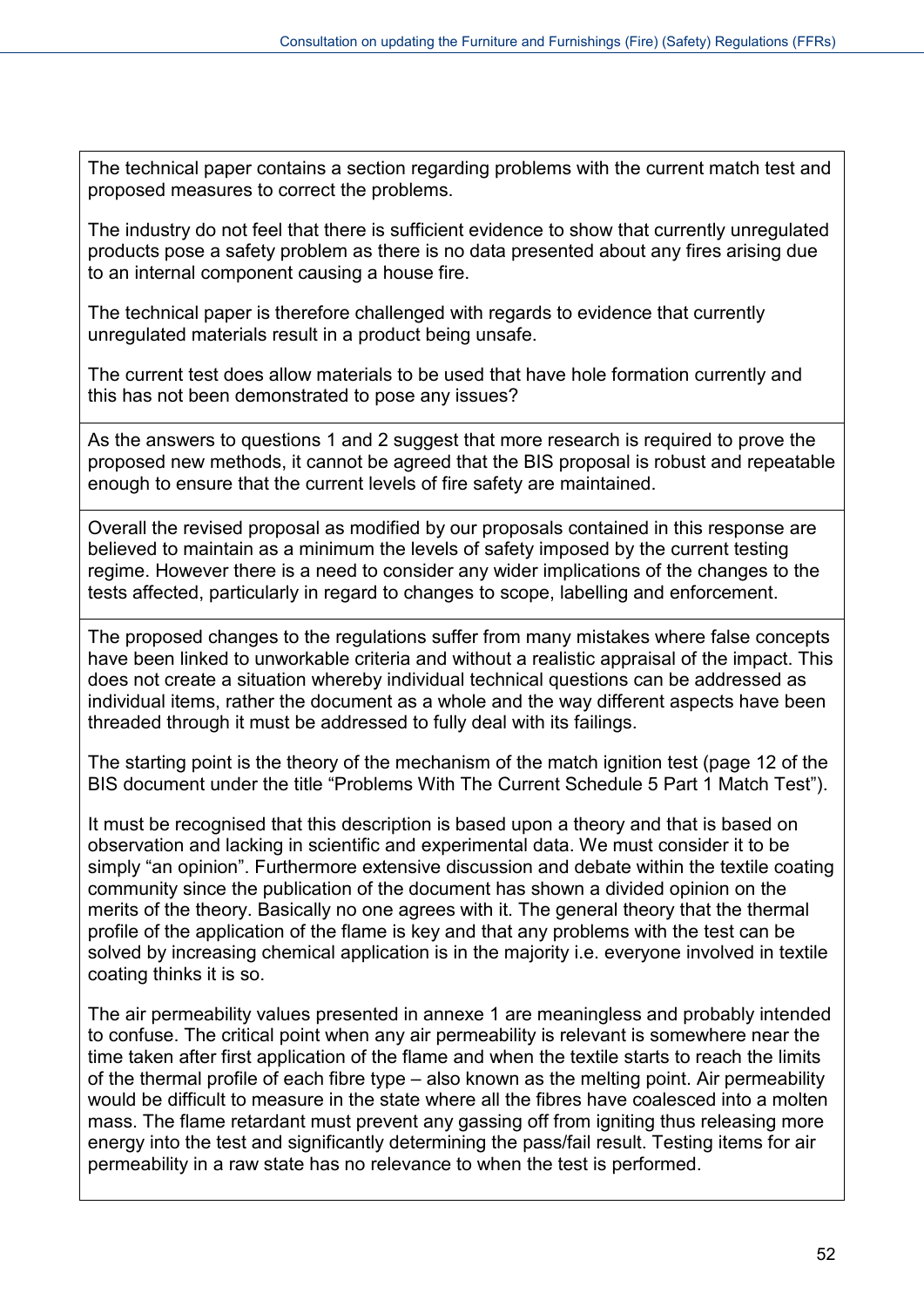Limited evidence to date of the potential for using increasing levels of chemical when using the test proposed is amplified by the pass/fail criteria based upon a very odd idea of protective and non-protective being based upon an idea of defining hole formation. To then link this to a huge incentive to industry to use this route to simplify control of production i.e. whether to use FR treated components within 40 mm of the outer surface of a piece of furniture will definitely require the use of more chemical. This will be the cheaper and simpler approach barring the development of some workaround or avoidance that will bring about the same result at lower cost and/or with more certainty. The inventive nature of the business will ensure that this probably will happen. The BIS proposals do not (indeed cannot) factor in what that could be. The idea that such a large influence on the whole management of how furniture is made will hang on interpretation of the size of a hole in a flame test on an upholstery fabric is a bizarre concept to consider. This conclusion is based on comments made by upholstery manufacturers.

The reasoning behind the original regulations that the prime fabric testing was considered important as being protective of a flammable filling based on a worst case scenario of an easily specified flammable foam filling was a very different concept to the proposed change and the specification of the multifarious "non-tested" components was considered too complex and difficult. The simplicity of the original concept was key to its success. The biggest probable failing of the BIS proposals is therefore the idea that it can deal with this issue. To do this without apparently having any idea of the consequences for industry is not acceptable.

It is unfortunate that the document has also played with the area of argument in the policing of the FFR. To entertain the idea that safety is a negotiable point when we are considering whether or not a fabric actually passes a test would seem to have lost the plot? The idea of the worst case scenario would seem to be foreign to some. To claim a better relationship to actual manufacture practice not only misses its objective but demonstrates a lack of understanding.

It may be necessary to re-visit the idea that testing and performance are not in themselves a guarantee of safety or "safe" but merely a tool to screen materials used against what may be arbitrary criteria. It is the application of those standards to manufacture linked to assessment of the end effect as seen in the Greenstreet-Berman report that validates the idea. Policing can then be based on pass/fail criteria. It is unlikely that the proposals will lend themselves to such a simple result.

# Other areas of doubt:

The thermally bonded polyester fibre wrap is dismissed as being easily specified and in any case not offering any significant variations. We quote: "The new element which has been introduced is the thermally bonded polyester fibre. This could be specified much more tightly but this is unnecessary because the purpose of the inclusion of this fibre is to modify the physical set up of the test assembly." (see comments on burning theorising)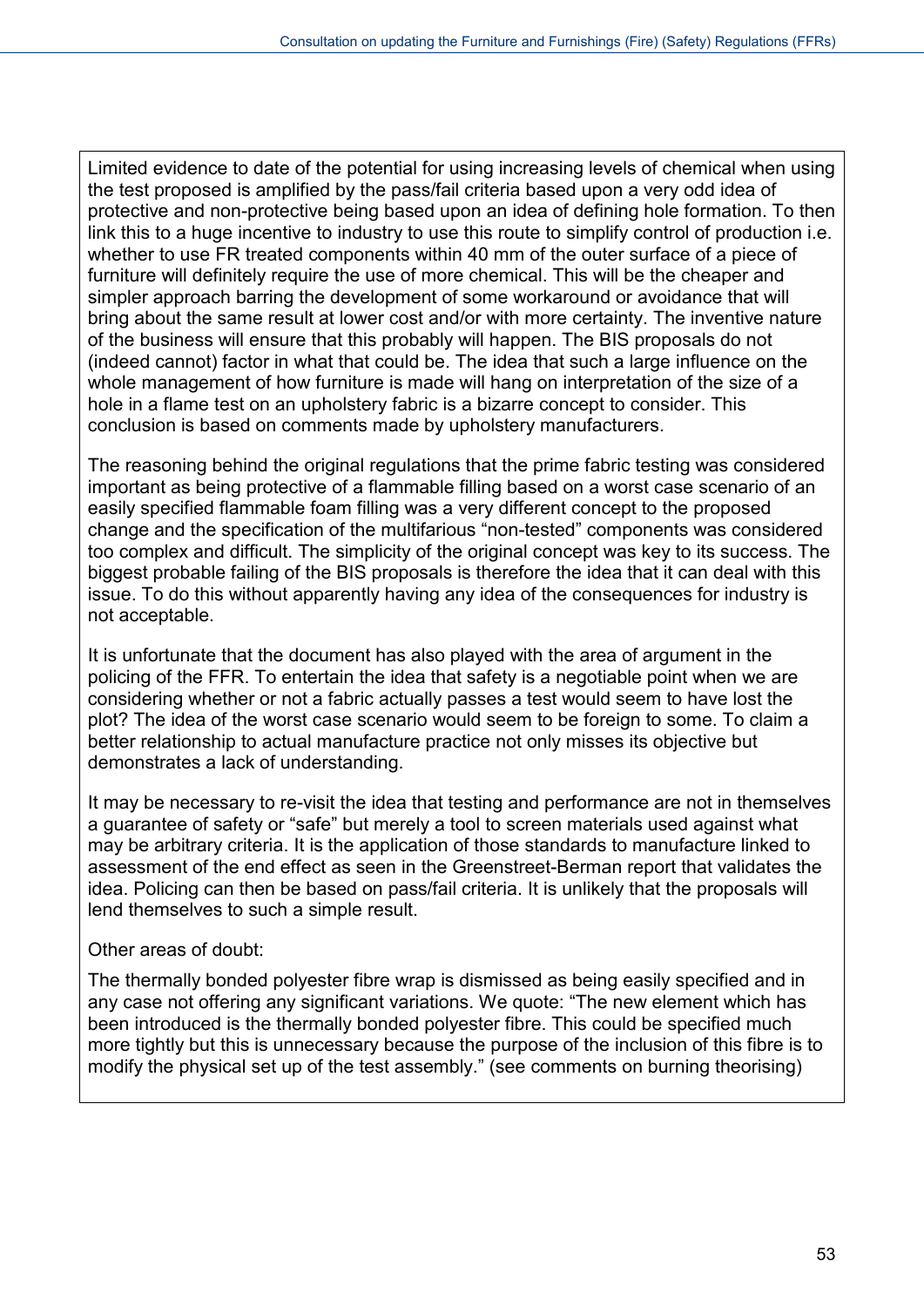The production of such low cost and high volume fleeces depends on sourcing the absolutely cheapest source of polymer for fibre production and the poorest quality of fleece production. It will be difficult to correlate such low requirements with a dismissive conclusion that such widely varying quality will not be important in the test. These fleeces will vary widely across all dimensions in terms of density and thickness.

#### And

We have already pointed to the credibility gap apparent in justifying the use of determining hole formation in a test sample by equating the type and nature of workwear textiles with those used in upholstery manufacture in our response to question 2.

# And

There are some interpretations on the arguments about pass and fail and safety in the supply chain and more relevant in legal terms. The FFR does not in itself provide safety that can be exactly defined but that by establishing performance standards for components we have been able to improve safety as shown by the results of actual fire incidents.

There is a general perception that the BIS proposals have failed on all of its set out criteria –both those made such as the Red tape Challenge and subsequently forgotten and thosethat have been added later.

It will not improve safety – rather the opposite.

It will not be greener and anyway it is taking a false approach to sustainability based on an apparent lack of understanding.

The technical paper contains no hard scientific evidence that existing fire safety will be retained or improved and in public consultation only 15% of stakeholders supported this claim by BIS.

As we have previously pointed out, BIS have considered only ignitability and ignored other important parameters such as rate of fire development/rate of heat release/time to peak that are pivotal to escape time and flashover in a real domestic fire situation.

Having said this even within the BIS October 2014 Technical Paper (Page 26) there are examples of constructions which fail existing requirements but would pass the proposed new ignition tests.

The following is a list of reasons why we consider the new procedures constitute reduced fire safety

Reduced application levels of FR additive can only deliver a diminution of fire protection. It is unrealistic to expect any other possibility.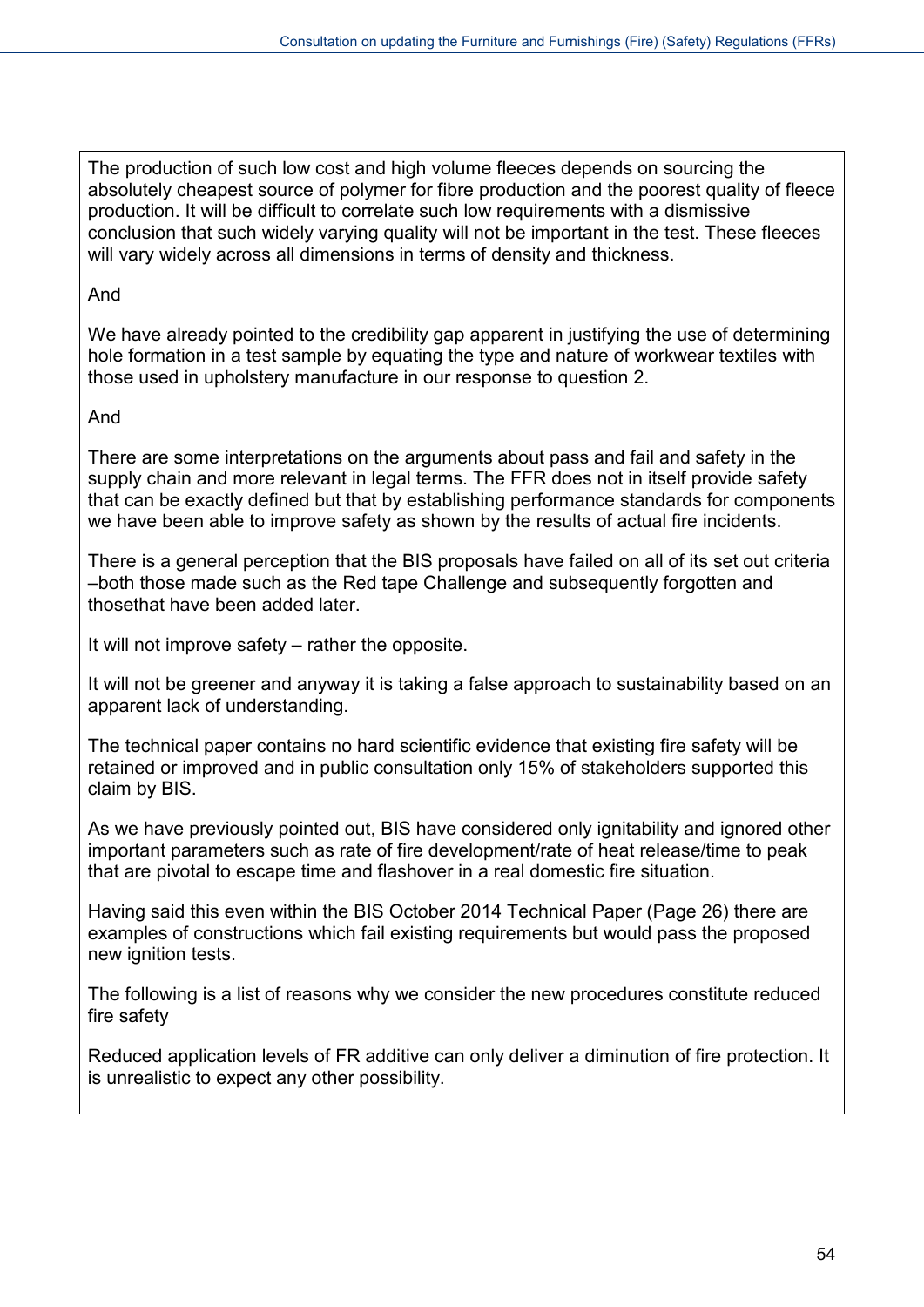The proposals encourage a move to un-protective covers and increasing thermoplastic fibre content. Some fabric constructions (eg polyolefin) that are currently precluded may re-enter the UK market. Melting fabrics create pool fires in a real life fire situation. Pool fires increase rate of heat development etc – authors such as Ames and Babrauskus suggest a 50% contribution to total heat release. BIS have not sought to investigate or disprove this important consideration.

There is every reason to expect that fires will peak at shorter times than they do currently

Under the existing test regimes uncontrolled, match-ignitable components at the furniture surface (such as piping) are encased within match resistant/match protective textile. The new proposals will allow the use of such items within non-protective cover and therefore increase the propensity of match ignition at the furniture surface.

Existing methodology generally ensures that (accidentally or deliberately) non-compliant fillings will still lead to match resistant furniture. This will be lost under the proposed new regime. In the light of Trading Standards non-compliance records variously presented throughout the consultation the potential impact of non-compliances should not be underestimated.

Similar to 4), the existing test foam is a pretty reliable worst case filling, but CM test foam is not worst case for all those fillings that are required to pass only the flame 2 test. Robust evidence is needed that the fibre interlayer test is a worst case approach for all furniture fillings.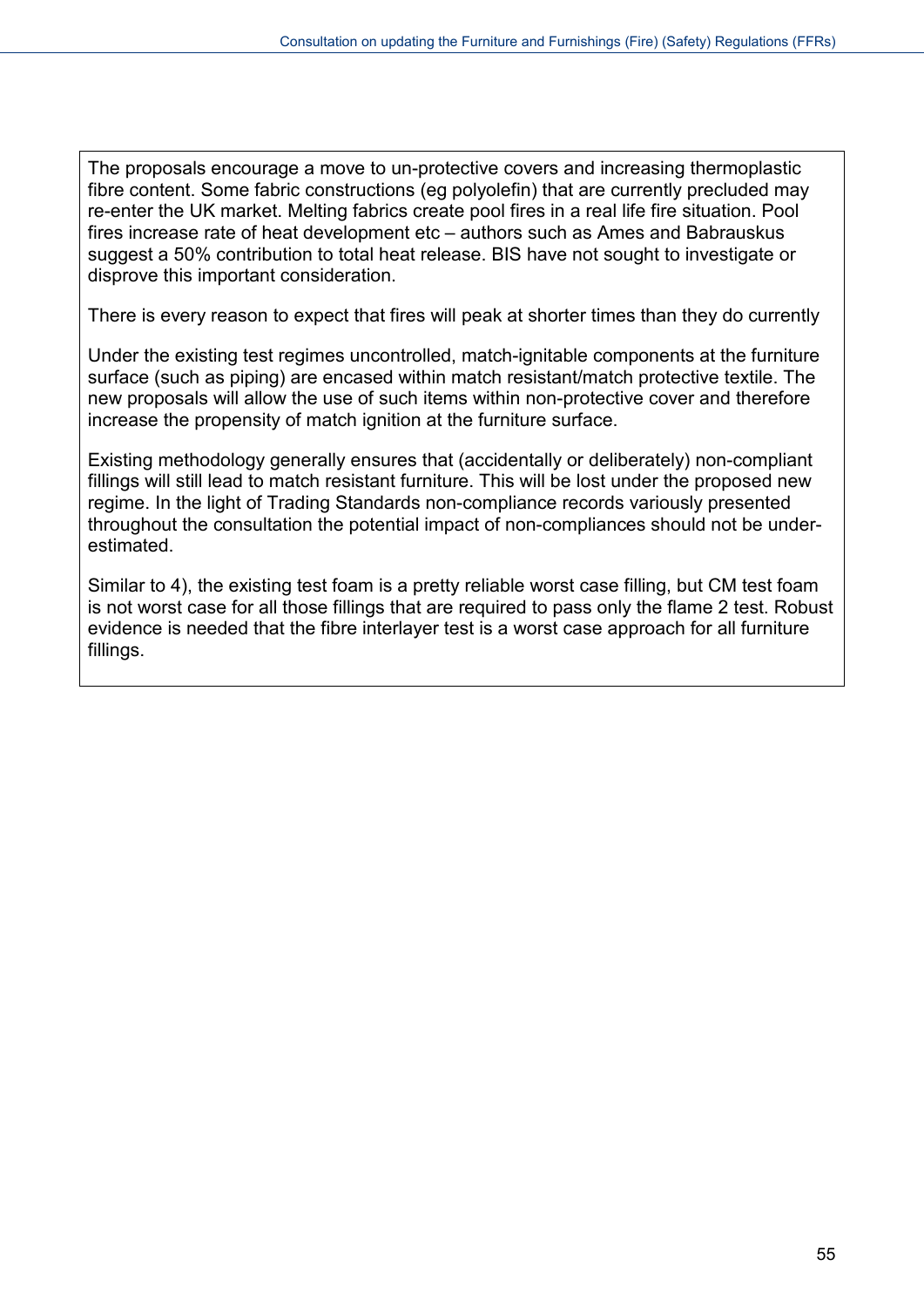# <span id="page-55-0"></span>**Annex 7: Draft Regulations - The Furniture and Furnishings (Fire Safety) Regulations 2016**

This information is attached as a separate document.